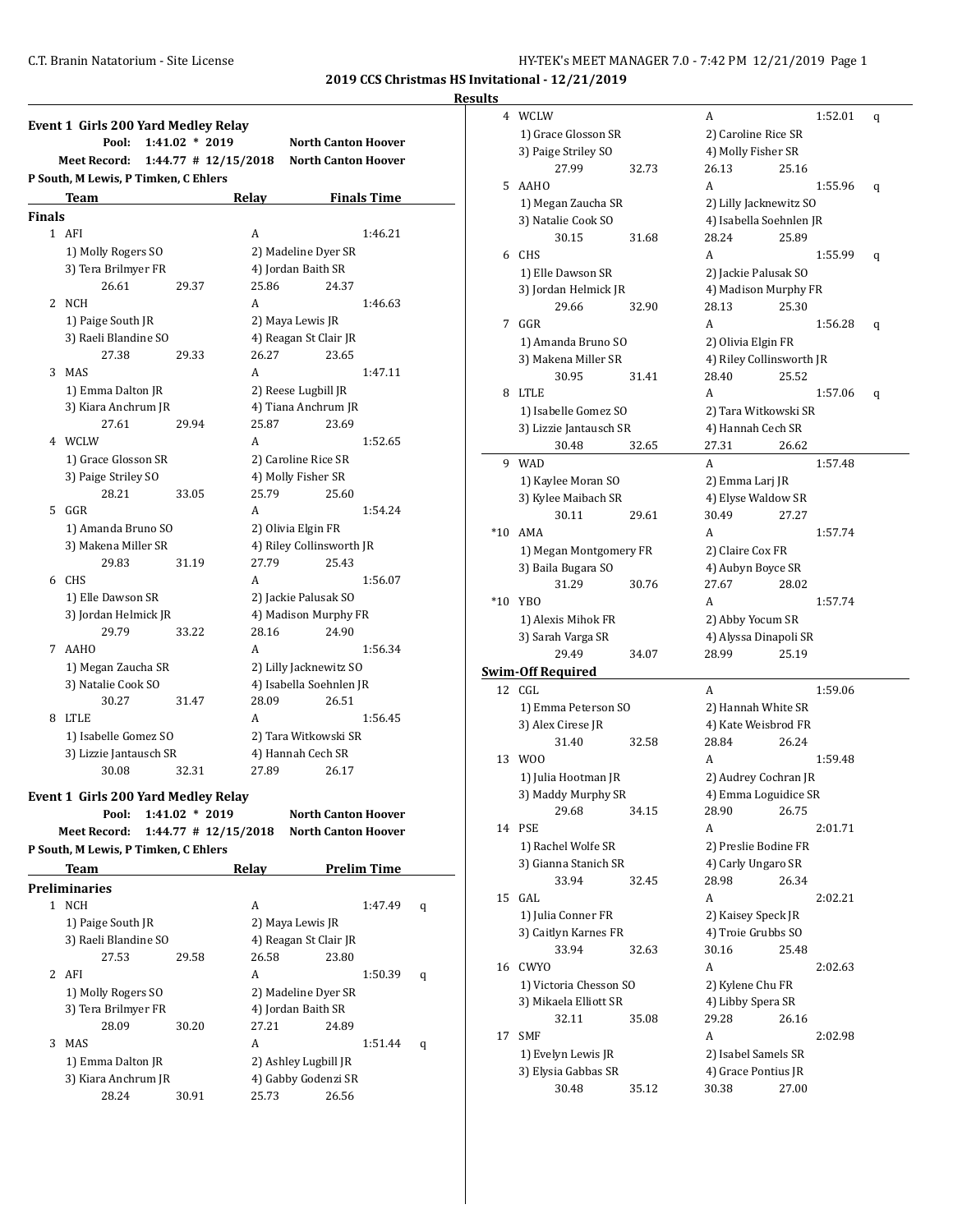**2019 CCS Christmas HS Invitational - 12/21/2019**

| Results |
|---------|
|         |

| Preliminaries  (Event 1 Girls 200 Yard Medley Relay) |                          |                   |                                    |
|------------------------------------------------------|--------------------------|-------------------|------------------------------------|
| Team                                                 |                          | Relay             | <b>Prelim Time</b>                 |
| 18<br>AF                                             |                          | A                 | 2:05.33                            |
| 1) Lillian Dilts FR                                  |                          |                   | 2) Maryn Pechatsko SO              |
| 3) Sophie Direnzo SO                                 |                          |                   | 4) Natalia Novicky SR              |
| 30.31                                                | 35.77                    | 30.31             | 28.94                              |
| 19 ULA                                               |                          | A                 | 2:05.51                            |
| 1) Mackenzie Martin SR                               |                          | 2) Emily Byler SO |                                    |
| 3) Elyssa Dean SR                                    |                          |                   | 4) Katherine Bridges SO            |
| 34.91                                                | 35.17                    | 28.77             | 26.66                              |
| 20 KRO                                               |                          | A                 | 2:06.42                            |
| 1) Katie Goodwill SR                                 |                          | 2) Hava Bailey JR |                                    |
| 3) Zoe Bailey FR                                     |                          |                   | 4) Sydney Kirbabas SO              |
| 33.33                                                | 34.66                    | 30.87             | 27.56                              |
| TWC<br>21                                            |                          | A                 | 2:13.52                            |
| 1) Madison Zelenka SR                                |                          |                   | 2) Meredith Bartel FR              |
| 3) Alaina McBride JR                                 |                          |                   | 4) Jasmine Freeman SO              |
| 32.99                                                | 37.64                    | 33.06             | 29.83                              |
| 22<br><b>CVCA</b>                                    |                          | A                 | 2:14.10                            |
| 1) Maddie Stimson SR                                 |                          |                   | 2) Stephanie Wodrich SO            |
| 3) Liv Adkins JR                                     |                          |                   | 4) Coryn Hegele JR                 |
| 34.19                                                | 38.27                    | 33.77             | 27.87                              |
| 23 MWA                                               |                          | A                 | 2:14.22                            |
|                                                      |                          |                   |                                    |
| 1) Hailey Liber JR                                   |                          | 2) Emily Ryder JR |                                    |
| 3) Jewell Shaffer FR<br>34.05                        |                          | 26.08             | 4) Molly Hodge SO                  |
|                                                      | 43.33                    |                   | 30.76                              |
| RRE<br>---                                           |                          | A                 | DQ                                 |
| 1) Tarini Garda FR                                   |                          | 2) Nova Meng SR   |                                    |
| 3) Abby DiSalvo FR                                   |                          |                   | 4) Jessica Raimondo SR             |
| 34.04                                                | 37.75                    | 31.44             | 28.93                              |
| <b>Event 2 Boys 200 Yard Medley Relay</b>            |                          |                   |                                    |
| Pool:                                                | $1:28.24 * 2010$         |                   | <b>Ouachita Baptist University</b> |
| <b>Meet Record:</b>                                  | $1:32.51$ # $12/21/2019$ |                   | Cincinnati St Xavier               |
| N Buse, S Sobolewski, I Van Gorp, O Taylor           |                          |                   |                                    |
| Team                                                 |                          |                   | Relay Finals Time                  |
| <b>Finals</b>                                        |                          |                   |                                    |
| 1 CSTX                                               |                          | A                 | 1:32.51#                           |
| 1) Nate Buse SR                                      |                          |                   | 2) Scott Sobolewski SR             |
| 3) Ian Van Gorp SR                                   |                          |                   | 4) Owen Taylor JR                  |
| 23.85                                                | 25.75                    | 22.53             | 20.38                              |
| 2 NCH                                                |                          | A                 | 1:32.75                            |
| 1) Christopher O'Connor SR                           |                          |                   | 2) Karl Helmuth JR                 |
| 3) TJ Bragg SO                                       |                          |                   | 4) Mack Lochridge JR               |
| 22.53                                                | 25.19                    | 23.16             | 21.87                              |
| 3 MAS                                                |                          | A                 | 1:34.42                            |
| 1) Adam Chaney SR                                    |                          |                   | 2) Nick Diangelo SR                |
| 3) Carl Bloebaum SO                                  |                          |                   | 4) Elijah Devyak SO                |
| 22.49                                                | 27.64                    | 22.49             | 21.80                              |

4 YBO A 1:37.24 1) River Flatley SR 2) Noah Basista SR 3) Matthew DunLany SR 4) Will Linker SR 25.60 26.07 23.81 21.76 5 SMF A 1:41.59 1) Alex Cimera SO 2) Caleb Myers SR 3) Keith Turnbull SO 4) Luke Novak JR 24.37 30.14 25.16 21.92

| 6  | CHS                                        |                          | A                     |                      | 1:42.83                            |   |
|----|--------------------------------------------|--------------------------|-----------------------|----------------------|------------------------------------|---|
|    | 1) Connor Fritz JR                         |                          | 2) Ty Schaab JR       |                      |                                    |   |
|    | 3) Luke Dietz SO                           |                          | 4) Matthew Peckman SR |                      |                                    |   |
|    | 26.22                                      | 29.28                    | 25.16                 | 22.17                |                                    |   |
| 7  | CAMO                                       |                          | A                     |                      | 1:43.34                            |   |
|    | 1) Drew Held SO                            |                          | 2) Jack Grandy JR     |                      |                                    |   |
|    | 3) Kevin Thibodeaux SR                     |                          | 4) Jack Garboden SR   |                      |                                    |   |
|    | 25.96                                      | 28.55                    | 25.25                 | 23.58                |                                    |   |
| 8  | COP                                        |                          | A                     |                      | 1:45.45                            |   |
|    |                                            |                          |                       |                      |                                    |   |
|    | 1) Jackson Madden SR                       |                          | 2) Joshua Hertz JR    |                      |                                    |   |
|    | 3) Ricky Jones JR                          |                          | 4) Daniel McGrath SO  |                      |                                    |   |
|    | 27.90                                      | 27.11                    | 25.92                 | 24.52                |                                    |   |
|    | Event 2 Boys 200 Yard Medley Relay         |                          |                       |                      |                                    |   |
|    | Pool:                                      | $1:28.24 * 2010$         |                       |                      | <b>Ouachita Baptist University</b> |   |
|    | <b>Meet Record:</b>                        | $1:32.51$ # $12/21/2019$ |                       | Cincinnati St Xavier |                                    |   |
|    | N Buse, S Sobolewski, I Van Gorp, O Taylor |                          |                       |                      |                                    |   |
|    | Team                                       |                          | Relay                 |                      | <b>Prelim Time</b>                 |   |
|    |                                            |                          |                       |                      |                                    |   |
|    | Preliminaries<br>1 NCH                     |                          |                       |                      |                                    |   |
|    |                                            |                          | A                     |                      | 1:35.30                            | q |
|    | 1) Christopher O'Connor SR                 |                          | 2) Karl Helmuth JR    |                      |                                    |   |
|    | 3) TJ Bragg SO                             |                          | 4) Mack Lochridge JR  |                      |                                    |   |
|    | 24.50                                      | 25.75                    | 23.23                 | 21.82                |                                    |   |
| 2  | CSTX                                       |                          | A                     |                      | 1:35.75                            | q |
|    | 1) Tristan Menninger JR                    |                          | 2) Cameron Jones SR   |                      |                                    |   |
|    | 3) Ian Van Gorp SR                         |                          | 4) Nate Buse SR       |                      |                                    |   |
|    | 24.93                                      | 26.92                    | 22.50                 | 21.40                |                                    |   |
| 3  | YBO                                        |                          | A                     |                      | 1:38.64                            | q |
|    | 1) River Flatley SR                        |                          | 2) Noah Basista SR    |                      |                                    |   |
|    | 3) Matthew DunLany SR                      |                          | 4) Will Linker SR     |                      |                                    |   |
|    | 25.96                                      | 26.84                    | 23.52                 | 22.32                |                                    |   |
|    | 4 MAS                                      |                          | A                     |                      | 1:38.79                            | q |
|    | 1) Elijah Devyak SO                        |                          | 2) Adam Chaney SR     |                      |                                    |   |
|    | 3) Carl Bloebaum SO                        |                          | 4) Sean Huggins SO    |                      |                                    |   |
|    | 25.92                                      | 27.69                    | 22.63                 | 22.55                |                                    |   |
| 5  | <b>CHS</b>                                 |                          | A                     |                      | 1:42.26                            | q |
|    | 1) Connor Fritz JR                         |                          | 2) Ty Schaab JR       |                      |                                    |   |
|    | 3) Luke Dietz SO                           |                          | 4) Matthew Peckman SR |                      |                                    |   |
|    | 25.94                                      | 29.58                    | 24.49                 | 22.25                |                                    |   |
| 6  | <b>SMF</b>                                 |                          | A                     |                      | 1:43.19                            | q |
|    | 1) Alex Cimera SO                          |                          | 2) Caleb Myers SR     |                      |                                    |   |
|    | 3) Keith Turnbull SO                       |                          | 4) Luke Novak JR      |                      |                                    |   |
|    | 24.71                                      | 30.46                    | 25.33                 | 22.69                |                                    |   |
| 7  | <b>CAMO</b>                                |                          | A                     |                      | 1:43.96                            | q |
|    | 1) Drew Held SO                            |                          | 2) Jack Grandy JR     |                      |                                    |   |
|    | 3) Kevin Thibodeaux SR                     |                          | 4) Jack Garboden SR   |                      |                                    |   |
|    | 26.05                                      | 28.59                    | 25.82                 | 23.50                |                                    |   |
| 8  | COP                                        |                          | A                     |                      | 1:45.46                            | q |
|    | 1) Jackson Madden SR                       |                          | 2) Joshua Hertz JR    |                      |                                    |   |
|    | 3) Ricky Jones JR                          |                          | 4) Daniel McGrath SO  |                      |                                    |   |
|    | 28.08                                      | 27.27                    | 25.65                 | 24.46                |                                    |   |
| 9  | FAFD                                       |                          | A                     |                      | 1:45.52                            |   |
|    | 1) Jacob Miller SO                         |                          | 2) Thomas Hooper SR   |                      |                                    |   |
|    | 3) Max Reed FR                             |                          | 4) Owen Hooper JR     |                      |                                    |   |
|    | 27.48                                      | 29.73                    | 24.77                 | 23.54                |                                    |   |
| 10 | <b>NAP</b>                                 |                          | A                     |                      | 1:45.73                            |   |
|    | 1) Kyle Hudson SO                          |                          | 2) Carter Niekamp SR  |                      |                                    |   |
|    | 3) Khalil Tran JR                          |                          | 4) Mason Switzer FR   |                      |                                    |   |
|    | 25.02                                      | 29.90                    | 26.88                 | 23.93                |                                    |   |
|    |                                            |                          |                       |                      |                                    |   |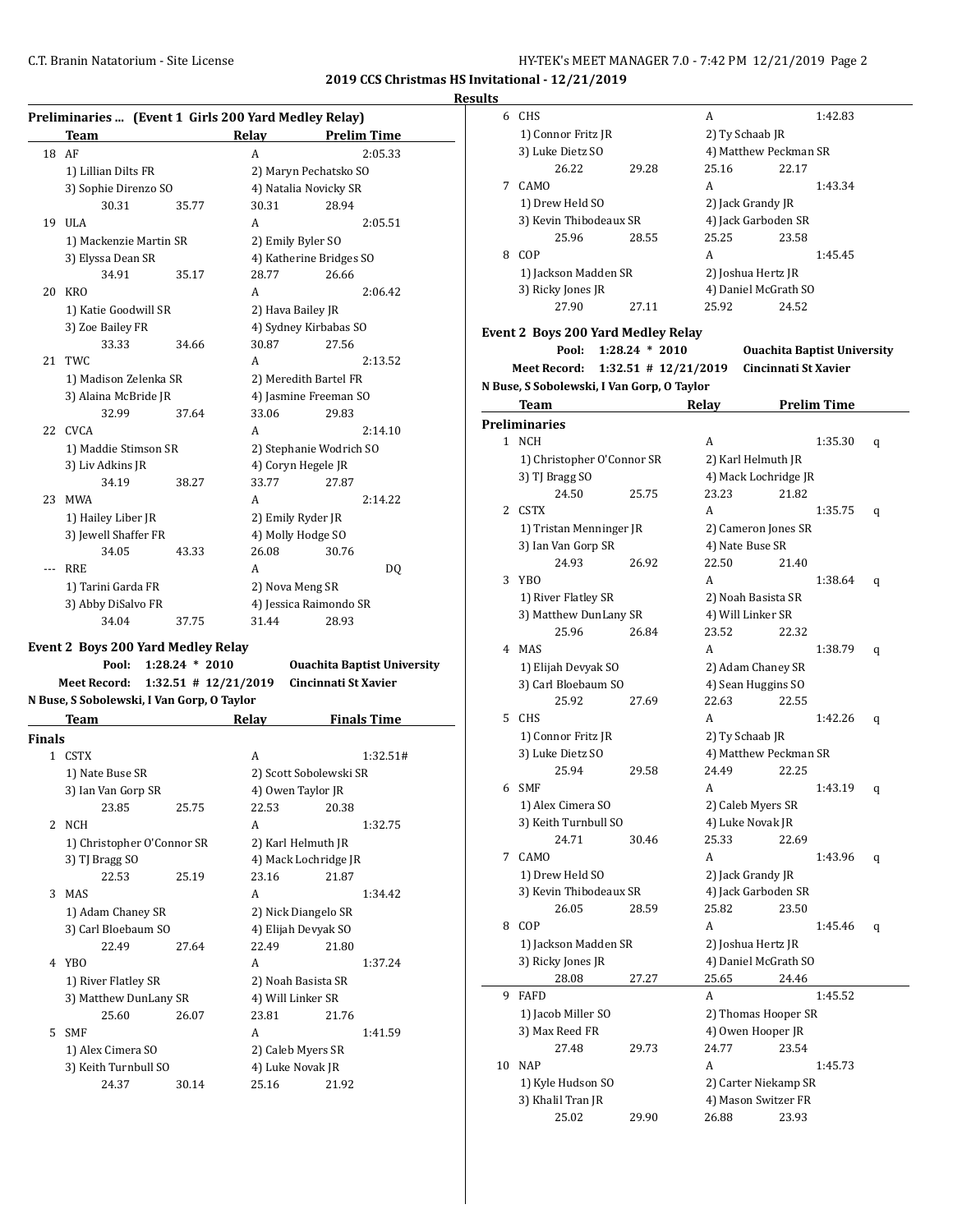**Results**

| Preliminaries  (Event 2 Boys 200 Yard Medley Relay)<br>Relay<br><b>Team</b> |                         |       |                         |       |         |  |  |
|-----------------------------------------------------------------------------|-------------------------|-------|-------------------------|-------|---------|--|--|
| 11                                                                          | GGR                     |       | A                       |       | 1:46.00 |  |  |
|                                                                             | 1) Blake Renninger SR   |       | 2) Caleb Carr FR        |       |         |  |  |
|                                                                             | 3) Andrew Fearigo JR    |       | 4) Eric Rohweder SR     |       |         |  |  |
|                                                                             | 27.52                   | 30.23 | 25.21                   | 23.04 |         |  |  |
| 12                                                                          | WCLW                    |       | A                       |       | 1:47.39 |  |  |
|                                                                             | 1) Zachary Saurine SR   |       | 2) Cole Davis SR        |       |         |  |  |
|                                                                             | 3) Connor Davis SR      |       | 4) Aidan Dooley FR      |       |         |  |  |
|                                                                             | 26.08                   | 31.01 | 25.11                   | 25.19 |         |  |  |
| 13                                                                          | RRE                     |       | A                       |       | 1:48.23 |  |  |
|                                                                             | 1) Eric An SR           |       | 2) Flynn Cowie SO       |       |         |  |  |
|                                                                             | 3) Ryan Scott SR        |       | 4) James Modlik SR      |       |         |  |  |
|                                                                             | 27.79                   | 30.38 | 26.76                   | 23.30 |         |  |  |
|                                                                             | 14 WAD                  |       | A                       |       | 1:49.15 |  |  |
|                                                                             | 1) JD Webb SR           |       | 2) Seth Waldow SO       |       |         |  |  |
|                                                                             | 3) John Edurese SR      |       | 4) Timmy Edwards SR     |       |         |  |  |
|                                                                             | 29.78                   | 30.89 | 24.00                   | 24.48 |         |  |  |
| 15                                                                          | GAL                     |       | А                       |       | 1:49.58 |  |  |
|                                                                             | 1) Ben Altstadt SR      |       | 2) Caleb Strack SR      |       |         |  |  |
|                                                                             | 3) Alec Dicus SR        |       | 4) Isaac Niedermier SR  |       |         |  |  |
|                                                                             | 27.05                   | 30.50 | 27.22                   | 24.81 |         |  |  |
|                                                                             | 16 AFI                  |       | A                       |       | 1:49.91 |  |  |
|                                                                             | 1) Dominic Gasper SO    |       | 2) Mason Brady FR       |       |         |  |  |
|                                                                             | 3) Cyrus Kazempour SR   |       | 4) Fritz Dannemiller JR |       |         |  |  |
|                                                                             | 28.20                   | 31.36 | 26.66                   | 23.69 |         |  |  |
| 17                                                                          | <b>KRO</b>              |       | A                       |       | 1:50.26 |  |  |
|                                                                             | 1) Justin Barzellato SO |       | 2) Isaac St.Clair JR    |       |         |  |  |
|                                                                             | 3) Nolan Jones SR       |       | 4) Danny Larison JR     |       |         |  |  |
|                                                                             | 28.28                   | 32.17 | 25.19                   | 24.62 |         |  |  |
| 18                                                                          | MWA                     |       | А                       |       | 1:50.72 |  |  |
|                                                                             | 1) Xavier Hamid FR      |       | 2) Magnus Haines JR     |       |         |  |  |
|                                                                             | 3) Peyton Miller FR     |       | 4) Fynn McGuire SR      |       |         |  |  |
|                                                                             | 29.12                   | 28.31 | 29.82                   | 23.47 |         |  |  |
| 19                                                                          | <b>AAHO</b>             |       | A                       |       | 1:50.94 |  |  |
|                                                                             | 1) Samuel Kurtz JR      |       | 2) Parker Smith FR      |       |         |  |  |
|                                                                             | 3) Luke Minick JR       |       | 4) Nicholas Buemi FR    |       |         |  |  |
|                                                                             | 1:00.47                 | 25.05 | 25.42                   |       |         |  |  |
| 20                                                                          | AF                      |       | A                       |       | 1:51.01 |  |  |
|                                                                             | 1) Jake Lawrence JR     |       | 2) William Ferrante SO  |       |         |  |  |
|                                                                             | 3) Zane Direnzo JR      |       | 4) Randy McCloskey JR   |       |         |  |  |
|                                                                             | 25.03                   | 34.19 | 26.77                   | 25.02 |         |  |  |
| 21                                                                          | CVCA                    |       | А                       |       | 1:52.87 |  |  |
|                                                                             | 1) Josh Wodrich SR      |       | 2) Russell Volk SR      |       |         |  |  |
|                                                                             | 3) Jacob Wodrich JR     |       | 4) Logan Campbell SO    |       |         |  |  |
|                                                                             | 26.82                   | 29.68 | 29.89                   | 26.48 |         |  |  |
| 22                                                                          | <b>CWYO</b>             |       | A                       |       | 1:54.75 |  |  |
|                                                                             | 1) Max Arraje JR        |       | 2) Eli Hogenesch FR     |       |         |  |  |
|                                                                             | 3) Nico Arraje FR       |       | 4) Logan Adams JR       |       |         |  |  |
|                                                                             | 30.85                   | 30.98 | 27.74                   | 25.18 |         |  |  |
| 23                                                                          | <b>DSC</b>              |       | А                       |       | 1:55.62 |  |  |
|                                                                             | 1) Drew Baughman FR     |       | 2) Ian MacLaughlin JR   |       |         |  |  |
|                                                                             | 3) Marko Gjurevski SO   |       | 4) Drew Joseph SR       |       |         |  |  |
|                                                                             | 29.72                   | 34.18 | 26.48                   | 25.24 |         |  |  |
| 24                                                                          | TWC                     |       | A                       |       | 1:56.24 |  |  |
|                                                                             | 1) Evan Bartel SR       |       | 2) Jack Bartel SO       |       |         |  |  |
|                                                                             | 3) Nate Bartel SO       |       | 4) Eddy Efraim SR       |       |         |  |  |
|                                                                             | 28.13                   | 33.74 | 29.32                   | 25.05 |         |  |  |

| սււა             |                                         |                          |          |                            |
|------------------|-----------------------------------------|--------------------------|----------|----------------------------|
| 25               | FCC                                     |                          | A        | 2:00.42                    |
|                  | 1) Jackson Becker SO                    |                          |          | 2) Garrett Hesselgesser SO |
|                  | 3) Casey Anderson JR                    |                          |          | 4) Drew Crane SR           |
|                  | 34.14                                   | 36.89                    | 24.76    | 24.63                      |
|                  | CGL                                     |                          | A        |                            |
|                  |                                         |                          |          | DQ                         |
|                  | : Scissors kick - breast                |                          |          |                            |
|                  | 1) Brian Reasoner SO                    |                          |          | 2) Braden Knoch SR         |
|                  | 3) Blayne Maurer FR                     |                          |          | 4) Hershel Chenault SR     |
|                  | 27.08                                   | 29.19                    | 26.03    | 21.44                      |
| ---              | PSE                                     |                          | A        | DQ                         |
|                  | 1) Van Blasko SO                        |                          |          | 2) Dereck Dunham FR        |
|                  | 3) Jason Wilson SR                      |                          |          | 4) Chris Lattanzio FR      |
|                  | 27.57                                   | 33.04                    | 27.20    | 22.92                      |
|                  | <b>LTLE</b>                             |                          | A        | DQ                         |
|                  | 1) Christian Gruber FR                  |                          |          | 2) Adam McDonald SO        |
|                  | 3) Jacob McDonald SR                    |                          |          | 4) Alexander Devine SR     |
|                  | 28.14                                   | 27.85                    | 22.39    | 22.25                      |
|                  | <b>ULA</b>                              |                          | A        | DQ                         |
|                  | 1) Derek Harlock SO                     |                          |          | 2) Christian Hoch JR       |
|                  | 3) Ty Walker JR                         |                          |          | 4) Chris Carney SO         |
|                  | 29.07                                   | 34.25                    | 30.60    | 24.96                      |
|                  |                                         |                          |          |                            |
|                  | <b>Event 3 Girls 200 Yard Freestyle</b> |                          |          |                            |
|                  | Pool:                                   | $1:45.91 * 2019$         |          | <b>Cora Dupre</b>          |
|                  | Meet Record:                            | $1:51.57$ # $12/15/2018$ |          | <b>Parker Timken</b>       |
|                  | Name                                    |                          | YrSchool | <b>Finals Time</b>         |
| A - Final        |                                         |                          |          |                            |
|                  | 1 Hannah Cech                           |                          | SR LTLE  | 1:56.91                    |
|                  | 27.58                                   |                          |          | 28.91                      |
|                  |                                         | 29.89                    | 30.53    |                            |
| 2                | Piper St Clair                          |                          | JR NCH   | 1:57.51                    |
|                  | 26.93                                   | 29.70                    | 30.75    | 30.13                      |
| 3                | Baila Bugara                            |                          | SO AMA   | 1:58.11                    |
|                  | 27.05                                   | 30.29                    | 30.59    | 30.18                      |
| 4                | Payton Timken                           |                          | JR NCH   | 1:58.69                    |
|                  | 27.51                                   | 30.24                    | 30.83    | 30.11                      |
| 5                | Mikaela Elliott                         |                          | SR CWYO  | 2:00.78                    |
|                  | 28.40                                   | 30.59                    | 31.12    | 30.67                      |
| 6                | Emma Canode                             |                          | JR COP   | 2:02.31                    |
|                  | 28.68                                   | 31.43                    | 31.43    | 30.77                      |
| 7                | Alexis Mihok                            |                          | FR YBO   | 2:02.75                    |
|                  | 28.84                                   | 32.23                    | 31.86    | 29.82                      |
|                  | 8 Isabelle Gomez                        |                          | SO LTLE  | 2:03.01                    |
|                  | 28.89                                   | 31.07                    | 31.84    | 31.21                      |
| <b>B</b> - Final |                                         |                          |          |                            |
| 9                | <b>Brittany Boysel</b>                  |                          | SR NAP   | 1:59.39                    |
|                  | 27.88                                   | 30.36                    | 30.48    |                            |
|                  |                                         |                          |          | 30.67                      |
| 10               | Emma Moore                              |                          | SO AFI   | 2:01.23                    |
|                  | 27.45                                   | 30.35                    | 32.08    | 31.35                      |
| 11               | Ashley Fryer                            |                          | SO WCLW  | 2:02.29                    |
|                  | 27.97                                   | 30.94                    | 32.22    | 31.16                      |
| 12               | Abbie Kmet                              |                          | JR AFI   | 2:02.74                    |
|                  | 28.23                                   | 31.19                    | 32.21    | 31.11                      |
| 13               | <b>Brooke Boske</b>                     |                          | SR NCH   | 2:03.51                    |
|                  | 28.23                                   | 31.06                    | 32.42    | 31.80                      |
| 14               | Libby Spera                             |                          | SR CWYO  | 2:05.83                    |
|                  | 28.60                                   | 31.75                    | 32.78    | 32.70                      |
|                  |                                         |                          | SO MAS   | 2:05.98                    |

29.50 32.24 32.60 31.64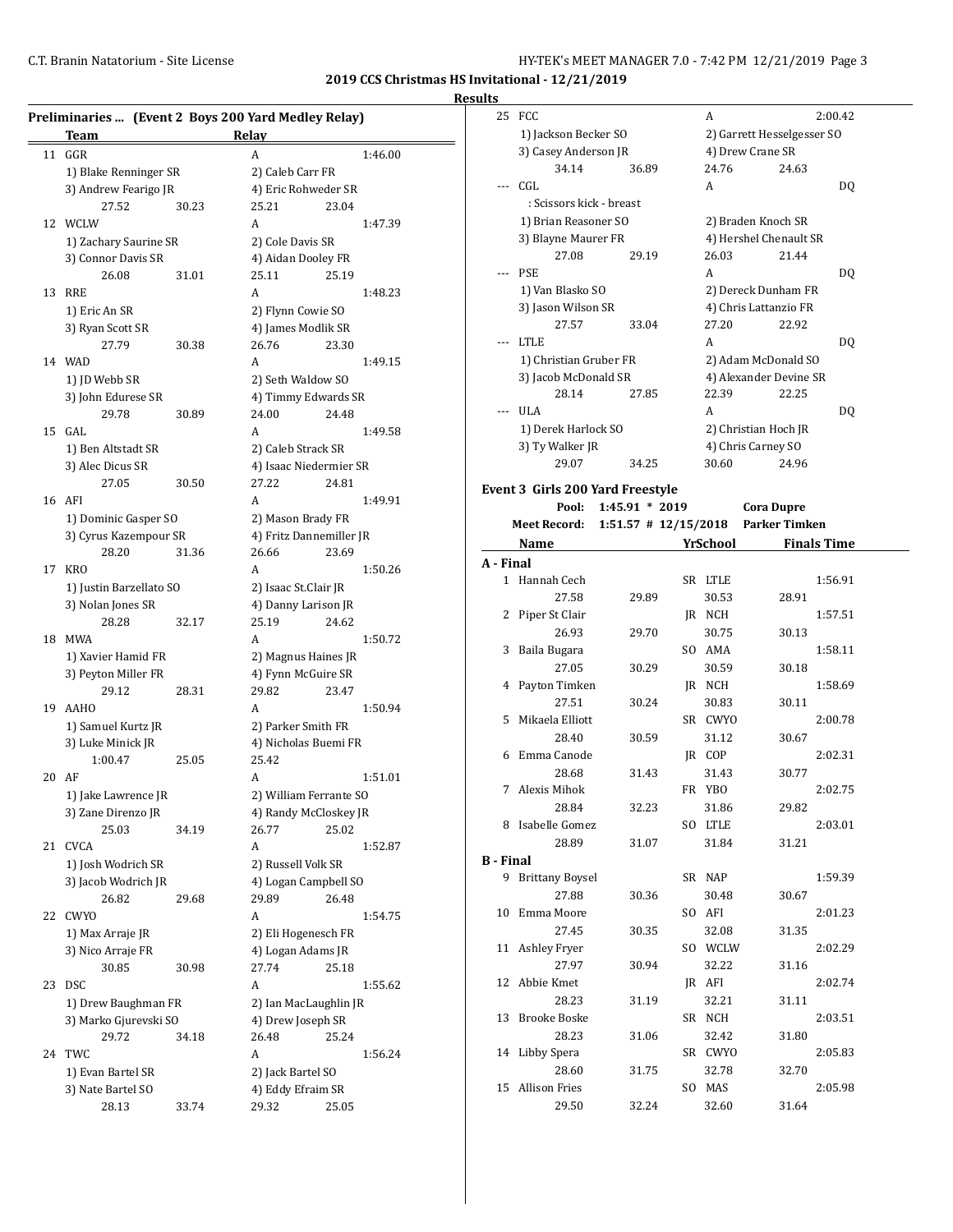## C.T. Branin Natatorium - Site License **HY-TEK's MEET MANAGER 7.0 - 7:42 PM 12/21/2019** Page 4

**2019 CCS Christmas HS Invitational - 12/21/2019 Results**

| B - Final  (Event 3 Girls 200 Yard Freestyle) |                      |       |     |            |       |                    |  |  |
|-----------------------------------------------|----------------------|-------|-----|------------|-------|--------------------|--|--|
|                                               | Name                 |       |     | YrSchool   |       | <b>Finals Time</b> |  |  |
|                                               | 16 Megan Zaucha      |       |     | SR AAHO    |       | 2:06.19            |  |  |
|                                               | 29.04                | 32.06 |     | 33.08      | 32.01 |                    |  |  |
| C - Final                                     |                      |       |     |            |       |                    |  |  |
| 17                                            | <b>Molly Rogers</b>  |       | SO. | AFI        |       | 2:04.10            |  |  |
|                                               | 29.33                | 31.98 |     | 32.27      | 30.52 |                    |  |  |
|                                               | 18 Lauren Nguyen     |       | FR  | <b>MAS</b> |       | 2:04.22            |  |  |
|                                               | 29.39                | 31.54 |     | 32.46      | 30.83 |                    |  |  |
|                                               | 19 Allison Agosti    |       |     | SR AFI     |       | 2:05.94            |  |  |
|                                               | 29.72                | 32.31 |     | 32.81      | 31.10 |                    |  |  |
| 20                                            | Hope Buchhop         |       | IR  | NAP        |       | 2:05.99            |  |  |
|                                               | 29.71                | 32.09 |     | 32.69      | 31.50 |                    |  |  |
| 21                                            | Kaisey Speck         |       | IR  | GAL        |       | 2:07.08            |  |  |
|                                               | 29.19                | 32.10 |     | 32.95      | 32.84 |                    |  |  |
| 22                                            | Sydney Richards      |       | SO. | <b>MAS</b> |       | 2:07.77            |  |  |
|                                               | 29.66                | 32.56 |     | 33.08      | 32.47 |                    |  |  |
| 23                                            | Evelyn Lewis         |       | IR  | <b>SMF</b> |       | 2:08.81            |  |  |
|                                               | 29.53                | 32.21 |     | 34.20      | 32.87 |                    |  |  |
|                                               | 24 Isabella Soehnlen |       | IR  | AAHO       |       | 2:15.53            |  |  |
|                                               | 30.84                | 34.32 |     | 35.83      | 34.54 |                    |  |  |

### **Event 3 Girls 200 Yard Freestyle**

|    | Pool:                  |       |          | 1:45.91 * 2019 Cora Dupre          |                    |   |
|----|------------------------|-------|----------|------------------------------------|--------------------|---|
|    | <b>Meet Record:</b>    |       |          | 1:51.57 # 12/15/2018 Parker Timken |                    |   |
|    | Name                   |       | YrSchool |                                    | <b>Prelim Time</b> |   |
|    | <b>Preliminaries</b>   |       |          |                                    |                    |   |
|    | 1 Piper St Clair       |       | JR NCH   |                                    | 1:58.05            | q |
|    | 27.02                  | 29.82 | 30.84    | 30.37                              |                    |   |
| 2  | Baila Bugara           |       | SO AMA   |                                    | 1:59.15            | q |
|    | 27.50                  | 30.41 | 30.86    | 30.38                              |                    |   |
| 3  | Hannah Cech            |       | SR LTLE  |                                    | 1:59.86            | q |
|    | 27.49                  | 29.93 | 31.45    | 30.99                              |                    |   |
| 4  | Payton Timken          |       | JR NCH   |                                    | 2:00.90            | q |
|    | 27.34                  | 30.69 | 31.82    | 31.05                              |                    |   |
| 5  | Mikaela Elliott        |       | SR CWYO  |                                    | 2:01.14            | q |
|    | 28.37                  | 31.07 | 31.12    | 30.58                              |                    |   |
| 6  | Isabelle Gomez         |       | SO LTLE  |                                    | 2:01.17            | q |
|    | 27.74                  | 30.51 | 31.45    | 31.47                              |                    |   |
| 7  | Emma Canode            |       | IR COP   |                                    | 2:01.64            | q |
|    | 28.59                  | 30.99 | 31.36    | 30.70                              |                    |   |
| 8  | Alexis Mihok           |       | FR YBO   |                                    | 2:02.00            | q |
|    | 29.51                  | 31.59 | 31.44    | 29.46                              |                    |   |
| 9  | Ashley Fryer           |       | SO WCLW  |                                    | 2:02.53            | q |
|    | 28.20                  | 30.71 | 32.34    | 31.28                              |                    |   |
| 10 | <b>Brittany Boysel</b> |       | SR NAP   |                                    | 2:02.56            | q |
|    | 27.98                  | 30.83 | 32.02    | 31.73                              |                    |   |
| 11 | <b>Brooke Boske</b>    |       | SR NCH   |                                    | 2:02.75            | q |
|    | 27.97                  | 31.17 | 31.88    | 31.73                              |                    |   |
| 12 | Emma Moore             |       | SO AFI   |                                    | 2:03.30            | q |
|    | 27.37                  | 30.84 | 32.58    | 32.51                              |                    |   |
| 13 | Abbie Kmet             |       | JR AFI   |                                    | 2:03.66            | q |
|    | 28.47                  | 31.25 | 32.23    | 31.71                              |                    |   |
|    | 14 Allison Fries       |       | SO MAS   |                                    | 2:04.45            | q |
|    | 28.81                  | 31.91 | 32.28    | 31.45                              |                    |   |
| 15 | Libby Spera            |       | SR CWYO  |                                    | 2:05.45            | q |
|    | 28.16                  | 31.32 | 32.95    | 33.02                              |                    |   |

|                  | 16 Megan Zaucha                        |                  | SR AAHO  |                    | 2:05.53            | q |
|------------------|----------------------------------------|------------------|----------|--------------------|--------------------|---|
|                  | 28.30                                  | 31.55            | 33.16    | 32.52              |                    |   |
|                  | 17 Lauren Nguyen                       |                  | FR MAS   |                    | 2:05.81            | q |
|                  | 28.97                                  | 31.54            | 32.82    | 32.48              |                    |   |
| 18               | Molly Rogers                           |                  | SO AFI   |                    | 2:06.01            | q |
|                  | 28.84                                  | 32.27            | 32.92    | 31.98              |                    |   |
| 19               | Kaisey Speck                           |                  | JR GAL   |                    | 2:07.28            | q |
|                  | 29.28                                  | 31.91            | 32.82    | 33.27              |                    |   |
| 20               | Hope Buchhop                           |                  | JR NAP   |                    | 2:07.29            | q |
|                  | 29.03                                  | 31.73            | 33.24    | 33.29              |                    |   |
| 21               | Evelyn Lewis                           |                  | JR SMF   |                    | 2:07.49            |   |
|                  | 29.29                                  | 32.14            | 33.35    | 32.71              |                    | q |
|                  | 22 Allison Agosti                      |                  | SR AFI   |                    | 2:08.42            |   |
|                  | 29.00                                  | 32.77            | 33.53    | 33.12              |                    | q |
| 23               | Sydney Richards                        |                  |          |                    |                    |   |
|                  |                                        |                  | SO MAS   |                    | 2:09.50            | q |
|                  | 29.25                                  | 32.38            | 33.90    | 33.97              |                    |   |
|                  | 24 Isabella Soehnlen                   |                  | JR AAHO  |                    | 2:11.08            | q |
|                  | 28.57                                  | 32.52            | 34.96    | 35.03              |                    |   |
|                  | 25 Dorian Miller                       |                  | SR CWYO  |                    | 2:11.17            |   |
|                  | 30.83                                  | 33.61            | 33.66    | 33.07              |                    |   |
| 26               | Megan Groseclose                       |                  | FR LTLE  |                    | 2:11.66            |   |
|                  | 29.68                                  | 33.10            | 34.31    | 34.57              |                    |   |
|                  | <b>Event 4 Boys 200 Yard Freestyle</b> |                  |          |                    |                    |   |
|                  | Pool:                                  | $1:34.02 * 2018$ |          | <b>Cody Bybee</b>  |                    |   |
|                  | Meet Record: 1:38.93 # 12/21/2019      |                  |          | <b>Adam Chaney</b> |                    |   |
|                  | Name                                   |                  | YrSchool |                    | <b>Finals Time</b> |   |
| A - Final        |                                        |                  |          |                    |                    |   |
|                  | 1 Adam Chaney                          |                  | SR MAS   |                    | 1:38.93#           |   |
|                  |                                        |                  |          |                    |                    |   |
|                  |                                        |                  |          |                    |                    |   |
|                  | 22.93                                  | 25.64            | 25.39    | 24.97              |                    |   |
|                  | 2 Will Rose                            |                  | SR ALL   |                    | 1:40.75            |   |
|                  | 22.70                                  | 26.16            | 26.33    | 25.56              |                    |   |
|                  | 3 Kellen Roddy                         |                  | SR CSTX  |                    | 1:43.32            |   |
|                  | 24.14                                  | 25.94            | 26.79    | 26.45              |                    |   |
|                  | 4 Kyle Hudson                          |                  | SO NAP   |                    | 1:44.52            |   |
|                  | 24.21                                  | 26.50            | 27.30    | 26.51              |                    |   |
| 5                | TJ Bragg                               |                  | SO NCH   |                    | 1:44.76            |   |
|                  | 23.86                                  | 26.33            | 27.35    | 27.22              |                    |   |
| 6                | Christopher O'Connor                   |                  | SR NCH   |                    | 1:45.26            |   |
|                  | 24.42                                  | 26.93            | 27.12    | 26.79              |                    |   |
| 7                | Drew Held                              |                  | SO CAMO  |                    | 1:47.33            |   |
|                  | 24.83                                  | 27.29            | 27.83    | 27.38              |                    |   |
|                  | 8 RJ Myers                             |                  | SR CSTX  |                    | 1:47.44            |   |
|                  | 24.47                                  | 27.13            | 27.97    | 27.87              |                    |   |
| <b>B</b> - Final |                                        |                  |          |                    |                    |   |
|                  | 9 Dylan Cossin                         |                  | JR SMF   |                    | 1:47.16            |   |
|                  | 24.78                                  | 27.08            | 27.82    | 27.48              |                    |   |
|                  | 10 Kyle Seilkop                        |                  | SR CSTX  |                    | 1:47.17            |   |
|                  | 25.14                                  | 27.48            | 27.72    | 26.83              |                    |   |
|                  | 11 Jaime Donovan                       |                  | SR CSTX  |                    | 1:47.85            |   |
|                  | 25.19                                  | 27.27            | 27.62    | 27.77              |                    |   |
|                  | 12 Will Morstadt                       |                  | JR CSTX  |                    | 1:48.99            |   |
|                  | 25.29                                  | 27.64            | 28.00    | 28.06              |                    |   |
|                  | 13 William Froass                      |                  | SO CSTX  |                    | 1:49.31            |   |
|                  | 25.59                                  | 27.29            | 28.10    | 28.33              |                    |   |
|                  | 14 Will Linker                         |                  | SR YBO   |                    | 1:49.49            |   |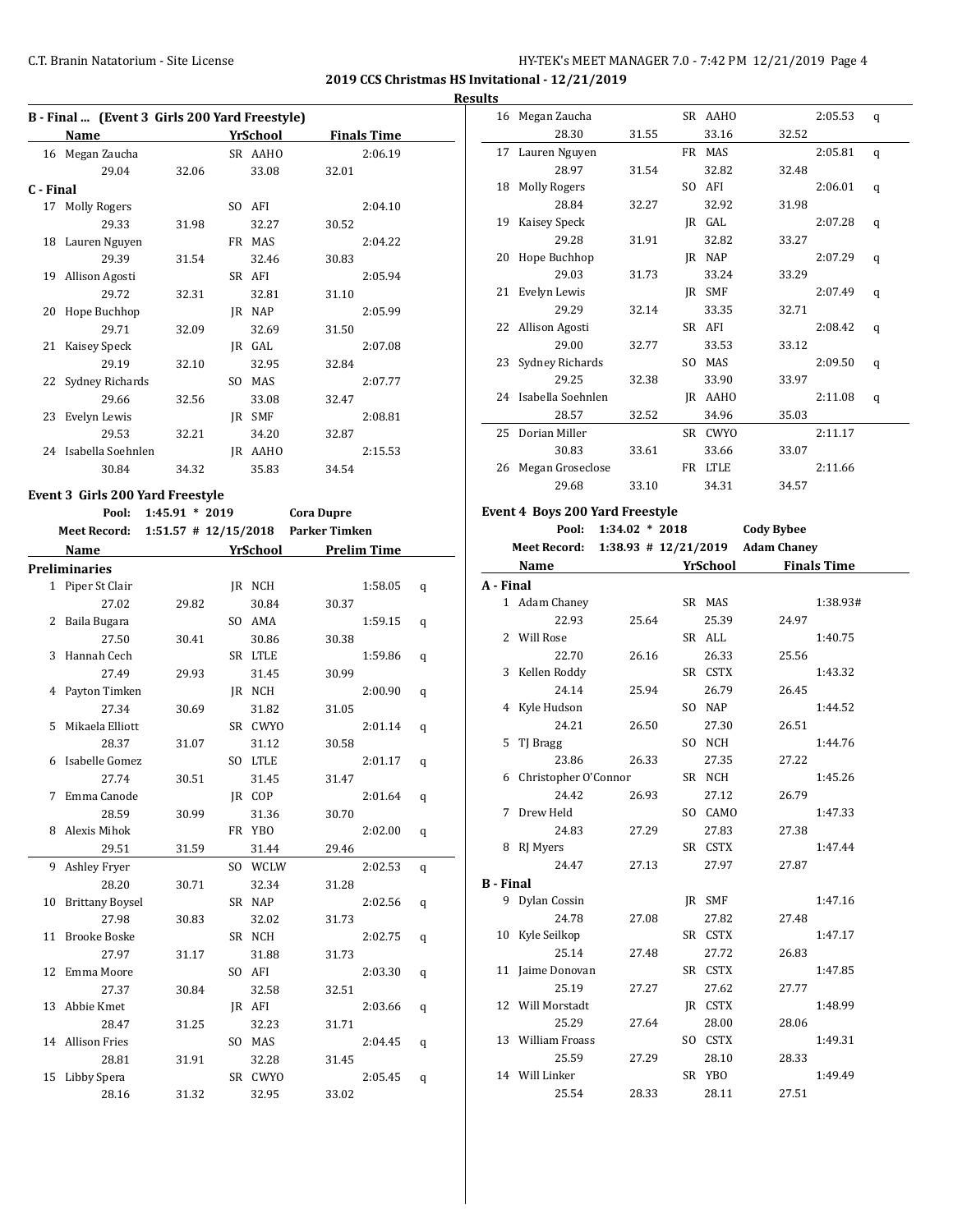**2019 CCS Christmas HS Invitational - 12/21/2019 Results**

l,

J,

 $\overline{a}$ 

l,

|           | B - Final  (Event 4 Boys 200 Yard Freestyle) |                          |                 |                    |                    |   |
|-----------|----------------------------------------------|--------------------------|-----------------|--------------------|--------------------|---|
|           | <b>Name</b>                                  |                          | <b>YrSchool</b> |                    | <b>Finals Time</b> |   |
| 15        | <b>Brady Holcomb</b>                         |                          | SR CSTX         |                    | 1:50.77            |   |
|           | 25.32                                        | 27.86                    | 28.48           | 29.11              |                    |   |
| 16        | Mason Doerrer                                |                          | SR GGR          |                    | 1:51.33            |   |
|           | 24.58                                        | 27.76                    | 28.92           | 30.07              |                    |   |
| C - Final |                                              |                          |                 |                    |                    |   |
|           | 17 Alex Cimera                               |                          | SO SMF          |                    | 1:47.28            |   |
|           | 24.84                                        | 26.87                    | 27.51           | 28.06              |                    |   |
|           | 18 Dennis Kuznetsov                          |                          | SO MAS          |                    | 1:50.55            |   |
|           | 25.18                                        | 28.30                    | 29.20           | 27.87              |                    |   |
|           | 19 Thomas Hooper                             |                          | SR FAFD         |                    | 1:50.60            |   |
|           | 25.68                                        | 27.76                    | 28.60           | 28.56              |                    |   |
| 20        | Eric Rohweder                                |                          | SR GGR          |                    | 1:51.27            |   |
|           | 25.44                                        | 28.56                    | 29.30           | 27.97              |                    |   |
| 21        | Sean Brown                                   |                          | SR NCH          |                    | 1:51.47            |   |
|           | 25.69                                        | 28.26                    | 29.02           | 28.50              |                    |   |
|           | 22 Evan Bartel                               |                          | SR TWC          |                    | 1:52.24            |   |
|           | 24.80                                        | 28.93                    | 29.71           | 28.80              |                    |   |
|           | 23 Steven Habra                              |                          | SR MAS          |                    | 1:52.99            |   |
|           | 25.91                                        | 28.71                    | 29.29           | 29.08              |                    |   |
|           | 24 Chase Guenther                            |                          | SO CSTX         |                    | 1:54.61            |   |
|           | 26.07                                        | 29.01                    | 29.72           | 29.81              |                    |   |
|           | <b>Event 4 Boys 200 Yard Freestyle</b>       |                          |                 |                    |                    |   |
|           | Pool:                                        | $1:34.02 * 2018$         |                 | <b>Cody Bybee</b>  |                    |   |
|           | Meet Record:                                 | $1:38.93$ # $12/21/2019$ |                 | <b>Adam Chaney</b> |                    |   |
|           | Name                                         |                          | <b>YrSchool</b> |                    | <b>Prelim Time</b> |   |
|           | <b>Preliminaries</b>                         |                          |                 |                    |                    |   |
|           | 1 Adam Chaney                                |                          | SR MAS          |                    | 1:43.39            | q |
|           | 24.35                                        | 27.13                    | 25.27           | 26.64              |                    |   |
|           | 2 Kellen Roddy                               |                          | SR CSTX         |                    | 1:43.94            | q |
|           | 24.31                                        | 25.72                    | 26.92           | 26.99              |                    |   |
| 3         | TJ Bragg                                     |                          | SO NCH          |                    | 1:44.24            | q |
|           | 24.17                                        | 26.36                    | 26.96           | 26.75              |                    |   |
| 4         | Kyle Hudson                                  |                          | SO NAP          |                    | 1:44.41            | q |
|           | 24.12                                        | 26.16                    | 27.24           | 26.89              |                    |   |

5 RJ Myers SR CSTX 1:45.24 q 24.16 27.00 27.19 26.89 6 Christopher O'Connor SR NCH 1:45.62 q 23.65 26.44 27.55 27.98 7 Will Rose SR ALL 1:45.91 q 24.21 27.61 27.48 26.61 8 Drew Held SO CAMO 1:47.73 q 24.90 27.41 27.89 27.53 9 Mason Doerrer SR GGR 1:47.94 q 25.03 27.80 27.54 27.57 10 Kyle Seilkop SR CSTX 1:48.44 q 25.02 27.16 28.07 28.19 11 Dylan Cossin JR SMF 1:48.51 q 24.67 27.36 28.28 28.20 12 William Froass SO CSTX 1:48.64 q 24.88 27.22 28.04 28.50 13 Jaime Donovan SR CSTX 1:48.85 q 25.04 27.38 28.35 28.08 14 Will Morstadt JR CSTX 1:49.19 q 25.44 27.65 28.07 28.03

|           |    | 28.38                      | 32.05            | 39.71    | 28.59                              |                    |   |
|-----------|----|----------------------------|------------------|----------|------------------------------------|--------------------|---|
|           | 2  | Lauren Clippard            |                  | FR CIC   |                                    | 2:08.73            |   |
|           |    | 28.43                      | 32.56            | 36.11    | 30.65                              |                    |   |
|           |    | 1 Madeline Dyer            |                  | SR AFI   |                                    | 2:07.75            |   |
| A - Final |    |                            |                  |          |                                    |                    |   |
|           |    | Name                       |                  | YrSchool |                                    | <b>Finals Time</b> |   |
|           |    |                            |                  |          |                                    |                    |   |
|           |    | <b>Meet Record:</b>        |                  |          | 2:01.91 # 12/20/2014 Madison Myers |                    |   |
|           |    | Pool:                      | $1:57.98 * 2013$ |          | <b>Katie Miller</b>                |                    |   |
|           |    | Event 5  Girls 200 Yard IM |                  |          |                                    |                    |   |
|           |    | 26.20                      | 29.34            | 29.63    | 28.30                              |                    |   |
|           |    | Max Boho                   |                  | JR MAS   |                                    | <b>DQ</b>          |   |
|           |    | 27.20                      | 30.75            | 32.27    | 32.10                              |                    |   |
|           |    | 36 Oliver Soper            |                  | SR MAS   |                                    | 2:02.32            |   |
|           |    | 28.04                      | 30.49            | 31.15    | 30.82                              |                    |   |
|           |    | 35 Ian MacLaughlin         |                  | JR DSC   |                                    | 2:00.50            |   |
|           |    | 27.52                      | 30.75            | 30.63    | 31.22                              |                    |   |
|           | 34 | <b>Ryan Scott</b>          |                  | SR RRE   |                                    | 2:00.12            |   |
|           |    | 26.89                      | 29.98            | 32.13    | 30.59                              |                    |   |
|           | 33 | Ethan DunLany              |                  | FR YBO   |                                    | 1:59.59            |   |
|           |    | 27.17                      | 29.96            | 30.15    | 30.27                              |                    |   |
|           | 32 | Alec Dicus                 |                  | SR GAL   |                                    | 1:57.55            |   |
|           |    | 27.04                      | 29.68            | 30.55    | 30.14                              |                    |   |
|           | 31 | Cole Davis                 |                  | SR WCLW  |                                    | 1:57.41            |   |
|           |    | 26.67                      | 28.70            | 30.22    | 31.57                              |                    |   |
|           | 30 | Diego Fortson              |                  | SO MAS   |                                    | 1:57.16            |   |
|           |    | 26.31                      | 29.37            | 30.98    | 30.07                              |                    |   |
|           | 29 | James Modlik               |                  | SR RRE   |                                    | 1:56.73            |   |
|           |    | 26.61                      | 29.48            | 30.55    | 30.02                              |                    |   |
|           | 28 | Luke Baker                 |                  | SR SMF   |                                    | 1:56.66            |   |
|           |    | 26.15                      | 29.30            | 30.48    | 30.00                              |                    |   |
|           | 27 | Levi Spring                |                  | SR NAP   |                                    | 1:55.93            |   |
|           |    | 26.32                      | 29.05            | 29.90    | 29.48                              |                    |   |
|           | 26 | Max Plumley                |                  | FR MAS   |                                    | 1:54.75            |   |
|           |    | 26.14                      | 28.47            | 29.74    | 29.93                              |                    |   |
|           | 25 | Levi Shooner               |                  | SO CSTX  |                                    | 1:54.28            |   |
|           |    | 26.00                      | 28.54            | 29.78    | 29.92                              |                    |   |
|           |    | 24 Steven Habra            |                  | SR MAS   |                                    | 1:54.24            | q |
|           |    | 25.84                      | 28.74            | 29.90    | 29.57                              |                    |   |
|           | 23 | Chase Guenther             |                  | SO CSTX  |                                    | 1:54.05            | q |
|           |    | 25.79                      | 28.96            | 29.69    | 28.95                              |                    |   |
|           | 22 | Eric Rohweder              |                  | SR GGR   |                                    | 1:53.39            | q |
|           |    | 25.76                      | 28.32            | 29.58    | 29.06                              |                    |   |
|           | 21 | Dennis Kuznetsov           |                  | SO MAS   |                                    | 1:52.72            | q |
|           |    | 25.60                      | 28.37            | 29.28    | 29.03                              |                    |   |
|           | 20 | Sean Brown                 |                  | SR NCH   |                                    | 1:52.28            | q |
|           |    | 25.30                      | 28.02            | 28.93    | 29.04                              |                    |   |
|           | 19 | Evan Bartel                |                  | SR TWC   |                                    | 1:51.29            | q |
|           |    | 25.10                      | 27.38            | 28.79    | 30.01                              |                    |   |
|           | 18 | Alex Cimera                |                  | SO SMF   |                                    | 1:51.28            | q |
|           |    | 25.68                      | 27.38            | 28.37    | 28.58                              |                    |   |
|           | 17 | Thomas Hooper              |                  | SR FAFD  |                                    | 1:50.01            | q |
|           |    | 25.93                      | 27.14            | 28.09    | 28.50                              |                    |   |
|           | 16 | <b>Brady Holcomb</b>       |                  | SR CSTX  |                                    | 1:49.66            | q |
|           |    | 24.57                      | 27.53            | 29.04    | 28.39                              |                    |   |
|           |    | 15 Will Linker             |                  | SR YBO   |                                    | 1:49.53            | q |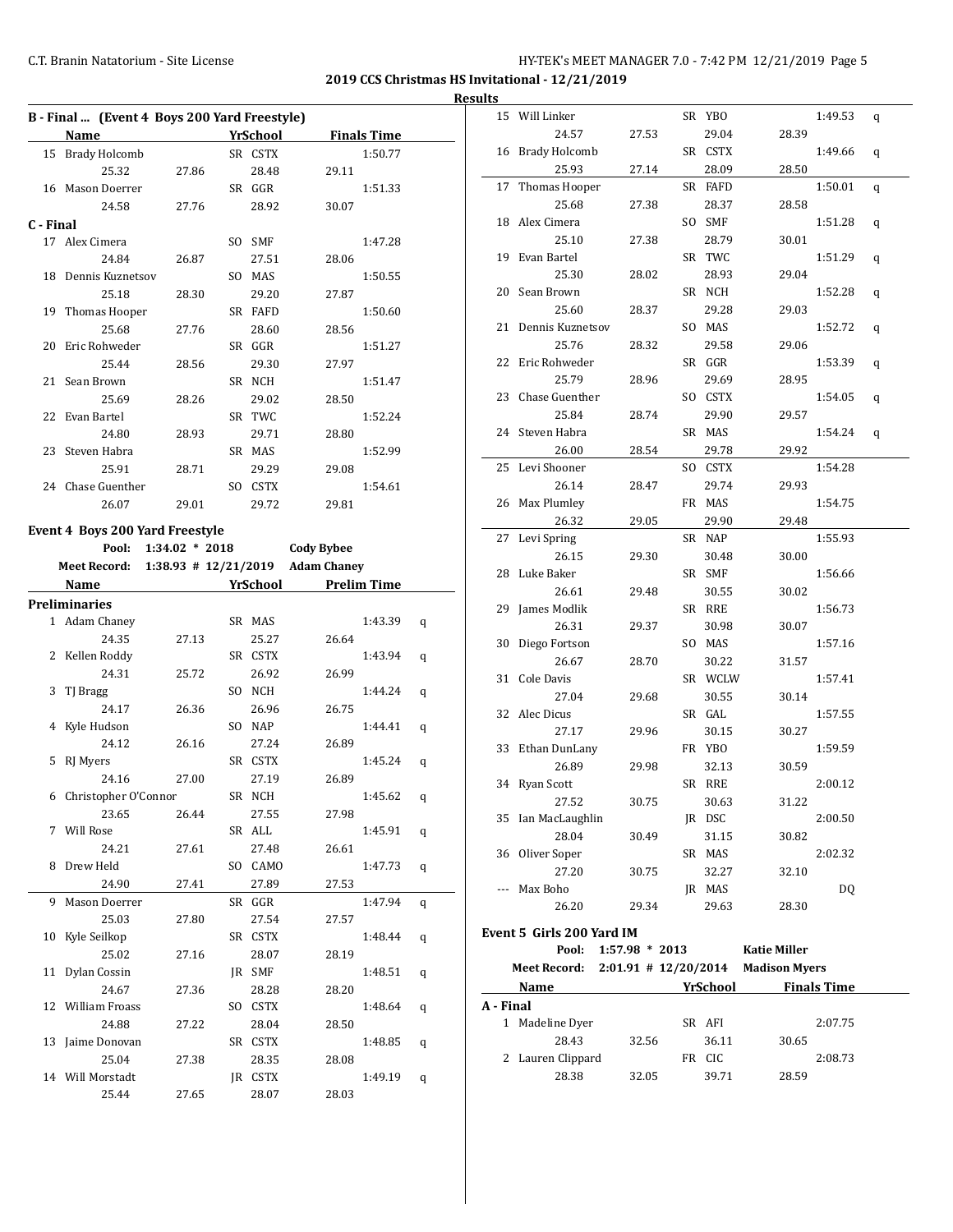**2019 CCS Christmas HS Invitational - 12/21/2019 Results**

|                  |    | A - Final  (Event 5 Girls 200 Yard IM) |                          |                 |                      |
|------------------|----|----------------------------------------|--------------------------|-----------------|----------------------|
|                  |    | <b>Name</b>                            |                          | YrSchool        | <b>Finals Time</b>   |
|                  |    | 3 Mia Nagle                            |                          | SO AFI          | 2:10.12              |
|                  |    | 29.06                                  | 35.10                    | 36.18           | 29.78                |
|                  | 4  | Tara Witkowski                         |                          | SR LTLE         | 2:10.40              |
|                  |    | 28.23                                  | 33.79                    | 38.25           | 30.13                |
|                  | 5  | Reese Lugbill                          |                          | JR MAS          | 2:10.41              |
|                  |    | 28.59                                  | 35.02                    | 35.74           | 31.06                |
|                  | 6  | Tera Brilmyer                          |                          | FR AFI          | 2:10.64              |
|                  |    | 28.23                                  | 34.09                    | 38.03           | 30.29                |
|                  |    | 7 Claire Cox                           |                          | FR AMA          | 2:18.06              |
|                  |    | 29.97                                  | 36.65                    | 39.16           | 32.28                |
|                  | 8  | Lizzie Jantausch                       |                          | SR LTLE         | 2:18.24              |
|                  |    | 29.00                                  | 35.54                    | 41.13           | 32.57                |
| <b>B</b> - Final |    |                                        |                          |                 |                      |
|                  | 9  | Ashley Schoenlein                      |                          | JR MAS          | 2:16.40              |
|                  |    | 30.00                                  | 35.98                    | 38.43           | 31.99                |
|                  | 10 | Rachel Klem                            |                          | SR CCR          | 2:16.76              |
|                  |    | 29.25                                  | 34.75                    | 39.04           | 33.72                |
|                  | 11 | Lauren Fries                           |                          | SR MAS          | 2:19.49              |
|                  |    | 30.78                                  | 37.24                    | 40.87           | 30.60                |
|                  |    | 12 Ashley Reed                         |                          | FR WCLW         | 2:19.89              |
|                  |    | 30.17                                  | 36.05                    | 42.14           | 31.53                |
|                  |    | 13 Emma Canode                         |                          | JR COP          | 2:21.05              |
|                  |    | 31.48                                  | 36.18                    | 42.64           | 30.75                |
|                  |    | 14 Grace Gallagher                     |                          | SO AAHO         | 2:21.99              |
|                  |    | 29.85                                  | 36.48                    | 41.93           | 33.73                |
|                  |    | 15 Lauren Perry                        |                          | SR DSC          | 2:22.74              |
|                  |    | 29.98                                  | 36.79                    | 42.48           | 33.49                |
|                  |    | 16 Caroline Rice                       |                          | SR WCLW         | 2:23.33              |
|                  |    | 31.97                                  | 38.15                    | 40.13           | 33.08                |
| C - Final        |    |                                        |                          |                 |                      |
|                  | 17 | Advika Sumit                           |                          | SO MAS          | 2:17.39              |
|                  |    | 30.86                                  | 35.27                    | 38.95           | 32.31                |
|                  | 18 | Avani Deshmukh                         |                          | JR MAS          | 2:21.79              |
|                  |    | 30.67                                  | 34.84                    | 43.45           | 32.83                |
|                  | 19 | Gina Ricciardi                         |                          | JR YCM          | 2:22.03              |
|                  |    | 28.91                                  | 35.11                    | 41.78           | 36.23                |
|                  |    | 20 Grace Markley                       |                          | FR WCLW         | 2:23.85              |
|                  |    |                                        |                          |                 | 33.17                |
|                  |    | 31.68<br>21 Lauren Varga               | 37.10                    | 41.90<br>SO MAS | 2:25.79              |
|                  |    | 31.23                                  | 35.59                    | 45.48           | 33.49                |
|                  | 22 | Katie Jessee                           |                          | SO LTLE         | 2:26.35              |
|                  |    | 32.50                                  |                          |                 |                      |
|                  | 23 | Ashka Shah                             | 37.13                    | 42.68<br>SR MAS | 34.04                |
|                  |    |                                        |                          | 47.29           | 2:28.03              |
|                  |    | 31.09<br>24 Kylene Chu                 | 35.64                    | FR CWYO         | 34.01<br>2:28.49     |
|                  |    |                                        |                          |                 |                      |
|                  |    | 31.45                                  | 40.04                    | 41.94           | 35.06                |
|                  |    | Event 5 Girls 200 Yard IM              |                          |                 |                      |
|                  |    | Pool:                                  | $1:57.98 * 2013$         |                 | <b>Katie Miller</b>  |
|                  |    | <b>Meet Record:</b>                    | $2:01.91$ # $12/20/2014$ |                 | <b>Madison Myers</b> |
|                  |    | Name                                   |                          | YrSchool        | <b>Prelim Time</b>   |
|                  |    | <b>Preliminaries</b>                   |                          |                 |                      |
|                  |    | 1 Reese Lugbill                        |                          | JR MAS          | 2:11.23<br>q         |
|                  |    | 29.06                                  | 35.57                    | 35.90           | 30.70                |

| 2  | Madeline Dyer        |       | SR AFI  |       | 2:12.02 | q |
|----|----------------------|-------|---------|-------|---------|---|
|    | 28.76                | 34.02 | 37.89   | 31.35 |         |   |
| 3  | Tara Witkowski       |       | SR LTLE |       | 2:12.77 | q |
|    | 28.38                | 34.40 | 38.90   | 31.09 |         |   |
|    | 4 Lauren Clippard    |       | FR CIC  |       | 2:13.51 | q |
|    | 29.49                | 32.84 | 41.43   | 29.75 |         |   |
|    | 5 Lizzie Jantausch   |       | SR LTLE |       | 2:14.04 | q |
|    | 28.25                | 34.65 | 39.87   | 31.27 |         |   |
| 6  | Mia Nagle            |       | SO AFI  |       | 2:14.51 | q |
|    | 29.57                | 36.64 | 37.06   | 31.24 |         |   |
| 7  | Tera Brilmyer        |       | FR AFI  |       | 2:15.89 | q |
|    | 29.11                | 35.33 | 39.68   | 31.77 |         |   |
| 8  | Claire Cox           |       | FR AMA  |       | 2:19.95 |   |
|    | 30.63                | 36.85 | 39.68   | 32.79 |         | q |
| 9  | Ashley Reed          |       | FR WCLW |       | 2:19.96 |   |
|    | 29.75                |       |         |       |         | q |
| 10 | Lauren Fries         | 35.65 | 42.47   | 32.09 |         |   |
|    |                      |       | SR MAS  |       | 2:20.33 | q |
|    | 30.36                | 37.50 | 41.13   | 31.34 |         |   |
| 11 | Ashley Schoenlein    |       | JR MAS  |       | 2:20.36 | q |
|    | 31.15                | 37.52 | 40.16   | 31.53 |         |   |
|    | 12 Grace Gallagher   |       | SO AAHO |       | 2:20.92 | q |
|    | 29.75                | 36.87 | 41.25   | 33.05 |         |   |
|    | 13 Emma Canode       |       | JR COP  |       | 2:21.26 | q |
|    | 31.05                | 35.65 | 41.54   | 33.02 |         |   |
| 14 | Rachel Klem          |       | SR CCR  |       | 2:22.06 | q |
|    | 29.84                | 35.94 | 41.03   | 35.25 |         |   |
| 15 | Lauren Perry         |       | SR DSC  |       | 2:22.08 | q |
|    | 29.90                | 35.83 | 42.51   | 33.84 |         |   |
| 16 | Caroline Rice        |       | SR WCLW |       | 2:22.83 | q |
|    |                      |       | 40.26   | 33.38 |         |   |
|    | 31.55                | 37.64 |         |       |         |   |
| 17 | Advika Sumit         |       | SO MAS  |       | 2:23.26 | q |
|    | 29.65                | 37.19 | 41.66   | 34.76 |         |   |
| 18 | Avani Deshmukh       |       | JR MAS  |       | 2:24.32 | q |
|    | 29.68                | 35.64 | 45.11   | 33.89 |         |   |
| 19 | Jocelyn Buchheit     |       | SR CLUB |       | 2:24.44 | q |
|    | 29.95                | 36.40 | 41.86   | 36.23 |         |   |
| 20 | <b>Grace Markley</b> |       | FR WCLW |       | 2:24.46 | q |
|    | 31.68                | 37.52 | 41.97   | 33.29 |         |   |
| 21 | Gina Ricciardi       |       | JR YCM  |       | 2:25.17 | q |
|    | 28.95                | 36.12 | 42.99   | 37.11 |         |   |
|    | 22 Ashka Shah        |       | SR MAS  |       | 2:26.64 | q |
|    | 30.50                | 35.69 | 45.84   | 34.61 |         |   |
| 23 | Lauren Varga         |       | SO MAS  |       | 2:27.25 | q |
|    | 32.48                | 34.63 | 46.68   | 33.46 |         |   |
| 24 | Katie Jessee         |       | SO LTLE |       | 2:27.87 | q |
|    | 31.73                | 38.51 | 42.58   | 35.05 |         |   |
| 25 | Kylene Chu           |       | FR CWYO |       | 2:29.07 |   |
|    | 31.60                | 39.89 | 41.88   | 35.70 |         |   |
| 26 | Lilly Jacknewitz     |       | SO AAHO |       | 2:29.14 |   |
|    | 32.42                | 39.42 | 41.39   | 35.91 |         |   |
| 27 | Morgan Allison       |       | JR WCLW |       | 2:29.92 |   |
|    | 30.18                | 40.16 | 45.06   | 34.52 |         |   |
| 28 | Mallory Landenberger |       | JR GGR  |       | 2:30.91 |   |
|    | 34.19                | 37.05 | 44.57   | 35.10 |         |   |
| 29 | Alex Allshouse       |       | JR NCH  |       | 2:31.20 |   |
|    | 32.70                | 38.31 | 45.26   | 34.93 |         |   |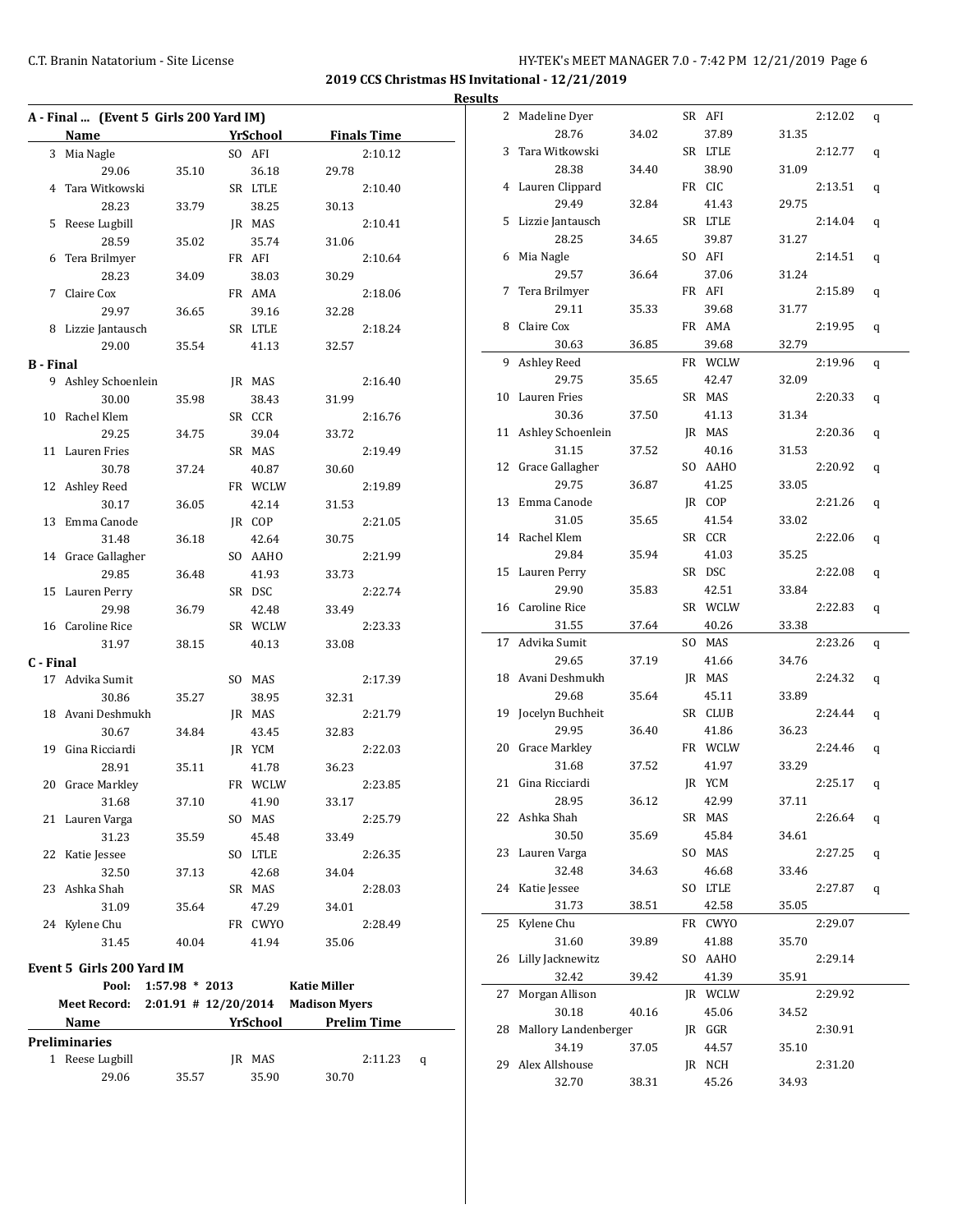**2019 CCS Christmas HS Invitational - 12/21/2019 Results**

|              | Preliminaries  (Event 5 Girls 200 Yard IM)     |                  |                 |                             |                    |
|--------------|------------------------------------------------|------------------|-----------------|-----------------------------|--------------------|
|              | Name                                           |                  | <b>YrSchool</b> |                             | <b>Prelim Time</b> |
| 30           | Megan Groseclose                               |                  | FR LTLE         |                             | 2:32.31            |
|              | 33.65                                          | 39.37            | 45.99           | 33.30                       |                    |
| 31           | <b>Chloe Constantinides</b>                    |                  | IR CWYO         |                             | 2:33.02            |
|              | 31.72                                          | 38.70            | 46.94           | 35.66                       |                    |
| 32           | <b>Eleanor Fryer</b>                           |                  | SR WCLW         |                             | 2:33.94            |
|              | 33.24                                          | 37.63            | 46.12           | 36.95                       |                    |
| 33           | Haley Tajgiszer                                |                  | SR AAHO         |                             | 2:36.63            |
|              | 33.15                                          | 39.23            | 47.96           | 36.29                       |                    |
| 34           | Abby Yocum                                     |                  | SR YBO          |                             | 2:36.68            |
|              | 35.91                                          | 41.62            | 42.31           | 36.84                       |                    |
| 35           | Sarah Varga                                    |                  | SR YBO          |                             | 2:36.83            |
|              | 31.79                                          | 42.01            | 45.75           | 37.28                       |                    |
| 36           | Taylor Grosenbaugh                             |                  | SR COP          |                             | 2:36.99            |
|              | 33.29                                          | 38.87            | 49.65           | 35.18                       |                    |
|              |                                                |                  |                 |                             |                    |
|              | Event 6 Boys 200 Yard IM                       |                  |                 |                             |                    |
|              | Pool:                                          | $1:43.99 * 2019$ |                 | <b>Jake Foster</b>          |                    |
|              | Meet Record: 1:53.07 # 12/21/2019 Karl Helmuth |                  |                 |                             |                    |
|              | Name                                           |                  |                 | <b>YrSchool</b> Finals Time |                    |
| A - Final    |                                                |                  |                 |                             |                    |
| $\mathbf{1}$ | Karl Helmuth                                   |                  | JR NCH          |                             | 1:53.07#           |
|              | 24.26                                          | 29.79            | 32.14           | 26.88                       |                    |
|              | 2 Scott Sobolewski                             |                  | SR CSTX         |                             | 1:53.80            |
|              | 24.37                                          | 29.95            | 31.92           | 27.56                       |                    |
| 3            | Nathan Wall                                    |                  | JR CSTX         |                             | 1:55.50            |
|              | 25.73                                          | 29.38            | 33.09           | 27.30                       |                    |
| 4            | Noah Basista                                   |                  | SR YBO          |                             | 1:55.63            |
|              | 24.92                                          | 30.87            | 33.27           | 26.57                       |                    |
| 5            | Adam McDonald                                  |                  | SO LTLE         |                             | 1:56.03            |
|              | 25.10                                          | 31.43            | 31.70           | 27.80                       |                    |
| 6            | Braden Osborn                                  |                  | JR MAS          |                             | 1:56.76            |
|              | 23.84                                          | 31.54            | 36.19           | 25.19                       |                    |
| 7            | Nicholas Gockerman                             |                  | SO CSTX         |                             | 1:58.16            |
|              | 25.53                                          | 30.68            | 33.90           | 28.05                       |                    |
| 8            | Josh Holtman                                   |                  | SR CSTX         |                             | 1:59.05            |
|              | 25.40                                          | 30.59            | 35.45           | 27.61                       |                    |
| B - Final    |                                                |                  |                 |                             |                    |
| 9            | Nick Diangelo                                  |                  | SR MAS          |                             | 1:59.04            |
|              | 26.21                                          | 31.39            | 33.47           | 27.97                       |                    |
| 10           | Jared Mindek                                   |                  | JR WHO          |                             | 2:00.04            |
|              | 26.44                                          | 31.40            | 33.36           | 28.84                       |                    |
| 11           | Will Wowk                                      |                  | SR CSTX         |                             | 2:00.45            |
|              | 25.85                                          | 30.39            | 36.65           | 27.56                       |                    |
| 12           | Luke Novak                                     |                  | JR SMF          |                             | 2:00.95            |
|              | 25.67                                          | 30.50            | 35.54           | 29.24                       |                    |
| 13           | Ryan Ehlers                                    |                  | SO NCH          |                             | 2:01.27            |
|              | 26.75                                          | 32.96            | 34.57           | 26.99                       |                    |
| 14           | John Edurese                                   |                  | SR WAD          |                             | 2:01.45            |
|              | 24.57                                          | 30.47            | 38.41           | 28.00                       |                    |
| 15           | Conall Kellner                                 |                  | JR CSTX         |                             | 2:04.59            |
|              | 26.94                                          | 30.97            | 37.19           | 29.49                       |                    |
| 16           | Jay Weil                                       |                  | SR CSTX         |                             | 2:04.67            |
|              | 26.56                                          | 31.43            | 38.36           | 28.32                       |                    |

| C - Final |                                                |       |         |                                        |         |   |
|-----------|------------------------------------------------|-------|---------|----------------------------------------|---------|---|
|           | 17 Jack Grandy                                 |       | IR CAMO |                                        | 2:01.62 |   |
|           | 27.13                                          | 31.95 | 34.14   | 28.40                                  |         |   |
|           | 18 Christopher Perera                          |       | SO CSTX |                                        | 2:04.61 |   |
|           | 26.80                                          | 32.68 | 35.10   | 30.03                                  |         |   |
|           | 19 Joshua Hertz                                |       | IR COP  |                                        | 2:05.63 |   |
|           | 29.25                                          | 32.92 | 33.95   | 29.51                                  |         |   |
| 20        | Nicholas Wolfe                                 |       | SO CSTX |                                        | 2:05.74 |   |
|           | 27.06                                          | 33.51 | 35.83   | 29.34                                  |         |   |
|           | 21 Luke Dietz                                  |       | SO CHS  |                                        | 2:06.57 |   |
|           | 27.02                                          | 31.94 | 38.07   | 29.54                                  |         |   |
|           | 22 Alex Koetter                                |       | JR CAMO |                                        | 2:06.73 |   |
|           | 27.33                                          | 32.74 | 37.01   | 29.65                                  |         |   |
|           | 23 Adam Lamping                                |       | JR CSTX |                                        | 2:06.79 |   |
|           | 27.07                                          | 32.88 | 38.49   | 28.35                                  |         |   |
|           | 24 Jordan Stackpole                            |       | SR YBO  |                                        | 2:08.60 |   |
|           | 26.74                                          |       |         |                                        |         |   |
|           |                                                | 34.49 | 38.12   | 29.25                                  |         |   |
|           | Event 6 Boys 200 Yard IM                       |       |         |                                        |         |   |
|           | Pool: 1:43.99 * 2019 Jake Foster               |       |         |                                        |         |   |
|           | Meet Record: 1:53.07 # 12/21/2019 Karl Helmuth |       |         |                                        |         |   |
|           | Name                                           |       |         | <b>Example 15 YrSchool</b> Prelim Time |         |   |
|           | <b>Preliminaries</b>                           |       |         |                                        |         |   |
|           | 1 Scott Sobolewski                             |       | SR CSTX |                                        | 1:53.88 | q |
|           | 24.59                                          | 29.55 | 31.46   | 28.28                                  |         |   |
|           | 2 Braden Osborn                                |       | JR MAS  |                                        | 1:56.61 | q |
|           | 23.73                                          | 31.60 | 35.56   | 25.72                                  |         |   |
| 3         | Nicholas Gockerman                             |       | SO CSTX |                                        | 1:56.76 |   |
|           | 25.29                                          | 30.22 | 33.49   | 27.76                                  |         | q |
|           | 4 Karl Helmuth                                 |       |         |                                        | 1:56.81 |   |
|           |                                                |       | JR NCH  |                                        |         | q |
|           | 24.93                                          | 30.16 | 33.62   | 28.10                                  |         |   |
| 5.        | Nathan Wall                                    |       | JR CSTX |                                        | 1:57.22 | q |
|           | 25.45                                          | 29.48 | 33.61   | 28.68                                  |         |   |
|           | 6 Josh Holtman                                 |       | SR CSTX |                                        | 1:58.23 | q |
|           | 25.43                                          | 30.33 | 34.83   | 27.64                                  |         |   |
| 7         | Noah Basista                                   |       | SR YBO  |                                        | 1:59.78 | q |
|           | 24.42                                          | 31.93 | 33.42   | 30.01                                  |         |   |
|           | 8 Adam McDonald                                |       | SO LTLE |                                        | 1:59.86 | q |
|           | 26.23                                          | 32.20 | 32.30   | 29.13                                  |         |   |
|           | 9 John Edurese                                 |       | SR WAD  |                                        | 2:01.13 | q |
|           | 24.44                                          | 30.03 | 38.10   | 28.56                                  |         |   |
|           | 10 Will Wowk                                   |       | SR CSTX |                                        | 2:01.59 | q |
|           | 25.75                                          | 30.31 | 38.00   | 27.53                                  |         |   |
| 11        | <b>Ryan Ehlers</b>                             |       | SO NCH  |                                        | 2:02.58 | q |
|           | 26.61                                          | 33.10 | 35.30   | 27.57                                  |         |   |
| 12        | Nick Diangelo                                  |       | SR MAS  |                                        | 2:03.01 | q |
|           | 26.07                                          | 31.83 | 35.29   | 29.82                                  |         |   |
| 13        | Conall Kellner                                 |       | JR CSTX |                                        | 2:03.78 | q |
|           | 26.87                                          | 30.53 | 37.20   | 29.18                                  |         |   |
|           | 14 Jared Mindek                                |       | JR WHO  |                                        | 2:03.98 | q |
|           | 26.97                                          | 31.57 | 35.26   | 30.18                                  |         |   |
| 15        | Luke Novak                                     |       | JR SMF  |                                        | 2:04.01 | q |
|           | 26.13                                          | 32.46 | 36.10   | 29.32                                  |         |   |
|           | 16 Jay Weil                                    |       | SR CSTX |                                        | 2:04.05 | q |
|           | 26.41                                          | 31.52 | 38.27   | 27.85                                  |         |   |
|           | 17 Jack Grandy                                 |       | JR CAMO |                                        | 2:04.26 | q |
|           | 27.24                                          | 32.98 | 34.26   | 29.78                                  |         |   |
|           |                                                |       |         |                                        |         |   |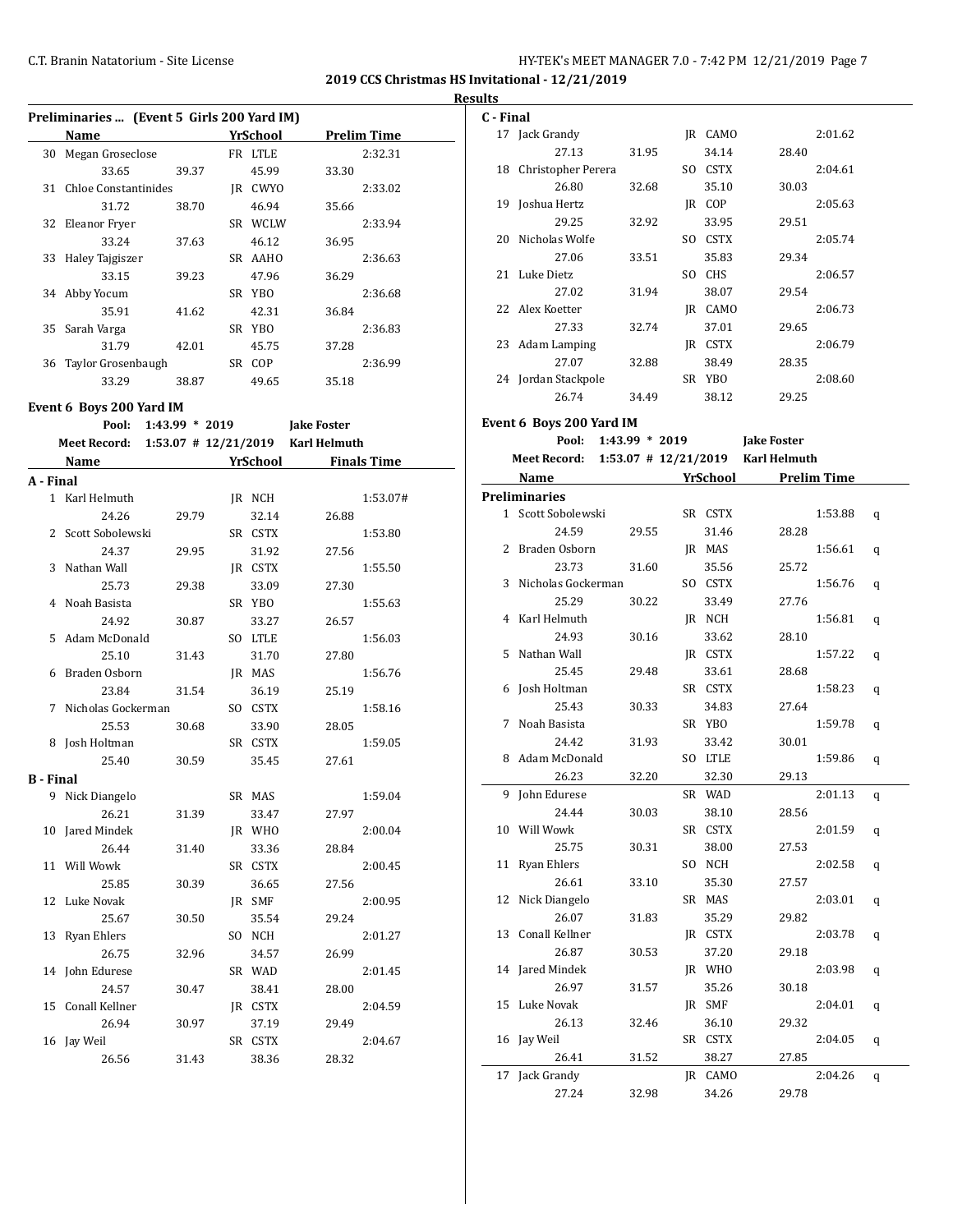**A - Final**

**2019 CCS Christmas HS Invitational - 12/21/2019 Results**

|    | Preliminaries  (Event 6 Boys 200 Yard IM) |              |          |                                    |   |
|----|-------------------------------------------|--------------|----------|------------------------------------|---|
|    | Name                                      |              | YrSchool | <b>Prelim Time</b>                 |   |
|    | 18 Joshua Hertz                           |              | IR COP   | 2:04.45                            | q |
|    | 28.34                                     | 32.90        | 33.76    | 29.45                              |   |
| 19 | Christopher Perera                        |              | SO CSTX  | 2:04.48                            | q |
|    | 27.02                                     | 32.83        | 35.76    | 28.87                              |   |
| 20 | <b>Adam Lamping</b>                       |              | JR CSTX  | 2:05.24                            | q |
|    | 26.41                                     | 31.57        | 38.80    | 28.46                              |   |
| 21 | Luke Dietz                                |              | SO CHS   | 2:05.78                            | q |
|    | 26.65                                     | 31.99        | 37.34    | 29.80                              |   |
| 22 | Jordan Stackpole                          |              | SR YBO   | 2:06.00                            | q |
|    | 26.46                                     | 33.00        | 37.82    | 28.72                              |   |
| 23 | Alex Koetter                              |              | JR CAMO  | 2:06.71                            | q |
|    | 26.60                                     | 32.40        | 37.34    | 30.37                              |   |
| 24 | Nicholas Wolfe                            |              | SO CSTX  | 2:07.47                            | q |
|    | 27.20                                     | 32.85        | 36.92    | 30.50                              |   |
| 25 | Josh Wodrich                              |              | SR CVCA  | 2:09.31                            |   |
|    | 27.80                                     | 32.43        | 39.71    | 29.37                              |   |
|    | 26 Noah O'Donnell-Cunningham              |              | FR CAMO  | 2:09.74                            |   |
|    | 27.67                                     | 33.07        | 37.77    | 31.23                              |   |
| 27 | Justin Barzellato                         |              | SO KRO   | 2:10.37                            |   |
|    | 28.03                                     | 33.36        | 37.85    | 31.13                              |   |
| 28 | David Perry                               |              | SO DSC   | 2:11.06                            |   |
|    | 27.12                                     | 33.94        | 39.77    | 30.23                              |   |
| 29 | Clay Gyde                                 |              | SR NAP   | 2:11.55                            |   |
|    | 27.51                                     | 33.64        | 39.14    | 31.26                              |   |
| 30 | Siman Mascola                             |              | JR YBO   | 2:11.88                            |   |
|    | 27.56                                     | 34.63        | 39.13    | 30.56                              |   |
| 31 | Ethan Fast                                |              | SO GGR   | 2:11.95                            |   |
|    | 28.83                                     | 34.69        | 38.44    | 29.99                              |   |
| 32 | Sahan Kansakar                            |              | JR MAS   | 2:12.23                            |   |
|    | 28.96                                     | 34.96        | 39.41    | 28.90                              |   |
| 33 | Eric An                                   |              | SR RRE   | 2:12.68                            |   |
|    | 26.55                                     | 34.49        | 38.77    | 32.87                              |   |
| 34 | Caleb Strack                              |              | SR GAL   | 2:13.10                            |   |
|    | 27.37                                     | 32.11        | 40.06    | 33.56                              |   |
| 35 | <b>Blake Renninger</b>                    |              | SR GGR   | 2:13.22                            |   |
|    | 27.96                                     | 33.02        | 40.26    | 31.98                              |   |
|    | 36 Brett Bostelman                        |              | FR NAP   | 2:14.41                            |   |
|    | 28.34                                     | 35.18        | 40.93    | 29.96                              |   |
|    | 37 Caleb Satterfield                      |              | FR YBO   | 2:14.84                            |   |
|    | 27.72                                     | 35.11        | 38.84    | 33.17                              |   |
|    | 38 Nicholas Buemi                         |              | FR AAHO  | 2:19.13                            |   |
|    | 28.80                                     | 36.30        | 43.54    | 30.49                              |   |
| 39 | Jason Wilson                              |              | SR PSE   | 2:25.29                            |   |
|    | 28.95                                     | 37.20        | 43.38    | 35.76                              |   |
|    | 40 Brennen Bittner                        |              | SO WLSO  | 2:25.70                            |   |
|    | 32.49                                     | 36.80        | 42.76    | 33.65                              |   |
|    |                                           |              |          |                                    |   |
|    | Event 7 Girls 50 Yard Freestyle           |              |          |                                    |   |
|    | Pool:                                     | 22.43 * 2010 |          | <b>Margo Geer</b>                  |   |
|    | Meet Record:                              |              |          | 23.15 # 12/16/2017 Amanda Palutsis |   |
|    | Name                                      |              |          | YrSchool Finals Time               |   |

1 Reagan St Clair JR NCH 23.88 2 Raeli Blandine SO NCH 24.24 3 Gracie Chelf SO WOO 24.30

|                  | 4 Paige South                          |                    | JR NCH        | 24.49                  |   |
|------------------|----------------------------------------|--------------------|---------------|------------------------|---|
|                  | 5 Lily Mullens                         |                    | IR NCH        | 24.55                  |   |
|                  | 6 Annabelle Nixon                      |                    | FR NCH        | 24.62                  |   |
| 7                | Tiana Anchrum                          |                    | IR MAS        | 24.89                  |   |
| 8                | Paige Striley                          |                    | SO WCLW       | 25.59                  |   |
| <b>B</b> - Final |                                        |                    |               |                        |   |
| 9                | Amanda Fetsko                          |                    | FR NCH        | 25.12                  |   |
|                  | 10 Emma Dalton                         |                    | IR MAS        | 25.29                  |   |
|                  | 11 Troie Grubbs                        |                    | SO GAL        | 25.41                  |   |
|                  | 12 Maggie Hojnacki                     |                    | JR MAS        | 25.58                  |   |
|                  | 13 Hannah White                        |                    | SR CGL        | 25.90                  |   |
|                  | 14 Molly Fisher                        |                    | SR WCLW       | 25.93                  |   |
|                  | 15 Jordan Baith                        |                    | SR AFI        | 26.05                  |   |
|                  | 16 Nicole Wirick                       |                    | SO NCH        | 26.17                  |   |
| C - Final        |                                        |                    |               |                        |   |
| 17               | Riley Collinsworth                     |                    | JR GGR        | 26.09                  |   |
|                  | 18 Maria Montisano                     |                    | SO COP        | 26.23                  |   |
|                  | 19 Michelle Caye                       |                    | SR COP        | 26.26                  |   |
|                  | 20 Anne Shroyer                        |                    | FR GGR        | 26.31                  |   |
|                  | 21 Katherine Bridges                   |                    | SO ULA        | 26.44                  |   |
|                  | 22 Kaylee Moran                        |                    | SO WAD        | 26.51                  |   |
|                  | 23 Ruchi Kudalkar                      |                    | <b>IR MAS</b> | 26.63                  |   |
|                  | 24 Maggie Pratt                        |                    | IR GGR        | 26.97                  |   |
|                  | <b>Event 7 Girls 50 Yard Freestyle</b> |                    |               |                        |   |
|                  | Pool:<br>$22.43 * 2010$                |                    |               | <b>Margo Geer</b>      |   |
|                  | <b>Meet Record:</b>                    | 23.15 # 12/16/2017 |               | <b>Amanda Palutsis</b> |   |
|                  | Name                                   |                    | YrSchool      | <b>Prelim Time</b>     |   |
|                  |                                        |                    |               |                        |   |
|                  | <b>Preliminaries</b>                   |                    |               |                        |   |
| 1                | Reagan St Clair                        |                    | JR NCH        | 24.04                  | q |
|                  | 2 Raeli Blandine                       |                    | SO NCH        | 24.26                  | q |
|                  | 3 Paige South                          |                    | JR NCH        | 24.49                  | q |
|                  | 4 Gracie Chelf                         |                    | SO WOO        | 24.61                  | q |
|                  | 5 Annabelle Nixon                      |                    | FR NCH        | 24.63                  | q |
|                  | 6 Tiana Anchrum                        |                    | JR MAS        | 24.69                  | q |
|                  | 7 Paige Striley                        |                    | SO WCLW       | 24.71                  | q |
|                  | 8 Lily Mullens                         |                    | JR NCH        | 24.79                  | q |
|                  | 9 Amanda Fetsko                        |                    | FR NCH        | 25.09                  | q |
| 10               | Troie Grubbs                           |                    | SO GAL        | 25.23                  | q |
| 11               | Maggie Hojnacki                        | JR                 | MAS           | 25.47                  | q |
| 12               | Emma Dalton                            | JR                 | MAS           | 25.52                  | q |
| 13               | Jordan Baith                           |                    | SR AFI        | 25.55                  | q |
| 14               | Molly Fisher                           | SR                 | WCLW          | 26.04                  | q |
| 15               | Hannah White                           | SR                 | CGL           | 26.15                  | q |
| 16               | Nicole Wirick                          | SO.                | NCH           | 26.19                  | q |
| *17              | Michelle Caye                          | SR                 | COP           | 26.34                  | q |
| *17              | Katherine Bridges                      | SO.                | ULA           | 26.34                  | q |
| 19               | Kaylee Moran                           | SO.                | <b>WAD</b>    | 26.36                  | q |
| 20               | Maria Montisano                        | SO                 | COP           | 26.37                  | q |
| 21               | Riley Collinsworth                     | JR.                | GGR           | 26.38                  | q |
| 22               | Anne Shroyer                           | FR                 | GGR           | 26.55                  | q |
| *23              | Ruchi Kudalkar                         | JR                 | MAS           | 26.59                  | q |
| *23              | Maggie Pratt                           | JR.                | GGR           | 26.59                  | q |
| 25               | <b>Emily Byler</b>                     | SO.                | ULA           | 26.72                  |   |
| 26<br>*27        | <b>Lindsey Speed</b><br>Elle Dawson    | SR<br>SR           | WCLW<br>CHS   | 26.73<br>26.74         |   |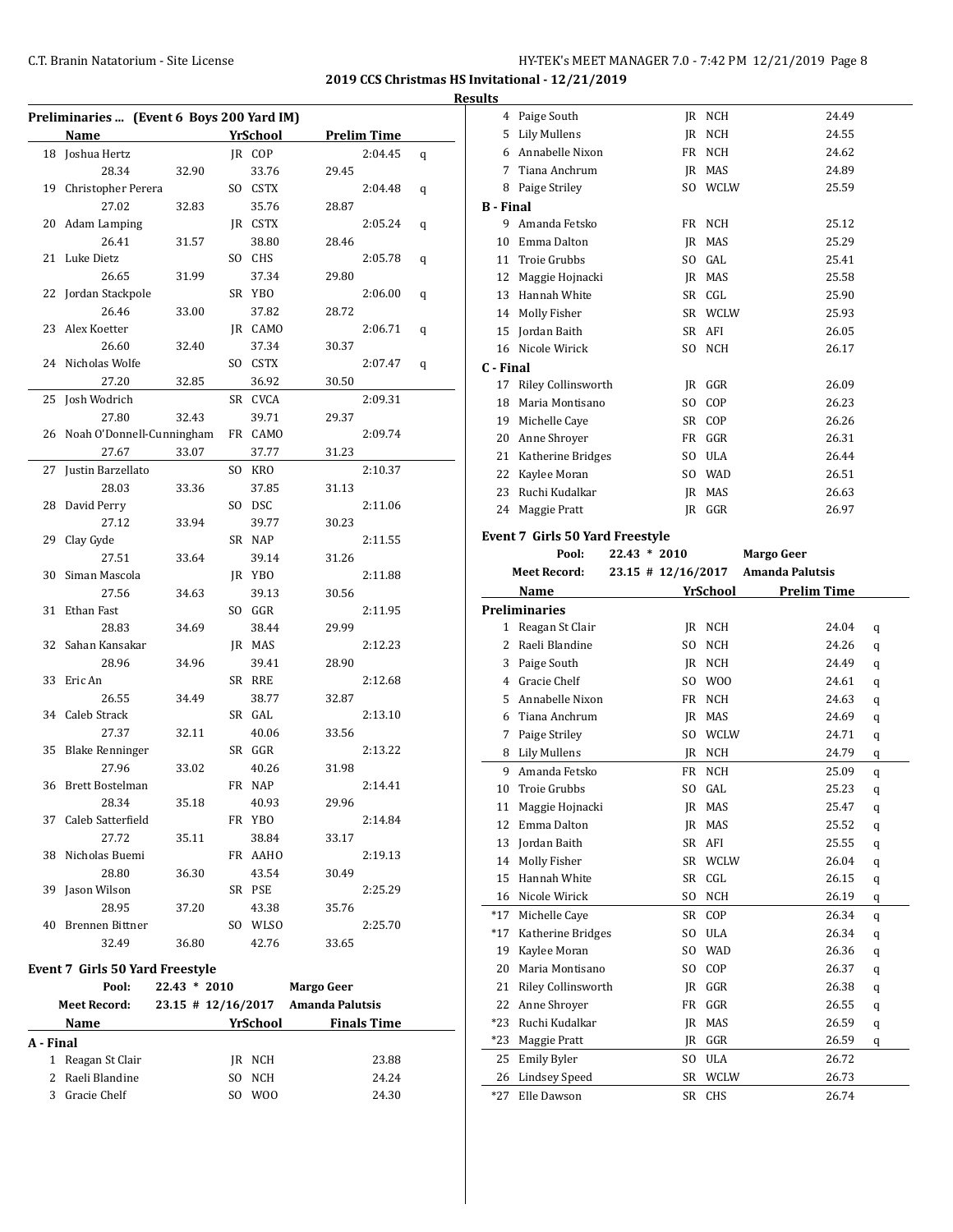÷,

 $\overline{a}$ 

**2019 CCS Christmas HS Invitational - 12/21/2019**

|           |                                                  |      |                |                                                         | <b>Results</b>      |
|-----------|--------------------------------------------------|------|----------------|---------------------------------------------------------|---------------------|
|           | Preliminaries  (Event 7 Girls 50 Yard Freestyle) |      |                |                                                         |                     |
|           | Name                                             |      | YrSchool       | <b>Prelim Time</b>                                      |                     |
|           | *27 Allie Geletka                                |      | IR CHS         | 26.74                                                   | $B - I$             |
|           | 29 Jordan Helmick                                | JR   | <b>CHS</b>     | 26.75                                                   |                     |
|           | *30 Lindsey Chapman                              |      | FR AFI         | 26.77                                                   | 1                   |
|           | *30 Lexi Peachock                                |      | JR AFI         | 26.77                                                   | 1                   |
|           | *32 Carly Ungaro                                 |      | SR PSE         | 26.79                                                   | 1                   |
| $*32$     | Olivia Casalinova                                | SO - | <b>SMF</b>     | 26.79                                                   | 1                   |
|           | *34 Victoria Chesson                             |      | SO CWYO        | 26.87                                                   | 1                   |
|           | *34 Jackie Palusak                               |      | SO CHS         | 26.87                                                   | 1                   |
|           | 36 Preslie Bodine                                |      | FR PSE         | 26.89                                                   | 1                   |
|           | 37 Julia Hootman                                 |      | JR WOO         | 27.02                                                   | $C - 1$             |
|           | 38 Gretchen Chelf                                |      | FR WOO         | 27.03                                                   | 1                   |
| 39        | Natasha Jha                                      |      | SO MAS         | 27.04                                                   | 1                   |
|           | 40 Megan Rawley                                  |      | SR CMC         | 27.07                                                   | 1                   |
| 41        | Gabby Godenzi                                    |      | SR MAS         | 27.14                                                   | $\overline{2}$      |
| 42        | Abby Ng                                          |      | JR DSC         | 27.17                                                   | *2                  |
| 43        | Miranda Peckman                                  |      | JR CHS         | 27.18                                                   | *2                  |
|           | 44 Lillian Green                                 |      | FR WOO         | 27.31                                                   | 2                   |
| 45        | Olivia Frantz                                    | SO.  | W00            | 27.33                                                   | 2                   |
|           | 46 Emma Loguidice                                |      | SR WOO         | 27.34                                                   | Eve                 |
| 47        | Mia Hagenauer                                    |      | JR CWYO        | 27.52                                                   |                     |
|           | 48 Grace Pontius                                 |      | IR SMF         | 27.57                                                   |                     |
|           | 49 Julia Nixon                                   |      | SO AFI         | 27.66                                                   |                     |
|           | 50 Jenna Scarborough                             |      | <b>IR WCLW</b> | 27.74                                                   |                     |
| 51        | Emma Larj                                        |      | IR WAD         | 27.77                                                   | Pre                 |
|           | 52 Jullia Frey                                   |      | SO CIC         | 27.78                                                   |                     |
|           | 53 Casey Wert                                    |      | JR YBO         | 27.85                                                   |                     |
|           | 54 Coryn Hegele                                  |      | JR CVCA        | 28.20                                                   |                     |
|           | 55 Allyson Schwendeman                           |      | JR YBO         | 28.25                                                   |                     |
|           | *56 Reagan Jackson                               |      | SO AAHO        | 28.37                                                   |                     |
|           | *56 Katie Goodwill                               |      | SR KRO         | 28.37                                                   |                     |
|           | 58 Audrey Ruscak                                 |      | SR AAHO        | 28.47                                                   |                     |
| 59        | Ella Huston                                      |      | SO YBO         | 28.90                                                   |                     |
|           | 60 Rachel Wolfe                                  |      | SR PSE         | 28.93                                                   |                     |
|           | 61 Ava Velasquez                                 |      | JR YBO         | 28.96                                                   | 1                   |
|           | 62 Hailey Liber                                  | IR   | MWA            | 29.04                                                   | 1                   |
| 63        | Ashley Fowler                                    |      | SR CMC         | 29.21                                                   | 1                   |
|           | 64 Madison Kelso                                 |      | SO YBO         | 29.31                                                   | 1                   |
|           | 65 Emily Ryder                                   |      | JR MWA         | 29.49                                                   | 1                   |
|           | 66 Maddie Stimson                                |      | SR CVCA        | 29.57                                                   | 1                   |
|           | 67 Julia Basista                                 |      | FR YBO         | 29.83                                                   | 1                   |
|           | 68 Liv Adkins                                    |      | JR CVCA        | 30.32                                                   | 1                   |
|           | 69 Molly Hodge                                   |      | SO MWA         | 30.62                                                   | 1                   |
|           | 70 Stephanie Wodrich                             |      | SO CVCA        | 30.92                                                   | $\mathbf{1}$        |
|           | 71 Tyler Williams                                |      | SR YBO         | 31.10                                                   | 2                   |
|           | <b>Event 8 Boys 50 Yard Freestyle</b>            |      |                |                                                         | 2<br>2              |
|           | Pool:<br>19.62 * 2012<br><b>Meet Record:</b>     |      |                | <b>Erik Risolvato</b><br>20.68 # 12/15/2018 Adam Chaney | $\overline{c}$      |
|           | Name                                             |      | YrSchool       | <b>Finals Time</b>                                      | 2<br>2              |
| A - Final |                                                  |      |                |                                                         | $\overline{c}$      |
|           | 1 Jean-Pierre Khouzam                            |      | SR CSTX        | 21.33                                                   |                     |
|           | 2 Thomas Matthew                                 |      | SR WOO         | 21.50                                                   | $\overline{c}$      |
|           | 3 Ian Van Gorp                                   |      | SR CSTX        | 21.84                                                   | $\overline{c}$      |
|           | 4 Colson Wenzel                                  |      | JR DSC         | 21.90                                                   | $\overline{c}$<br>3 |
| 5         | Hershel Chenault                                 |      | SR CGL         | 22.16                                                   |                     |
|           |                                                  |      |                |                                                         |                     |

Mack Lochridge JR NCH 22.19

| 7                | Nolan Jones                           |    | SR KRO         | 22.52                          |   |
|------------------|---------------------------------------|----|----------------|--------------------------------|---|
| 8                | Matthew Peckman                       |    | SR CHS         | 22.60                          |   |
| <b>B</b> - Final |                                       |    |                |                                |   |
|                  | 9 Jake Mitchell                       |    | SR NCH         | 22.35                          |   |
|                  | 10 Kevin Wu                           |    | JR MAS         | 22.48                          |   |
|                  | 11 Jim Evans                          |    | SR NCH         | 22.49                          |   |
|                  | 12 Kyle Ward                          |    | SR WOO         | 22.52                          |   |
|                  | 13 Braden Knoch                       |    | SR CGL         | 22.55                          |   |
|                  | 14 Alexander Devine                   |    | SR LTLE        | 22.86                          |   |
|                  | 15 Evan Devine                        |    | JR LTLE        | 22.96                          |   |
|                  | 16 Ben Altstadt                       |    | SR GAL         | 23.32                          |   |
| C - Final        |                                       |    |                |                                |   |
|                  | 17 Cooper Williams                    |    | JR CSTX        | 23.15                          |   |
|                  | 18 Max Reed                           |    | FR FAFD        | 23.23                          |   |
|                  | 19 Kevin Thibodeaux                   |    | SR CAMO        | 23.38                          |   |
|                  | 20 Sean Huggins                       |    | SO MAS         | 23.43                          |   |
|                  | *21 Ben Michael                       |    | SR AFI         | 23.48                          |   |
|                  | *21 Fynn McGuire                      |    | SR MWA         | 23.48                          |   |
|                  |                                       |    | IR FAFD        |                                |   |
|                  | 23 Owen Hooper<br>24 Ryan McKnight    |    | SR ALL         | 23.53<br>23.54                 |   |
|                  |                                       |    |                |                                |   |
|                  | <b>Event 8 Boys 50 Yard Freestyle</b> |    |                |                                |   |
|                  | $19.62 * 2012$<br>Pool:               |    |                | <b>Erik Risolvato</b>          |   |
|                  | <b>Meet Record:</b>                   |    |                | 20.68 # 12/15/2018 Adam Chaney |   |
|                  | Name                                  |    | YrSchool       | <b>Prelim Time</b>             |   |
|                  | Preliminaries                         |    |                |                                |   |
|                  | 1 Jean-Pierre Khouzam                 |    | SR CSTX        | 21.04                          | q |
| $\mathbf{2}$     | Thomas Matthew                        |    | SR WOO         | 21.63                          | q |
| 3                | Ian Van Gorp                          |    | SR CSTX        | 21.93                          | q |
|                  | 4 Colson Wenzel                       |    | JR DSC         | 21.98                          | q |
| 5.               | Hershel Chenault                      |    | SR CGL         | 22.25                          | q |
|                  | 6 Mack Lochridge                      |    | JR NCH         | 22.26                          | q |
| 7                | Matthew Peckman                       |    | SR CHS         | 22.33                          | q |
|                  | 8 Nolan Jones                         |    | SR KRO         | 22.36                          | q |
| 9                | Jake Mitchell                         |    | SR NCH         | 22.43                          | q |
|                  | 10 Jim Evans                          |    | SR NCH         | 22.50                          | q |
|                  | 11 Braden Knoch                       |    | SR CGL         | 22.55                          | q |
|                  | 12 Kyle Ward                          |    | SR WOO         | 22.56                          | q |
|                  | 13 Alexander Devine                   |    | SR LTLE        | 22.63                          | q |
|                  | 14 Kevin Wu                           |    | JR MAS         | 22.70                          | q |
| 15               | Evan Devine                           |    | JR LTLE        | 22.90                          | q |
| 16               | Ben Altstadt                          | SR | GAL            | 23.00                          | q |
| 17               | Ryan McKnight                         | SR | ALL            | J23.00                         | q |
| 18               | Cooper Williams                       | JR | <b>CSTX</b>    | 23.05                          | q |
| 19               | Fynn McGuire                          | SR | <b>MWA</b>     | 23.13                          | q |
| 20               | Max Reed                              | FR | FAFD           | 23.17                          | q |
| 21               | <b>Ben Michael</b>                    | SR | AFI            | 23.22                          | q |
| 22               | Kevin Thibodeaux                      | SR | CAMO           | 23.35                          | q |
| 23               | Sean Huggins                          | SO | MAS            | 23.36                          | q |
| 24               | Owen Hooper                           | JR | FAFD           | 23.42                          | q |
| 25               | Jaden Boucher                         | JR | W <sub>0</sub> | J23.42                         |   |
| 26               | Luke Minick                           | JR | AAHO           | 23.44                          |   |
| 27               |                                       |    |                |                                |   |
| 28               | Chris Lattanzio                       | FR | PSE            | 23.45                          |   |
|                  | Casey Anderson                        | JR | FCC            | 23.60                          |   |
| 29               | Andrew Glasgow                        | SO | W <sub>0</sub> | 23.67                          |   |
| 30               | Sam Graler                            | JR | MAS            | 23.73                          |   |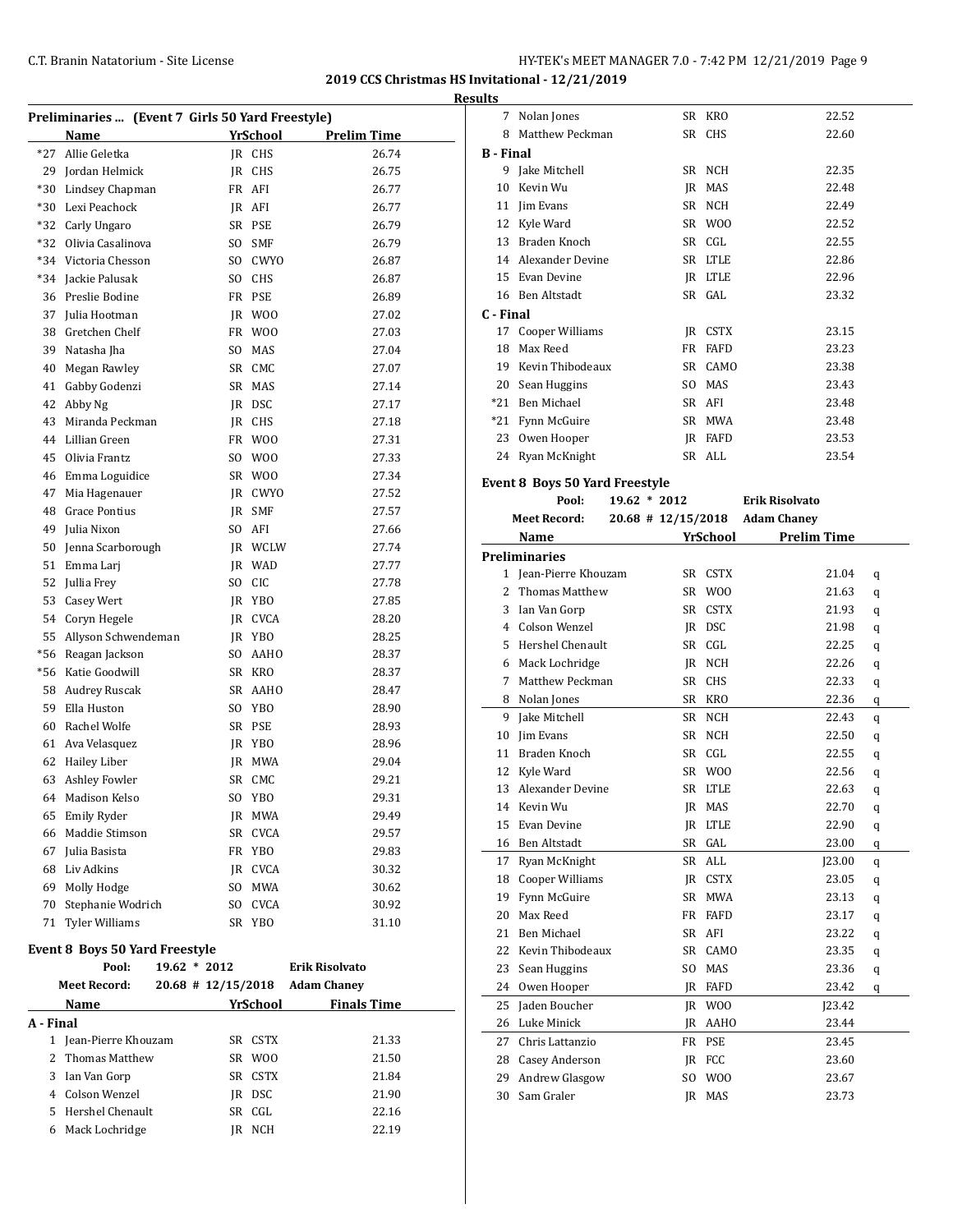**2019 CCS Christmas HS Invitational - 12/21/2019**

| Preliminaries  (Event 8 Boys 50 Yard Freestyle) |                       |  |          |                    |  |  |  |
|-------------------------------------------------|-----------------------|--|----------|--------------------|--|--|--|
|                                                 | Name                  |  | YrSchool | <b>Prelim Time</b> |  |  |  |
| 31                                              | <b>Flynn Cowie</b>    |  | SO RRE   | 23.80              |  |  |  |
| 32                                              | Mason Switzer         |  | FR NAP   | 23.82              |  |  |  |
| 33                                              | Jake Wiley            |  | SO CAMO  | 23.86              |  |  |  |
| 34                                              | Jaxon Connelly        |  | IR FAFD  | 23.89              |  |  |  |
| 35                                              | <b>Brian Reasoner</b> |  | SO CGL   | 23.94              |  |  |  |
| 36                                              | Layne Studer          |  | FR CGL   | 23.97              |  |  |  |
| 37                                              | Ricky Jones           |  | IR COP   | 23.98              |  |  |  |
| 38                                              | William Dorenkott     |  | SO SMF   | 24.02              |  |  |  |
| *39                                             | James Scantling       |  | SR AFI   | 24.13              |  |  |  |
| *39                                             | Derek Harlock         |  | SO ULA   | 24.13              |  |  |  |
|                                                 | *41 William Mennone   |  | SR CWYO  | 24.14              |  |  |  |
| *41                                             | <b>Riley Sumption</b> |  | FR GGR   | 24.14              |  |  |  |
| 43                                              | Samuel Kurtz          |  | IR AAHO  | 24.18              |  |  |  |
| 44                                              | Connor Moore          |  | SR CWYO  | 24.19              |  |  |  |
| 45                                              | Fritz Dannemiller     |  | JR AFI   | 24.27              |  |  |  |
| 46                                              | Van Blasko            |  | SO PSE   | 24.30              |  |  |  |
| 47                                              | Kevin Molloy          |  | SO CAMO  | 24.31              |  |  |  |
| 48                                              | Jojo Minezawa         |  | JR MAS   | 24.33              |  |  |  |
| 49                                              | Drew Crane            |  | SR FCC   | 24.34              |  |  |  |
| 50                                              | Spencer Reich         |  | IR CGL   | 24.44              |  |  |  |
| 51                                              | Luke Madl             |  | SR FAFD  | 24.48              |  |  |  |
| 52                                              | Aiden Strand-Fox      |  | SO WOO   | 24.54              |  |  |  |
| 53                                              | Joel Steinbicker      |  | JR MAS   | 24.56              |  |  |  |
|                                                 | 54 Eli Hogenesch      |  | FR CWYO  | 24.57              |  |  |  |
| $*55$                                           | Nico Arraje           |  | FR CWYO  | 24.63              |  |  |  |
| $*55$                                           | Daniel McGrath        |  | SO COP   | 24.63              |  |  |  |
| 57                                              | Parker Smith          |  | FR AAHO  | 24.67              |  |  |  |
| 58                                              | Sam Williams          |  | FR CWYO  | 24.69              |  |  |  |
| 59                                              | Cameron Balas         |  | SR WOO   | 24.71              |  |  |  |
| 60                                              | Keegan Hudson         |  | JR FAFD  | 24.72              |  |  |  |
| 61                                              | Jacob Hickin          |  | FR SMF   | 24.73              |  |  |  |
| 62                                              | Blayne Maurer         |  | FR CGL   | 24.75              |  |  |  |
| 63                                              | Spencer Cashman       |  | JR NAP   | 24.77              |  |  |  |
|                                                 | 64 Ian Heim           |  | JR GGR   | 24.78              |  |  |  |
| *65                                             | Dereck Dunham         |  | FR PSE   | 24.79              |  |  |  |
| *65                                             | Greg Lipster          |  | SR CGL   | 24.79              |  |  |  |
|                                                 | 67 Mason Brady        |  | FR AFI   | 24.81              |  |  |  |
|                                                 | *68 Cameron Burnett   |  | FR CHS   | 24.85              |  |  |  |
| *68                                             | <b>Magnus Haines</b>  |  | JR MWA   | 24.85              |  |  |  |
| 70                                              | Michael Shields       |  | SR ALL   | 24.88              |  |  |  |
| 71                                              | Thomas Schweikert     |  | FR GGR   | 24.93              |  |  |  |
| 72                                              | Jack Boltz            |  | SR RRE   | 25.05              |  |  |  |
| 73                                              | Isaac Niedermier      |  | SR GAL   | 25.07              |  |  |  |
| 74                                              | Tommy Gress           |  | SR ALL   | 25.15              |  |  |  |
| *75                                             | Zane Direnzo          |  | JR AF    | 25.16              |  |  |  |
| *75                                             | Carter Niekamp        |  | SR NAP   | 25.16              |  |  |  |
| *77                                             | Logan Adams           |  | JR CWYO  | 25.18              |  |  |  |
| *77                                             | Drew Baughman         |  | FR DSC   | 25.18              |  |  |  |
| 79                                              | Ty Schaab             |  | JR CHS   | 25.21              |  |  |  |
| $*80$                                           | Miles Listerman       |  | SR AAHO  | 25.23              |  |  |  |
| $*80$                                           | Patrick Burse         |  | SO ALL   | 25.23              |  |  |  |
| 82                                              | Andrew Yocum          |  | FR YBO   | 25.24              |  |  |  |
| 83                                              | Brendan Beam          |  | JR YBO   | 25.29              |  |  |  |
| 84                                              | Will Fox              |  | SR MAS   | 25.31              |  |  |  |
| 85                                              | Henry Hupp            |  | FR CSO   | 25.33              |  |  |  |
| *86                                             | Nick Shroyer          |  | JR GGR   | 25.34              |  |  |  |
|                                                 |                       |  |          |                    |  |  |  |

| <b>Results</b> |                                             |                |              |                     |    |
|----------------|---------------------------------------------|----------------|--------------|---------------------|----|
|                | *86 Chris Carney                            |                | SO ULA       | 25.34               |    |
|                | 88 Danny Larison                            |                | JR KRO       | 25.46               |    |
|                | 89 Drew Gray                                |                | SR NAP       | 25.49               |    |
|                | 90 Tyler Carr                               |                | IR WLSO      | 25.50               |    |
|                | 91 Bryan Beasley                            | S <sub>O</sub> | GGR          | 25.52               |    |
|                | 92 Adam Welden                              |                | IR CMC       | 25.53               |    |
|                | *93 Caleb Sun                               |                | FR SMF       | 25.54               |    |
|                | *93 Jackson Behun                           |                | IR YBO       | 25.54               |    |
|                | 95 Randy McCloskey                          |                | IR AF        | 25.67               |    |
|                | 96 Luke Jenkins                             | SO.            | KRO          | 25.71               |    |
|                | 97 Drew Joseph                              |                | SR DSC       | 25.72               |    |
|                | 98 Max Arraje                               |                | IR CWYO      | 25.74               |    |
|                | 99 Christian Gruber                         |                | FR LTLE      | 25.77               |    |
|                | 100 Gage Bailey                             |                | FR KRO       | 25.91               |    |
|                | 101 Eddy Efraim                             |                | SR TWC       | 25.93               |    |
|                | 102 Tristan Bard                            |                | IR RRE       | 25.97               |    |
|                | 103 Aidan Dooley                            |                | FR WCLW      | 26.02               |    |
|                | 104 Maurice Baron                           |                | SR CMC       | 26.06               |    |
|                | 105 Steven Vasko                            |                | SR YBO       | 26.35               |    |
|                | 106 Emmanuel Blythe                         |                | IR CMC       | 26.44               |    |
|                | 107 Michael Johnson                         |                | IR AAHO      | 26.60               |    |
|                | 108 Jacob Wodrich                           |                | JR CVCA      | 26.70               |    |
|                | 109 Jeff Shipley                            |                | SR CAMO      | 27.23               |    |
|                | 110 Logan Campbell                          |                | SO CVCA      | 27.69               |    |
|                | --- Xavier Hamid                            |                | FR MWA       |                     | DQ |
|                | False start                                 |                |              |                     |    |
|                | Event 9 Girls 1 mtr Diving                  |                |              |                     |    |
|                | Pool:<br>$553.85 * 2014$                    |                |              | Olivia Ball         |    |
|                | Meet Record: 439.30 # 12/17/2016 Jamie Doak |                |              |                     |    |
|                | Name                                        |                | YrSchool     | <b>Prelim Score</b> |    |
|                | <b>Preliminaries</b>                        |                |              |                     |    |
|                | 1 Marissa Kurzinsky                         |                | IR CMC       | 355.60              | q  |
|                | 2 Brook Balas                               | SO.            | W00          | 335.10              | q  |
|                | 3 Taylor Peterson                           | IR             | $_{\rm GGR}$ | 331.35              | q  |
|                | 4 Lauren Melia                              | S <sub>O</sub> | <b>TIN</b>   | 329.30              | q  |

 Peyton Thurman SO RRE 326.25 q Addison Heitman SR NAP 324.65 q Addi Fleischman JR DEF 323.80 q Isabella DiTullio SO HUD 312.00 q 9 Alexandria Coleman JR AAHO 306.75 q 10 Kendall Nigh FR PSE 305.60 q Claire Stephenson SR SHHB 300.75 q 12 Bria Lewis JR NCH 298.60 q 13 Maria Miller SR CMC 268.45 q Elli Fleischman FR DEF 260.60 q Sydney Ohlin FR PSE 260.20 q Thalia Perez SR NAP 260.15 q 17 Paige Weaver **FR** NAP 254.95 q Bella Butchko JR AF 253.60 q Emily Schmidt SR SMF 251.55 q Maxine Husni SO SHHB 239.90 q 21 Paige Galperin FR SMF 239.05 q 22 Hope Karash SO CHS 229.15 q Evelyn Burdsall SO SHHB 225.01 q Audrey Sazima SR SHHB 213.30 q 25 Emma Beegle SO HUD 211.15 Molly Snellenberger JR KRO 195.15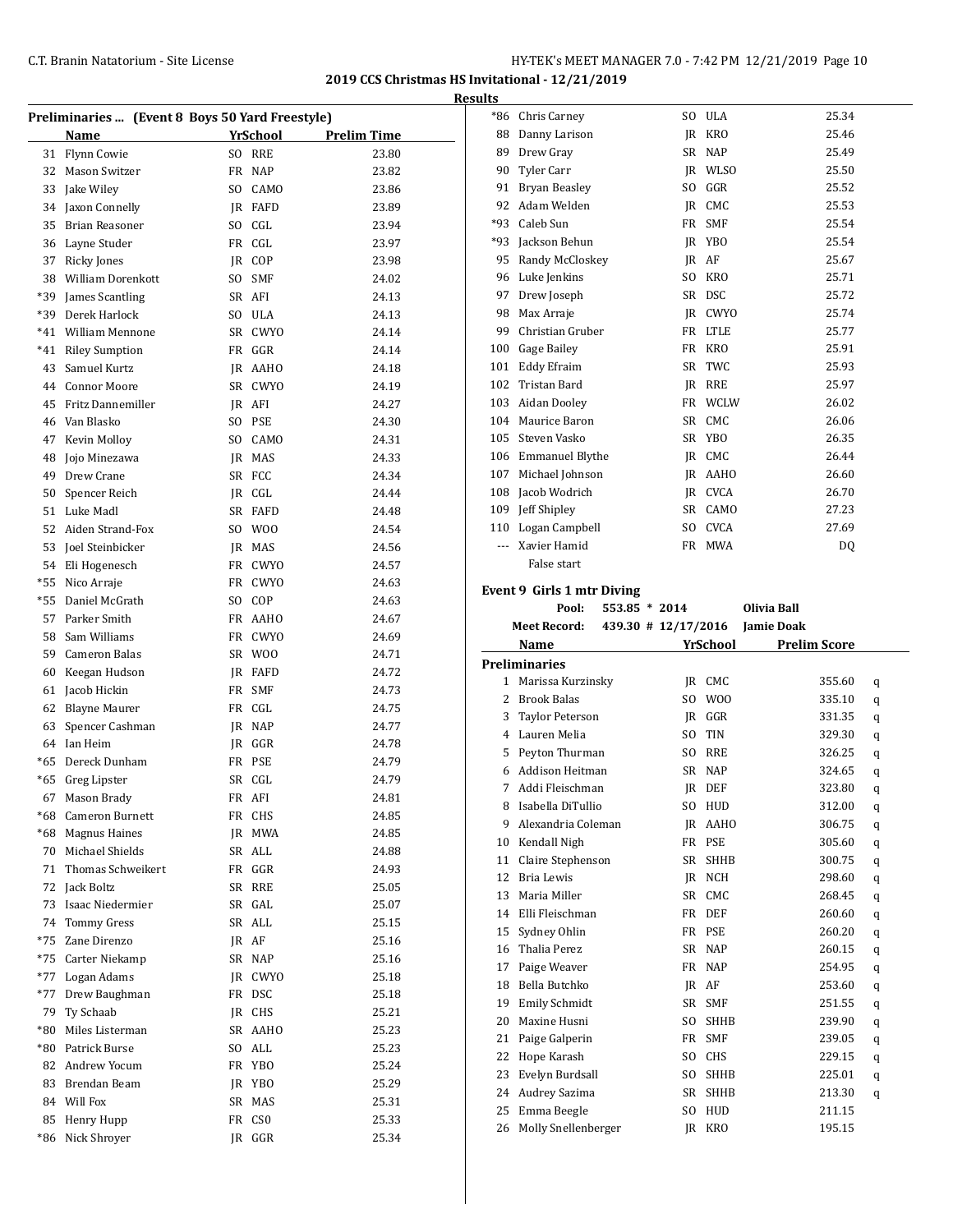**2019 CCS Christmas HS Invitational - 12/21/2019**

**Results**

|                  | Preliminaries  (Event 9 Girls 1 mtr Diving) |                     |                  |                         |   |
|------------------|---------------------------------------------|---------------------|------------------|-------------------------|---|
|                  | Name                                        |                     | YrSchool         | <b>Prelim Score</b>     |   |
|                  | 27 Paige Werstler                           |                     | SR CGL           | 153.65                  |   |
|                  |                                             |                     |                  |                         |   |
|                  | Event 10 Boys 1 mtr Diving<br>Pool:         | 633.80 * 2016       |                  | <b>Cameron Thatcher</b> |   |
|                  | <b>Meet Record:</b>                         | 559.10 # 12/19/2015 |                  | Lyle Yost               |   |
|                  | Name                                        |                     | YrSchool         | <b>Prelim Score</b>     |   |
|                  |                                             |                     |                  |                         |   |
|                  | <b>Preliminaries</b><br>1 Zach Shering      |                     |                  | 395.65                  |   |
|                  | 2 Hunter Trautmann                          |                     | MJA              |                         | q |
|                  | 3 Teddy Anzevino                            |                     | SR HUD<br>JR YBO | 381.25<br>332.20        | q |
|                  | 4 Vinny Traganza                            |                     | MJA              | 331.05                  | q |
|                  | 5 Seth Warner                               |                     | JR BEA           | 324.55                  | q |
|                  | 6 Zachary Diemer                            |                     | SO OGL           | 261.25                  | q |
|                  | 7 Robbie Slutzker                           |                     | JR NCH           | 260.50                  | q |
|                  | 8 Daniel Kotyk                              |                     | SR ULA           | 242.06                  | q |
|                  | 9 Austin Shrock                             |                     | JR ULA           | 241.50                  | q |
|                  | 10 William Keller                           |                     | SR AAHO          | 238.75                  | q |
|                  | 11 Gavin Hull                               |                     | SR NAP           | 233.60                  | q |
|                  | 12 Noah Falanga                             |                     | SR WAD           | 228.55                  | q |
|                  | 13 Cam Bizjak                               |                     | FR HVUS          | 226.60                  | q |
|                  | 14 Jacob Macinga                            |                     | SR AAHO          | 225.75                  | q |
|                  | 15 Carmen D'Alesio                          |                     | FR PSE           | 223.30                  | q |
|                  | 16 Iesse Evans                              |                     | SR AAHO          | 219.15                  | q |
|                  | 17 Dom Schwarz                              |                     | IR ULA           | 217.30                  | q |
|                  | 18 Brady Bodine                             |                     | SO AAHO          | 207.30                  | q |
|                  | 19 Max Rodin                                |                     | SR TWC           | 207.15                  | q |
|                  | 20 Donovan Picone                           |                     | SR AHS           | 204.05                  | q |
|                  | 21 Joey Hackett                             |                     | SR AAHO          | 189.55                  | q |
|                  |                                             |                     |                  |                         | q |
|                  | Event 11 Girls 100 Yard Butterfly           |                     |                  |                         |   |
|                  | Pool:                                       | $53.31 * 2019$      |                  | Megan Glass             |   |
|                  | Meet Record:                                | 55.00 # 12/22/2012  |                  | <b>Katie Miller</b>     |   |
|                  | Name                                        |                     | YrSchool         | <b>Finals Time</b>      |   |
| A - Final        |                                             |                     |                  |                         |   |
|                  | 1 Kiara Anchrum<br>26.57                    | 30.47               | JR MAS           | 57.04                   |   |
|                  |                                             |                     | FR AFI           |                         |   |
|                  | 2 Tera Brilmyer<br>27.64                    | 30.73               |                  | 58.37                   |   |
|                  | 3 Jordan Stump                              |                     | SR AFI           | 1:01.38                 |   |
|                  | 28.64                                       | 32.74               |                  |                         |   |
|                  | 4 Lizzie Jantausch                          |                     | SR LTLE          | 1:01.40                 |   |
|                  | 28.59                                       | 32.81               |                  |                         |   |
| 5                | Paige Striley                               |                     | SO WCLW          | 1:01.43                 |   |
|                  | 28.23                                       | 33.20               |                  |                         |   |
| 6                | Abby Waechter                               |                     | SO MAS           | 1:01.97                 |   |
|                  | 29.51                                       | 32.46               |                  |                         |   |
| 7                | Lauren Nguyen                               |                     | FR MAS           | 1:02.83                 |   |
|                  | 29.24                                       | 33.59               |                  |                         |   |
|                  | 8 Grace Glosson                             |                     | SR WCLW          | 1:04.86                 |   |
|                  | 29.59                                       | 35.27               |                  |                         |   |
| <b>B</b> - Final |                                             |                     |                  |                         |   |
| 9                | Olivia Elgin                                |                     | FR GGR           | 1:00.69                 |   |
|                  | 27.67                                       | 33.02               |                  |                         |   |
| 10               | Makena Miller                               |                     | SR GGR           | 1:02.68                 |   |
|                  | 29.05                                       | 33.63               |                  |                         |   |

|           | 11 Kylie Dennison                        |                      |     | JR MAS   | 1:03.37             |   |
|-----------|------------------------------------------|----------------------|-----|----------|---------------------|---|
|           | 29.85                                    | 33.52                |     |          |                     |   |
|           | 12 Ashley Reed                           |                      |     | FR WCLW  | 1:04.03             |   |
|           | 30.49                                    | 33.54                |     |          |                     |   |
|           | 13 Elyssa Dean                           |                      |     | SR ULA   | 1:04.14             |   |
|           | 30.32                                    | 33.82                |     |          |                     |   |
|           | 14 Ruchi Kudalkar                        |                      |     | JR MAS   | 1:04.74             |   |
|           | 29.79                                    | 34.95                |     |          |                     |   |
|           | 15 Lauren Perry                          |                      |     | SR DSC   | 1:04.79             |   |
|           | 29.85                                    | 34.94                |     |          |                     |   |
|           | 16 Natalie Cook                          |                      |     | SO AAHO  | 1:05.05             |   |
|           | 29.65                                    | 35.40                |     |          |                     |   |
| C - Final |                                          |                      |     |          |                     |   |
|           | 17 Morgan Allison                        |                      |     | JR WCLW  | 1:03.69             |   |
|           | 29.84                                    | 33.85                |     |          |                     |   |
|           | 18 Chloe Constantinides                  |                      |     | JR CWYO  | 1:05.30             |   |
|           | 31.23                                    | 34.07                |     |          |                     |   |
|           | 19 Naomie Gao                            |                      |     | SR MAS   | 1:05.68             |   |
|           | 30.88                                    | 34.80                |     |          |                     |   |
| 20        | Natasha Jha                              |                      |     | SO MAS   | 1:06.03             |   |
|           | 30.41                                    | 35.62                |     |          |                     |   |
|           | 21 Emma Loguidice                        |                      |     | SR WOO   | 1:06.62             |   |
|           | 30.49                                    | 36.13                |     |          |                     |   |
|           | 22 Jordan Helmick                        |                      |     | JR CHS   | 1:06.83             |   |
|           | 30.39                                    | 36.44                |     |          |                     |   |
|           |                                          |                      |     | SR YBO   | 1:07.43             |   |
|           | 23 Sarah Varga                           |                      |     |          |                     |   |
|           | 31.44                                    | 35.99                |     | SR WAD   |                     |   |
|           |                                          |                      |     |          | 1:08.55             |   |
|           | 24 Kylee Maibach                         |                      |     |          |                     |   |
|           | 30.60                                    | 37.95                |     |          |                     |   |
|           | <b>Event 11 Girls 100 Yard Butterfly</b> |                      |     |          |                     |   |
|           | Pool:                                    | 53.31 * 2019         |     |          | <b>Megan Glass</b>  |   |
|           | <b>Meet Record:</b>                      | $55.00$ # 12/22/2012 |     |          | <b>Katie Miller</b> |   |
|           | <b>Name</b>                              |                      |     | YrSchool | <b>Prelim Time</b>  |   |
|           | <b>Preliminaries</b>                     |                      |     |          |                     |   |
|           | 1 Kiara Anchrum                          |                      |     | IR MAS   | 58.09               |   |
|           | 27.32                                    | 30.77                |     |          |                     | q |
|           |                                          |                      |     |          |                     |   |
|           | 2 Paige Striley<br>28.29                 | 31.98                |     | SO WCLW  | 1:00.27             | q |
| 3         |                                          |                      |     | SR LTLE  | 1:00.44             |   |
|           | Lizzie Jantausch                         |                      |     |          |                     | q |
|           | 28.54                                    | 31.90                |     |          |                     |   |
|           | 4 Tera Brilmyer                          |                      |     | FR AFI   | 1:01.19             | q |
|           | 28.82                                    | 32.37                |     |          |                     |   |
|           | 5 Grace Glosson                          |                      |     | SR WCLW  | 1:02.02             | q |
|           | 28.36                                    | 33.66                |     |          |                     |   |
| 6         | Jordan Stump                             |                      |     | SR AFI   | 1:02.95             | q |
|           | 29.30                                    | 33.65                |     |          |                     |   |
| 7         | Lauren Nguyen                            |                      |     | FR MAS   | 1:02.96             | q |
|           | 29.33                                    | 33.63                |     |          |                     |   |
| 8         | Abby Waechter                            |                      | SO. | MAS      | 1:03.31             | q |
|           | 30.09                                    | 33.22                |     |          |                     |   |
| 9         | Olivia Elgin                             |                      |     | FR GGR   | 1:03.44             | q |
|           | 28.42                                    | 35.02                |     |          |                     |   |
| 10        | Ashley Reed                              |                      |     | FR WCLW  | 1:03.86             | q |
| 11        | 30.12<br>Ruchi Kudalkar                  | 33.74                | JR  | MAS      | 1:04.12             | q |

30.34 33.78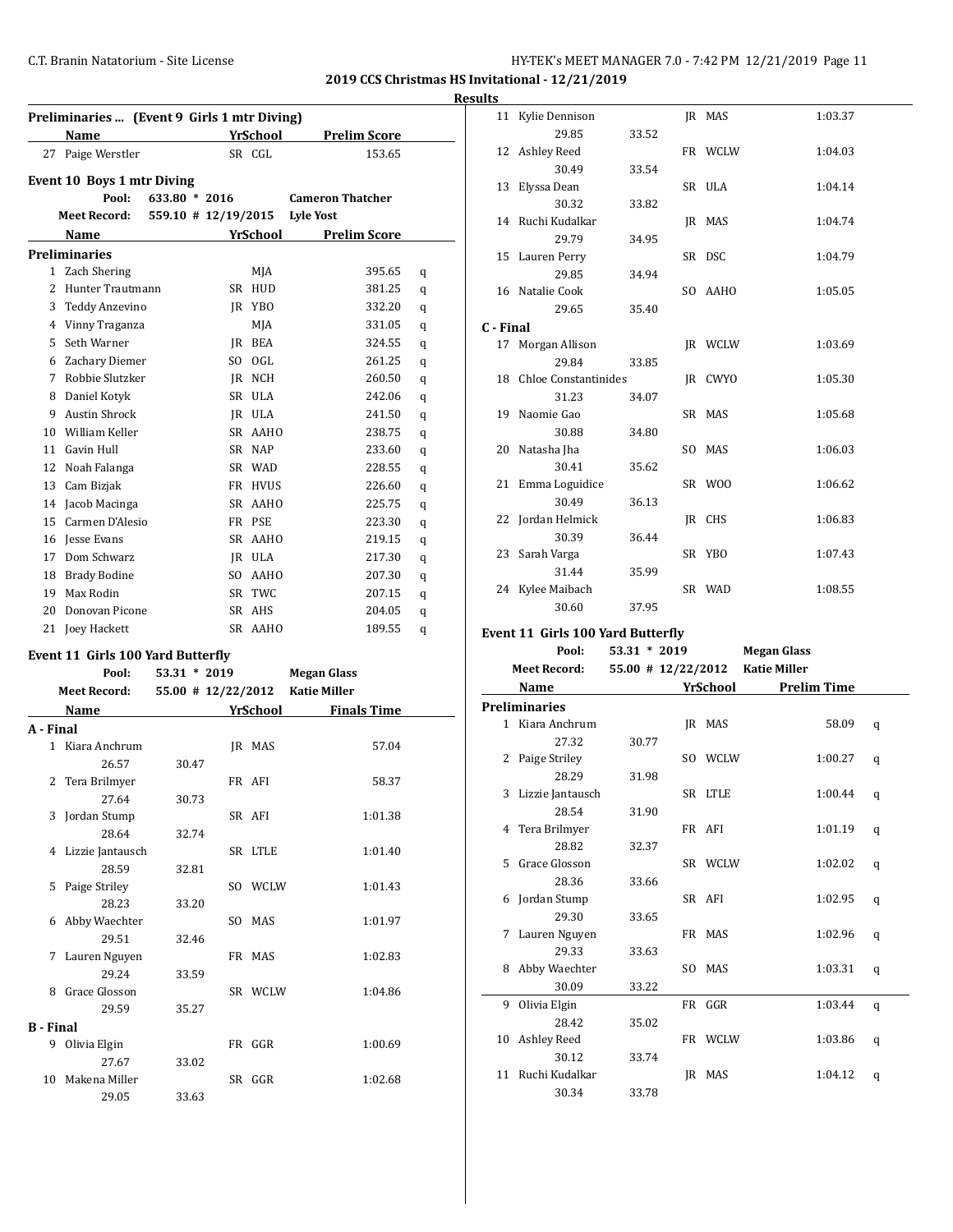**2019 CCS Christmas HS Invitational - 12/21/2019**

### **Results**

|    | Preliminaries  (Event 11 Girls 100 Yard Butterfly) |       |  |                |                    |   |  |
|----|----------------------------------------------------|-------|--|----------------|--------------------|---|--|
|    | Name                                               |       |  | YrSchool       | <b>Prelim Time</b> |   |  |
| 12 | Natalie Cook                                       |       |  | SO AAHO        | 1:04.46            | q |  |
|    | 29.79                                              | 34.67 |  |                |                    |   |  |
|    | 13 Kylie Dennison                                  |       |  | IR MAS         | 1:04.49            | q |  |
|    | 29.98                                              | 34.51 |  |                |                    |   |  |
|    | 14 Elyssa Dean                                     |       |  | SR ULA         | 1:04.70            | q |  |
|    | 30.83                                              | 33.87 |  |                |                    |   |  |
|    | 15 Lauren Perry                                    |       |  | SR DSC         | 1:04.73            | q |  |
|    | 29.75                                              | 34.98 |  |                |                    |   |  |
|    | 16 Makena Miller                                   |       |  | SR GGR         | 1:04.76            | q |  |
|    | 29.82                                              | 34.94 |  |                |                    |   |  |
| 17 | Naomie Gao                                         |       |  | SR MAS         | 1:06.07            | q |  |
|    | 29.93                                              | 36.14 |  |                |                    |   |  |
|    | 18 Chloe Constantinides                            |       |  | IR CWYO        | 1:06.83            | q |  |
|    | 31.12                                              | 35.71 |  |                |                    |   |  |
|    | 19 Jordan Helmick                                  |       |  | IR CHS         | 1:06.95            | q |  |
|    | 30.16                                              | 36.79 |  |                |                    |   |  |
|    | 20 Kylee Maibach                                   |       |  | SR WAD         | 1:07.30            | q |  |
|    | 31.13                                              | 36.17 |  |                |                    |   |  |
|    | 21 Sarah Varga                                     |       |  | SR YBO         | 1:07.47            | q |  |
|    | 31.76                                              | 35.71 |  |                |                    |   |  |
| 22 | Natasha Jha                                        |       |  | SO MAS         | 1:08.12            | q |  |
|    | 31.61                                              | 36.51 |  |                |                    |   |  |
| 23 | Morgan Allison                                     |       |  | <b>IR WCLW</b> | 1:08.98            | q |  |
| 24 | Emma Loguidice                                     |       |  | SR WOO         | 1:09.77            | q |  |
|    | 32.28                                              | 37.49 |  |                |                    |   |  |
| 25 | Elysia Gabbas                                      |       |  | SR SMF         | 1:15.89            |   |  |
|    | 31.50                                              | 44.39 |  |                |                    |   |  |

### **Event 12 Boys 100 Yard Butterfly**

|                  | Pool:               | $46.97 * 2017$               |          | <b>Cody Bybee</b>  |  |
|------------------|---------------------|------------------------------|----------|--------------------|--|
|                  | <b>Meet Record:</b> | 49.13 # 12/15/2018 Will Rose |          |                    |  |
|                  | <b>Name</b>         |                              | YrSchool | <b>Finals Time</b> |  |
| A - Final        |                     |                              |          |                    |  |
|                  | 1 Carl Bloebaum     |                              | SO MAS   | 50.38              |  |
|                  | 23.89               | 26.49                        |          |                    |  |
|                  | 2 Jacob McDonald    |                              | SR LTLE  | 50.52              |  |
|                  | 23.56               | 26.96                        |          |                    |  |
| 3                | Owen Taylor         |                              | IR CSTX  | 50.69              |  |
|                  | 23.42               | 27.27                        |          |                    |  |
|                  | 4 Noah Basista      |                              | SR YBO   | 51.74              |  |
|                  | 24.17               | 27.57                        |          |                    |  |
|                  | 5 Nate Buse         |                              | SR CSTX  | 51.82              |  |
|                  | 24.14               | 27.68                        |          |                    |  |
|                  | 6 TJ Bragg          |                              | SO NCH   | 52.01              |  |
|                  | 24.19               | 27.82                        |          |                    |  |
|                  | 7 Adam Chaney       |                              | SR MAS   | 52.06              |  |
|                  | 23.75               | 28.31                        |          |                    |  |
| 8                | Tristan Menninger   |                              | IR CSTX  | 52.29              |  |
|                  | 24.07               | 28.22                        |          |                    |  |
| <b>B</b> - Final |                     |                              |          |                    |  |
| 9                | Alex Cimera         |                              | SO SMF   | 52.23              |  |
|                  | 24.32               | 27.91                        |          |                    |  |
| 10               | Elijah Devyak       |                              | SO MAS   | 52.30              |  |
|                  | 24.43               | 27.87                        |          |                    |  |

| 1 L.J     |                    |       |         |       |
|-----------|--------------------|-------|---------|-------|
|           | 11 Matthew DunLany |       | SR YBO  | 52.38 |
|           | 24.60              | 27.78 |         |       |
|           | 12 Thomas Matthew  |       | SR WOO  | 52.63 |
|           | 24.83              | 27.80 |         |       |
|           | 13 Jake Lawrence   |       | JR AF   | 52.84 |
|           | 24.64              | 28.20 |         |       |
|           | 14 Jaime Donovan   |       | SR CSTX | 54.39 |
|           | 25.78              | 28.61 |         |       |
|           | 15 Jim Evans       |       | SR NCH  | 55.00 |
|           | 25.44              | 29.56 |         |       |
|           | 16 Cameron Jones   |       | SR CSTX | 55.22 |
|           | 25.87              | 29.35 |         |       |
| C - Final |                    |       |         |       |
|           | 17 Nick Conti      |       | SR MAS  | 54.32 |
|           | 25.35              | 28.97 |         |       |
|           | 18 William Froass  |       | SO CSTX | 54.73 |
|           | 25.28              | 29.45 |         |       |
|           | 19 Chase Guenther  |       | SO CSTX | 54.75 |
|           | 25.30              | 29.45 |         |       |
|           | 20 Jake Mitchell   |       | SR NCH  | 54.91 |
|           | 25.15              | 29.76 |         |       |
|           | 21 Lucas Ecker     |       | SR CSTX | 55.14 |
|           | 26.46              | 28.68 |         |       |
|           | 22 Andrew Fox      |       | FR MAS  | 55.32 |
|           | 25.69              | 29.63 |         |       |
|           | 23 Luke Minick     |       | JR AAHO | 55.90 |
|           | 25.84              | 30.06 |         |       |
|           | 24 Casey Anderson  |       | IR FCC  | 56.08 |
|           | 26.24              | 29.84 |         |       |

### **Event 12 Boys 100 Yard Butterfly**

|   | Pool:                | 46.97 * 2017 |          | <b>Cody Bybee</b>                |   |
|---|----------------------|--------------|----------|----------------------------------|---|
|   | <b>Meet Record:</b>  |              |          | 49.13 # 12/15/2018     Will Rose |   |
|   | Name                 |              | YrSchool | <b>Prelim Time</b>               |   |
|   | <b>Preliminaries</b> |              |          |                                  |   |
|   | 1 Owen Taylor        |              | IR CSTX  | 50.29                            | q |
|   | 23.40                | 26.89        |          |                                  |   |
|   | 2 Nate Buse          |              | SR CSTX  | 50.74                            | q |
|   | 23.88                | 26.86        |          |                                  |   |
|   | 3 Jacob McDonald     |              | SR LTLE  | 51.00                            | q |
|   | 24.42                | 26.58        |          |                                  |   |
|   | 4 Carl Bloebaum      |              | SO MAS   | 51.11                            | q |
|   | 23.92                | 27.19        |          |                                  |   |
|   | 5 Adam Chaney        |              | SR MAS   | 51.87                            | q |
|   | 24.50                | 27.37        |          |                                  |   |
|   | 6 Tristan Menninger  |              | IR CSTX  | 51.95                            | q |
|   | 24.10                | 27.85        |          |                                  |   |
| 7 | TJ Bragg             |              | SO NCH   | 52.17                            | q |
|   | 23.98                | 28.19        |          |                                  |   |
|   | 8 Noah Basista       |              | SR YBO   | 52.34                            | q |
|   | 24.32                | 28.02        |          |                                  |   |
|   | 9 Matthew DunLany    |              | SR YBO   | 52.55                            | q |
|   | 24.34                | 28.21        |          |                                  |   |
|   | 10 Alex Cimera       |              | SO SMF   | 52.70                            | q |
|   | 24.60                | 28.10        |          |                                  |   |
|   | 11 Jake Lawrence     |              | IR AF    | 52.76                            | q |
|   | 24.66                | 28.10        |          |                                  |   |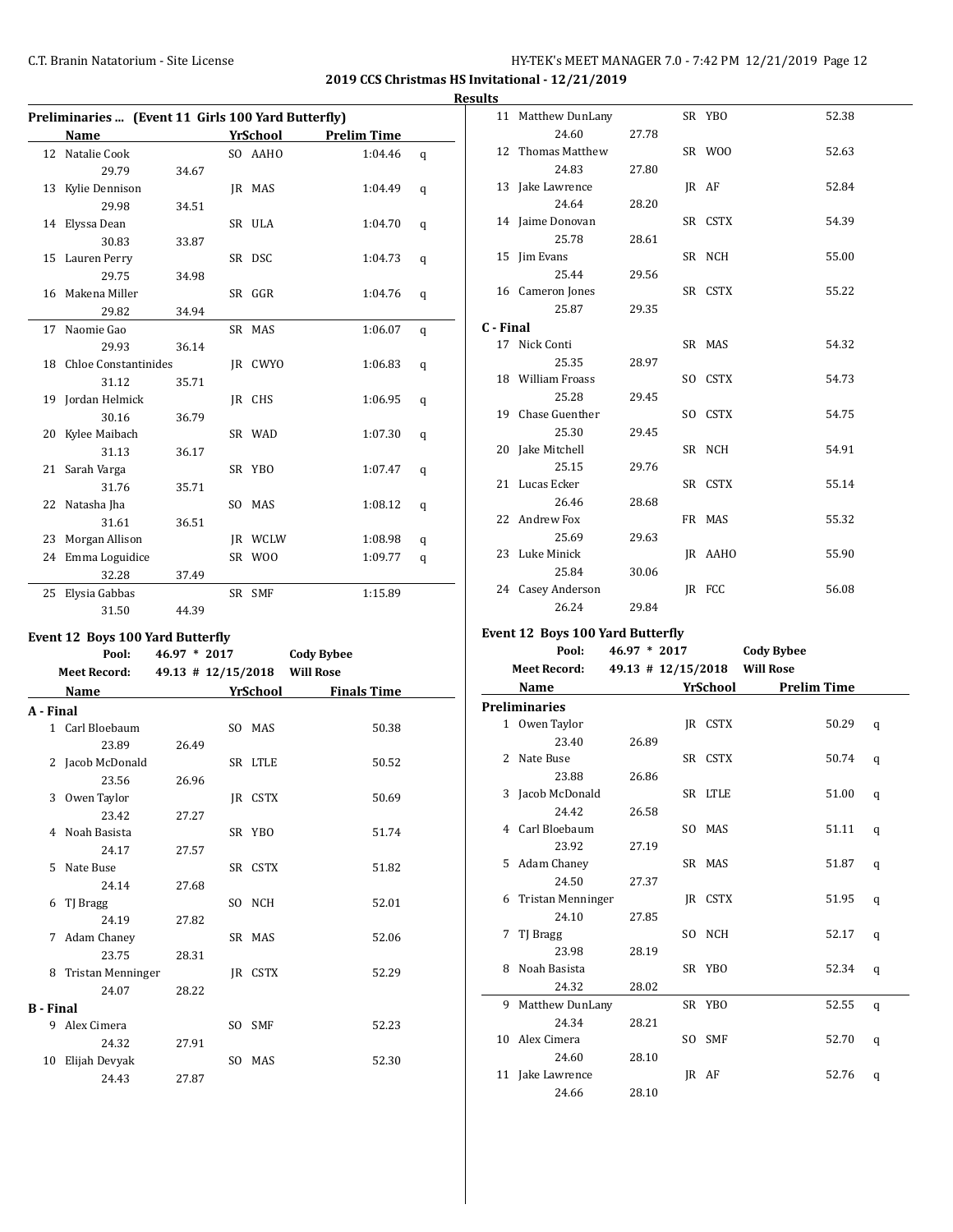### C.T. Branin Natatorium - Site License **HY-TEK's MEET MANAGER 7.0 - 7:42 PM** 12/21/2019 Page 13

**2019 CCS Christmas HS Invitational - 12/21/2019 Results**

|       | Preliminaries  (Event 12 Boys 100 Yard Butterfly) |       |  |                 |                    |   |  |
|-------|---------------------------------------------------|-------|--|-----------------|--------------------|---|--|
|       | <b>Name</b>                                       |       |  | <u>YrSchool</u> | <b>Prelim Time</b> |   |  |
| 12    | Thomas Matthew                                    |       |  | SR WOO          | 53.39              | q |  |
|       | 25.21                                             | 28.18 |  |                 |                    |   |  |
|       | 13 Jaime Donovan                                  |       |  | SR CSTX         | 54.16              | q |  |
|       | 25.40                                             | 28.76 |  |                 |                    |   |  |
|       | 14 Elijah Devyak<br>25.24                         |       |  | SO MAS          | 54.48              | q |  |
|       |                                                   | 29.24 |  |                 |                    |   |  |
| 15    | Jim Evans                                         |       |  | SR NCH          | 54.59              | q |  |
|       | 25.24<br>16 Cameron Jones                         | 29.35 |  |                 |                    |   |  |
|       | 25.43                                             |       |  | SR CSTX         | 54.75              | q |  |
| 17    | Chase Guenther                                    | 29.32 |  |                 |                    |   |  |
|       | 25.68                                             |       |  | SO CSTX         | 54.81              | q |  |
|       | 18 William Froass                                 | 29.13 |  | SO CSTX         | 54.87              |   |  |
|       | 25.62                                             | 29.25 |  |                 |                    | q |  |
| 19    | Jake Mitchell                                     |       |  | SR NCH          | 55.00              |   |  |
|       | 25.37                                             | 29.63 |  |                 |                    | q |  |
| 20    | Nick Conti                                        |       |  | SR MAS          | 55.28              |   |  |
|       | 25.60                                             | 29.68 |  |                 |                    | q |  |
|       | 21 Lucas Ecker                                    |       |  | SR CSTX         | 55.29              | q |  |
|       | 26.34                                             | 28.95 |  |                 |                    |   |  |
|       | 22 Luke Minick                                    |       |  | JR AAHO         | 55.46              | q |  |
|       | 25.84                                             | 29.62 |  |                 |                    |   |  |
|       | 23 Casey Anderson                                 |       |  | JR FCC          | 55.67              | q |  |
|       | 26.34                                             | 29.33 |  |                 |                    |   |  |
|       | 24 Andrew Fox                                     |       |  | FR MAS          | 55.89              | q |  |
|       | 25.91                                             | 29.98 |  |                 |                    |   |  |
| 25    | Dennis Kuznetsov                                  |       |  | SO MAS          | 55.98              |   |  |
|       | 25.77                                             | 30.21 |  |                 |                    |   |  |
|       | 26 Logan Tobery                                   |       |  | SO CSTX         | 56.03              |   |  |
|       | 26.15                                             | 29.88 |  |                 |                    |   |  |
| $*27$ | Parker Doerrer                                    |       |  | JR GGR          | 56.09              |   |  |
|       | 26.63                                             | 29.46 |  |                 |                    |   |  |
| *27   | Colson Wenzel                                     |       |  | JR DSC          | 56.09              |   |  |
|       | 25.89                                             | 30.20 |  |                 |                    |   |  |
|       | 29 Jack Garboden                                  |       |  | SR CAMO         | 56.55              |   |  |
|       | 26.56                                             | 29.99 |  |                 |                    |   |  |
| 30    | Andrew Lu                                         |       |  | SR CSTX         | 56.82              |   |  |
|       | 26.01                                             | 30.81 |  |                 |                    |   |  |
|       | 31 Jacob Hickin                                   |       |  | FR SMF          | 57.40              |   |  |
|       | 27.37                                             | 30.03 |  |                 |                    |   |  |
|       | *32 Carter Deupree                                |       |  | FR MAS          | 58.65              |   |  |
|       | 27.15                                             | 31.50 |  |                 |                    |   |  |
|       | *32 Dominic Gasper                                |       |  | SO AFI          | 58.65              |   |  |
|       | 27.59                                             | 31.06 |  |                 |                    |   |  |
|       | 34 Andrew Fearigo                                 |       |  | IR GGR          | 58.72              |   |  |
|       | 27.28                                             | 31.44 |  |                 |                    |   |  |
| 35    | <b>Ryan Scott</b>                                 |       |  | SR RRE          | 58.84              |   |  |
|       | 26.97                                             | 31.87 |  |                 |                    |   |  |
|       | 36 Samuel Kurtz                                   |       |  | JR AAHO         | 58.85              |   |  |
|       | 26.57                                             | 32.28 |  |                 |                    |   |  |
|       | Jonas Muhlenkamp                                  |       |  | JR NCH          | 59.55              |   |  |
| 37    |                                                   |       |  |                 |                    |   |  |
|       | 27.66                                             | 31.89 |  |                 |                    |   |  |
| 38    | Daiki Nishikawa                                   |       |  | SR MAS          | 59.76              |   |  |

| .   |                                   |       |         |         |
|-----|-----------------------------------|-------|---------|---------|
| *39 | Marko Gjurevski                   |       | SO DSC  | 59.78   |
|     | 27.82                             | 31.96 |         |         |
| *39 | John Evans                        |       | SR NCH  | 59.78   |
|     | 27.13                             | 32.65 |         |         |
|     | 41 Luca Eckert                    |       | FR CSTX | 59.92   |
|     | 27.76                             | 32.16 |         |         |
|     | 42 Kyle Silvestain                |       | FR CSTX | 1:00.04 |
|     | 27.46                             | 32.58 |         |         |
|     | 43 Khalil Tran                    |       | JR NAP  | 1:00.05 |
|     | 27.78                             | 32.27 |         |         |
|     | 44 JD Webb                        |       | SR WAD  | 1:00.16 |
|     | 28.08                             | 32.08 |         |         |
| 45  | Cole Davis                        |       | SR WCLW | 1:00.17 |
|     | 27.24                             | 32.93 |         |         |
| 46  | Henry Hupp                        |       | FR CSO  | 1:00.67 |
|     | 28.63                             | 32.04 |         |         |
|     | 47 Cyrus Kazempour                |       | SR AFI  | 1:00.78 |
|     | 27.95                             | 32.83 |         |         |
| 48  | Caleb Myers                       |       | SR SMF  | 1:01.16 |
|     | 28.12                             | 33.04 |         |         |
| 49  | Russell Volk                      |       | SR CVCA | 1:01.66 |
|     | 28.48                             | 33.18 |         |         |
| 50  | Justin Yocum                      |       | SO YBO  | 1:02.19 |
|     | 30.05                             | 32.14 |         |         |
| 51  | Drew Gray                         |       | SR NAP  | 1:02.45 |
|     | 28.64                             | 33.81 |         |         |
| 52  | Zane Direnzo                      |       | IR AF   | 1:03.01 |
|     | 28.00                             | 35.01 |         |         |
| 53  | Sam Kmet                          |       | FR AFI  | 1:03.50 |
|     | 29.57                             | 33.93 |         |         |
|     | 54 Kyle Funk                      |       | JR FAFD | 1:04.09 |
|     | 55 Steven Vasko                   |       | SR YBO  | 1:05.58 |
|     | 30.07                             | 35.51 |         |         |
|     | 56 Emmanuel Blythe                |       | IR CMC  | 1:05.75 |
|     | 29.43                             | 36.32 |         |         |
|     | Event 13 Girls 100 Yard Freestyle |       |         |         |
|     |                                   |       |         |         |

|               | Pool:                 | $48.63 * 2010$       |    |          | <b>Margo Geer</b>        |  |
|---------------|-----------------------|----------------------|----|----------|--------------------------|--|
|               | <b>Meet Record:</b>   | $50.80$ # 12/19/2015 |    |          | <b>Ashley Volpenhein</b> |  |
|               | Name                  |                      |    | YrSchool | <b>Finals Time</b>       |  |
| A - Final     |                       |                      |    |          |                          |  |
|               | 1 Kaylee Nagel        |                      |    | IR NAP   | 53.02                    |  |
|               | 25.24                 | 27.78                |    |          |                          |  |
| $\mathcal{L}$ | Gracie Chelf          |                      |    | SO WOO   | 53.60                    |  |
|               | 25.24                 | 28.36                |    |          |                          |  |
| 3             | Raeli Blandine        |                      |    | SO NCH   | 54.16                    |  |
|               | 25.96                 | 28.20                |    |          |                          |  |
| 4             | Piper St Clair        |                      |    | JR NCH   | 54.48                    |  |
|               | 26.37                 | 28.11                |    |          |                          |  |
| 5.            | <b>Madison Murphy</b> |                      |    | FR CHS   | 54.61                    |  |
|               | 26.69                 | 27.92                |    |          |                          |  |
| 6             | Annabelle Nixon       |                      |    | FR NCH   | 54.68                    |  |
|               | 26.76                 | 27.92                |    |          |                          |  |
| 7             | Amanda Fetsko         |                      |    | FR NCH   | 55.04                    |  |
|               | 26.84                 | 28.20                |    |          |                          |  |
| 8             | Maggie Hojnacki       |                      | IR | MAS      | 55.10                    |  |
|               | 26.30                 | 28.80                |    |          |                          |  |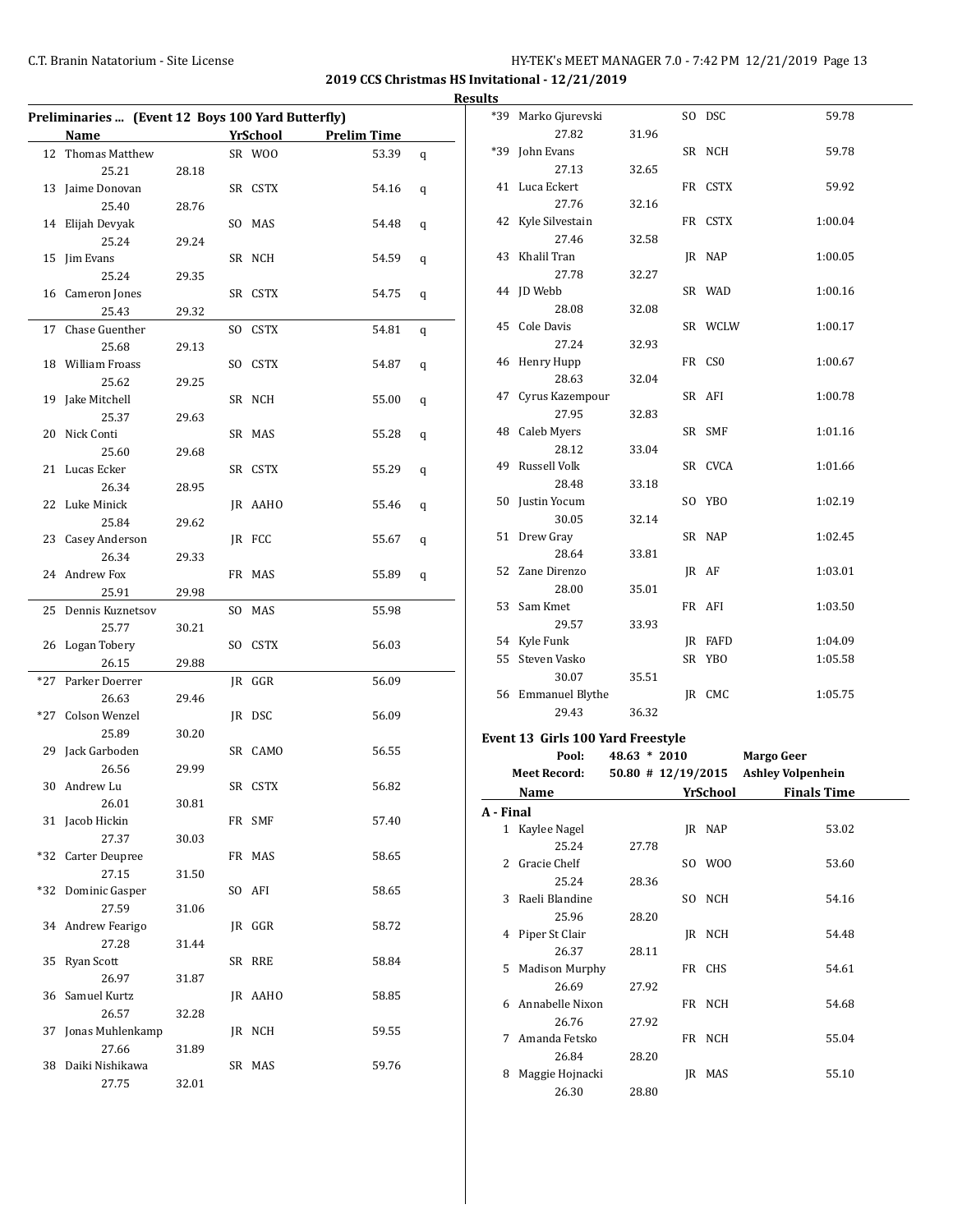**2019 CCS Christmas HS Invitational - 12/21/2019 Results**

|                  | B - Final  (Event 13 Girls 100 Yard Freestyle) |       |  |                 |                    |  |
|------------------|------------------------------------------------|-------|--|-----------------|--------------------|--|
|                  | Name                                           |       |  | <b>YrSchool</b> | <b>Finals Time</b> |  |
| <b>B</b> - Final |                                                |       |  |                 |                    |  |
| 9                | Troie Grubbs                                   |       |  | SO GAL          | 55.47              |  |
|                  | 26.78                                          | 28.69 |  |                 |                    |  |
| 10               | Alyssa Dinapoli                                |       |  | SR YBO          | 56.42              |  |
|                  | 27.09                                          | 29.33 |  |                 |                    |  |
| 11               | Elyse Waldow                                   |       |  | SR WAD          | 56.48              |  |
|                  | 27.13                                          | 29.35 |  |                 |                    |  |
| 12               | Molly Fisher                                   |       |  | SR WCLW         | 56.51              |  |
|                  | 27.24                                          | 29.27 |  |                 |                    |  |
| 13               | Lauren Fries                                   |       |  | SR MAS          | 57.05              |  |
|                  | 27.71                                          | 29.34 |  |                 |                    |  |
| 14               | Riley Collinsworth                             |       |  | JR GGR          | 57.08              |  |
|                  | 26.93                                          | 30.15 |  |                 |                    |  |
| 15               | Jordan Baith                                   |       |  | SR AFI          | 57.09              |  |
|                  | 27.46                                          | 29.63 |  |                 |                    |  |
| 16               | Sarah Glosson                                  |       |  | FR WCLW         | 1:00.06            |  |
|                  | 28.35                                          | 31.71 |  |                 |                    |  |
| C - Final        |                                                |       |  |                 |                    |  |
| 17               | Lindsey Chapman                                |       |  | FR AFI          | 58.19              |  |
|                  | 28.11                                          | 30.08 |  |                 |                    |  |
| 18               | Halle Ellis                                    |       |  | FR NCH          | 58.28              |  |
|                  | 28.20                                          | 30.08 |  |                 |                    |  |
| 19               | Emily Byler                                    |       |  | SO ULA          | 58.35              |  |
|                  | 27.83                                          | 30.52 |  |                 |                    |  |
| 20               | Mia Hagenauer                                  |       |  | JR CWYO         | 58.58              |  |
|                  | 28.34                                          | 30.24 |  |                 |                    |  |
| 21               | Isabella Soehnlen                              |       |  | JR AAHO         | 58.73              |  |
|                  | 27.71                                          | 31.02 |  |                 |                    |  |
| 22               | Abby Ng                                        |       |  | JR DSC          | 58.75              |  |
|                  | 28.49                                          | 30.26 |  |                 |                    |  |
| 23               | Victoria Chesson                               |       |  | SO CWYO         | 59.02              |  |
|                  | 28.13                                          | 30.89 |  |                 |                    |  |
|                  | 24 Grace Gallagher                             |       |  | SO AAHO         | 1:01.19            |  |
|                  | 28.65                                          | 32.54 |  |                 |                    |  |
|                  | Event 13 Girls 100 Yard Freestyle              |       |  |                 |                    |  |

|   | Pool:               | $48.63 * 2010$ |     |          | <b>Margo Geer</b>                    |   |
|---|---------------------|----------------|-----|----------|--------------------------------------|---|
|   | <b>Meet Record:</b> |                |     |          | 50.80 # 12/19/2015 Ashley Volpenhein |   |
|   | Name                |                |     | YrSchool | <b>Prelim Time</b>                   |   |
|   | Preliminaries       |                |     |          |                                      |   |
| 1 | Kaylee Nagel        |                |     | JR NAP   | 53.27                                | q |
|   | 25.45               | 27.82          |     |          |                                      |   |
| 2 | Raeli Blandine      |                | SO. | NCH      | 54.32                                | q |
|   | 25.98               | 28.34          |     |          |                                      |   |
| 3 | Gracie Chelf        |                | SO. | W00      | 54.33                                | q |
|   | 25.52               | 28.81          |     |          |                                      |   |
| 4 | Piper St Clair      |                |     | IR NCH   | 54.68                                | q |
|   | 26.41               | 28.27          |     |          |                                      |   |
| 5 | Amanda Fetsko       |                |     | FR NCH   | 54.84                                | q |
|   | 26.65               | 28.19          |     |          |                                      |   |
| 6 | Maggie Hojnacki     |                | IR  | MAS      | 55.21                                | q |
|   | 26.61               | 28.60          |     |          |                                      |   |
| 7 | Annabelle Nixon     |                |     | FR NCH   | 55.45                                | q |
|   | 26.87               | 28.58          |     |          |                                      |   |

|    | 8 Madison Murphy       |       | FR CHS  | 55.68   | q |
|----|------------------------|-------|---------|---------|---|
|    | 26.97                  | 28.71 |         |         |   |
| 9  | Elyse Waldow           |       | SR WAD  | 56.04   | q |
|    | 26.75                  | 29.29 |         |         |   |
| 10 | Troie Grubbs           |       | SO GAL  | 56.24   | q |
|    | 26.92                  | 29.32 |         |         |   |
| 11 | Molly Fisher           |       | SR WCLW | 56.44   | q |
|    | 27.04                  | 29.40 |         |         |   |
|    | 12 Lauren Fries        |       | SR MAS  | 56.61   | q |
|    | 27.08                  | 29.53 |         |         |   |
|    | 13 Alyssa Dinapoli     |       | SR YBO  | 56.86   | q |
|    | 27.29                  | 29.57 |         |         |   |
|    | 14 Jordan Baith        |       | SR AFI  | 57.89   | q |
|    | 27.58                  | 30.31 |         |         |   |
| 15 | Sarah Glosson          |       | FR WCLW | 58.05   | q |
|    | 27.32                  | 30.73 |         |         |   |
| 16 | Riley Collinsworth     |       | JR GGR  | 58.06   | q |
|    | 27.51                  | 30.55 |         |         |   |
| 17 | Isabella Soehnlen      |       | JR AAHO | 58.09   |   |
|    |                        |       |         |         | q |
|    | 27.45                  | 30.64 |         |         |   |
| 18 | Halle Ellis            |       | FR NCH  | 58.51   | q |
|    | 27.91                  | 30.60 |         |         |   |
|    | 19 Grace Gallagher     |       | SO AAHO | 58.61   | q |
|    | 28.14                  | 30.47 |         |         |   |
|    | 20 Victoria Chesson    |       | SO CWYO | 58.69   | q |
|    | 28.18                  | 30.51 |         |         |   |
| 21 | Mia Hagenauer          |       | JR CWYO | 58.81   | q |
|    | 28.24                  | 30.57 |         |         |   |
|    | 22 Lindsey Chapman     |       | FR AFI  | 58.89   | q |
|    | 28.33                  | 30.56 |         |         |   |
| 23 | Abby Ng                |       | JR DSC  | 58.91   | q |
|    | 28.26                  | 30.65 |         |         |   |
| 24 | <b>Emily Byler</b>     |       | SO ULA  | 58.98   | q |
|    | 27.81                  | 31.17 |         |         |   |
| 25 | Gabby Godenzi          |       | SR MAS  | 59.09   |   |
|    | 28.43                  | 30.66 |         |         |   |
| 26 | Carly Ungaro           |       | SR PSE  | 59.50   |   |
|    | 28.69                  | 30.81 |         |         |   |
| 27 | Makena Miller          |       | SR GGR  | 59.77   |   |
|    | 28.57                  | 31.20 |         |         |   |
|    | 28 Audrey Cochran      |       | JR WOO  | 1:00.04 |   |
|    | 28.67                  | 31.37 |         |         |   |
|    | 29 Lexi Peachock       |       | JR AFI  | 1:00.41 |   |
|    | 28.74                  | 31.67 |         |         |   |
| 30 | Megan Rawley           |       | SR CMC  | 1:00.70 |   |
|    | 28.93                  | 31.77 |         |         |   |
| 31 | Olivia Frantz          |       | SO WOO  | 1:00.92 |   |
|    | 28.43                  | 32.49 |         |         |   |
| 32 | Casey Wert             |       | JR YBO  | 1:01.38 |   |
|    | 18.85                  | 42.53 |         |         |   |
| 33 | Grace Pontius          |       |         | 1:01.44 |   |
|    |                        |       | JR SMF  |         |   |
|    | 29.09                  | 32.35 |         |         |   |
|    | 34 Allyson Schwendeman |       | JR YBO  | 1:01.68 |   |
|    | 29.12                  | 32.56 |         |         |   |
|    | 35 Haley Tajgiszer     |       | SR AAHO | 1:01.82 |   |
|    | 29.60                  | 32.22 |         |         |   |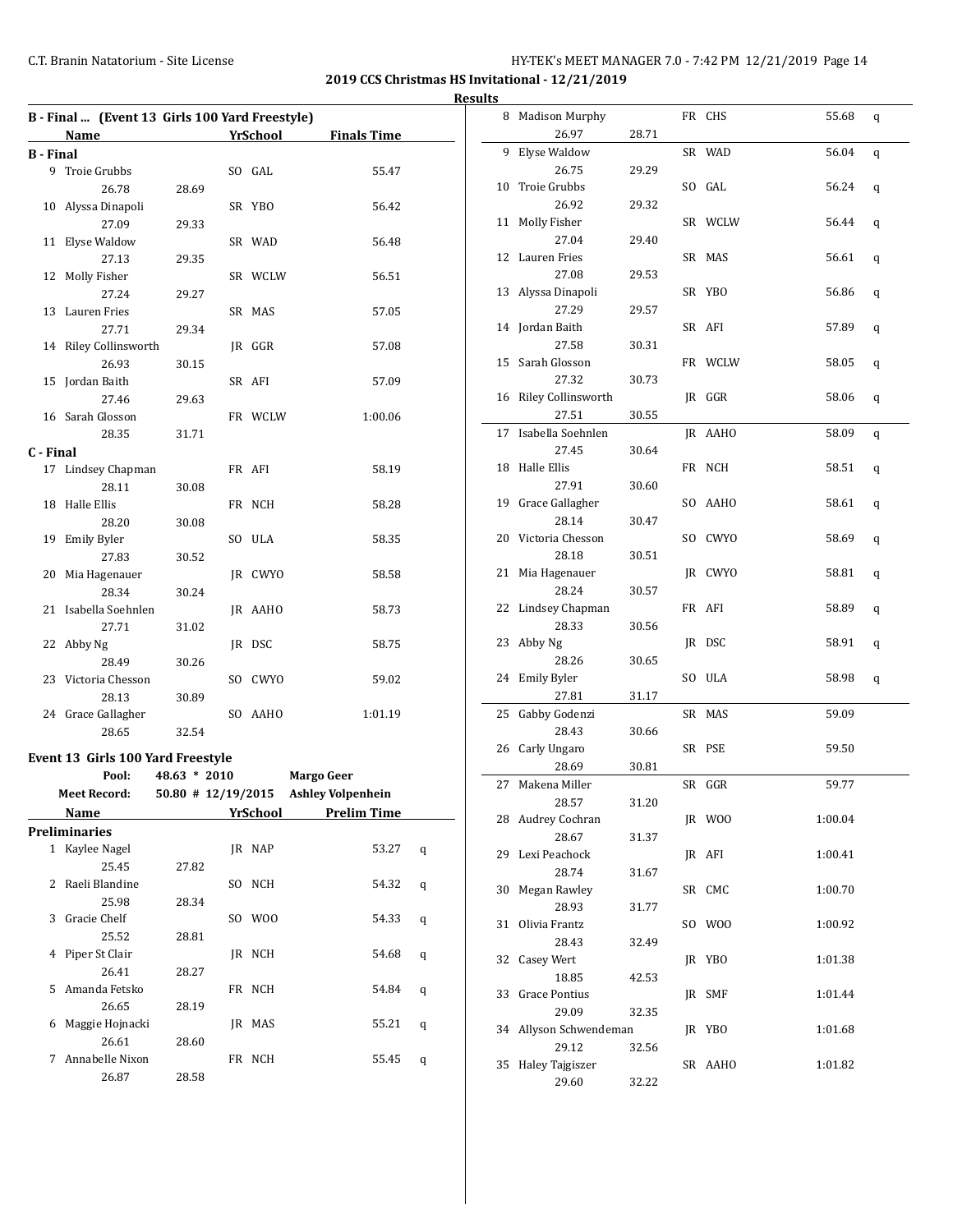**2019 CCS Christmas HS Invitational - 12/21/2019 Results**

|    | Preliminaries  (Event 13 Girls 100 Yard Freestyle) |       |             |                    |  |  |
|----|----------------------------------------------------|-------|-------------|--------------------|--|--|
|    | Name                                               |       | YrSchool    | <b>Prelim Time</b> |  |  |
| 36 | <b>Audrey Ruscak</b>                               |       | SR AAHO     | 1:02.90            |  |  |
|    | 30.01                                              | 32.89 |             |                    |  |  |
| 37 | Mia Gallagher                                      |       | AAHO<br>SO. | 1:03.26            |  |  |
|    | 30.09                                              | 33.17 |             |                    |  |  |
| 38 | Reagan Jackson                                     |       | AAHO<br>SO. | 1:03.32            |  |  |
|    | 30.40                                              | 32.92 |             |                    |  |  |
| 39 | Ava Velasquez                                      |       | YBO<br>IR   | 1:03.35            |  |  |
|    | 30.46                                              | 32.89 |             |                    |  |  |
| 40 | Neha Patil                                         |       | SR MAS      | 1:04.66            |  |  |
|    | 30.91                                              | 33.75 |             |                    |  |  |
| 41 | Emily Ryder                                        |       | MWA<br>IR   | 1:04.92            |  |  |
|    | 30.65                                              | 34.27 |             |                    |  |  |
|    | 42 Madison Kelso                                   |       | YBO<br>SO.  | 1:06.17            |  |  |
|    | 31.65                                              | 34.52 |             |                    |  |  |
|    | 43 Tyler Williams                                  |       | SR YBO      | 1:07.09            |  |  |
|    | 31.83                                              | 35.26 |             |                    |  |  |

# **Event 14 Boys 100 Yard Freestyle**

|                  | Pool:                 | 43.27 * 2019                 |    |             | <b>Adam Chaney</b>   |
|------------------|-----------------------|------------------------------|----|-------------|----------------------|
|                  | <b>Meet Record:</b>   | 44.54 # 12/21/2019 Will Rose |    |             |                      |
|                  | Name                  |                              |    |             | YrSchool Finals Time |
| A - Final        |                       |                              |    |             |                      |
|                  | 1 Will Rose           |                              |    | SR ALL      | 44.54#               |
|                  | 21.32                 | 23.22                        |    |             |                      |
|                  | 2 Jean-Pierre Khouzam |                              |    | SR CSTX     | 45.23                |
|                  | 21.74                 | 23.49                        |    |             |                      |
| 3                | Karl Helmuth          |                              |    | IR NCH      | 46.50                |
|                  | 22.27                 | 24.23                        |    |             |                      |
|                  | 4 Ian Van Gorp        |                              |    | SR CSTX     | 47.64                |
|                  | 23.18                 | 24.46                        |    |             |                      |
| 5                | Jonny Marshall        |                              |    | FR AFI      | 47.96                |
|                  | 22.98                 | 24.98                        |    |             |                      |
| 6                | John Edurese          |                              |    | SR WAD      | 48.53                |
|                  | 23.30                 | 25.23                        |    |             |                      |
| 7                | Mason Doerrer         |                              |    | SR GGR      | 48.68                |
|                  | 22.94                 | 25.74                        |    |             |                      |
| 8                | RJ Myers              |                              |    | SR CSTX     | 49.47                |
|                  | 23.75                 | 25.72                        |    |             |                      |
| <b>B</b> - Final |                       |                              |    |             |                      |
|                  | 9 Will Linker         |                              |    | SR YBO      | 49.04                |
|                  | 23.74                 | 25.30                        |    |             |                      |
|                  | 10 Drew Held          |                              |    | SO CAMO     | 49.17                |
|                  | 23.74                 | 25.43                        |    |             |                      |
| 11               | Kyle Ward             |                              |    | SR WOO      | 49.40                |
|                  | 23.80                 | 25.60                        |    |             |                      |
| 12               | Braden Knoch          |                              |    | SR CGL      | 49.46                |
|                  | 23.73                 | 25.73                        |    |             |                      |
|                  | 13 Evan Devine        |                              |    | IR LTLE     | 49.96                |
|                  | 24.07                 | 25.89                        |    |             |                      |
|                  | 14 Nolan Jones        |                              |    | SR KRO      | 50.36                |
|                  | 24.21                 | 26.15                        |    |             |                      |
|                  | 15 Brady Holcomb      |                              |    | SR CSTX     | 50.50                |
|                  | 24.11                 | 26.39                        |    |             |                      |
|                  | 16 Will Morstadt      |                              | IR | <b>CSTX</b> | 50.69                |
|                  | 24.16                 | 26.53                        |    |             |                      |

| C - Final |                                           |                |         |                           |   |
|-----------|-------------------------------------------|----------------|---------|---------------------------|---|
|           | 17 Alexander Devine                       |                | SR LTLE | 49.78                     |   |
|           | 23.82                                     | 25.96          |         |                           |   |
|           | 18 Alex Zhang                             |                | JR MAS  | 49.79                     |   |
|           | 24.30                                     | 25.49          |         |                           |   |
|           | 19 Kevin Wu                               |                | JR MAS  | 50.08                     |   |
|           |                                           |                |         |                           |   |
|           | 24.51                                     | 25.57          |         |                           |   |
|           | 20 Trent Napholz                          |                | SR NCH  | 50.12                     |   |
|           | 24.16                                     | 25.96          |         |                           |   |
|           | 21 Cooper Williams                        |                | JR CSTX | 50.28                     |   |
|           | 24.48                                     | 25.80          |         |                           |   |
|           | 22 Christopher Perera                     |                | SO CSTX | 50.51                     |   |
|           | 24.25                                     | 26.26          |         |                           |   |
|           | 23 Adam Lamping                           |                | JR CSTX | 50.78                     |   |
|           | 24.74                                     | 26.04          |         |                           |   |
|           | 24 Matthew Peckman                        |                | SR CHS  | 51.46                     |   |
|           | 24.29                                     | 27.17          |         |                           |   |
|           | Event 14 Boys 100 Yard Freestyle          |                |         |                           |   |
|           | Pool:                                     | $43.27 * 2019$ |         | <b>Adam Chaney</b>        |   |
|           | Meet Record: 44.54 # 12/21/2019 Will Rose |                |         |                           |   |
|           |                                           |                |         |                           |   |
|           |                                           |                |         | Name YrSchool Prelim Time |   |
|           | <b>Preliminaries</b>                      |                |         |                           |   |
|           | 1 Jean-Pierre Khouzam                     |                | SR CSTX | 47.50                     | q |
|           | 23.23                                     | 24.27          |         |                           |   |
|           | 2 Karl Helmuth                            |                | JR NCH  | 47.98                     | q |
|           | 23.06                                     | 24.92          |         |                           |   |
|           | 3 Will Rose                               |                | SR ALL  | 48.01                     | q |
|           | 23.06                                     | 24.95          |         |                           |   |
|           | 4 Ian Van Gorp                            |                | SR CSTX | 48.55                     | q |
|           | 23.51                                     | 25.04          |         |                           |   |
|           | 5 Jonny Marshall                          |                | FR AFI  | 48.56                     | q |
|           | 23.41                                     | 25.15          |         |                           |   |
|           | *6 John Edurese                           |                | SR WAD  | 48.61                     | q |
|           | 23.46                                     | 25.15          |         |                           |   |
|           | *6 Mason Doerrer                          |                | SR GGR  | 48.61                     | q |
|           | 23.28                                     | 25.33          |         |                           |   |
| 8         | RJ Myers                                  |                | SR CSTX | 48.63                     | q |
|           | 23.46                                     | 25.17          |         |                           |   |
| 9         | Drew Held                                 |                | SO CAMO | <b>J48.63</b>             | q |
|           | 23.49                                     | 25.14          |         |                           |   |
|           | 10 Will Linker                            |                | SR YBO  | 48.89                     | q |
|           | 23.63                                     | 25.26          |         |                           |   |
| 11        | Kyle Ward                                 |                | SR WOO  | 49.18                     | q |
|           | 23.39                                     | 25.79          |         |                           |   |
| 12        | Evan Devine                               |                | JR LTLE | 49.44                     | q |
|           | 23.71                                     | 25.73          |         |                           |   |
| 13        | Nolan Jones                               |                | SR KRO  | 49.71                     |   |
|           | 23.62                                     |                |         |                           | q |
|           | Braden Knoch                              | 26.09          |         |                           |   |
| 14        |                                           |                | SR CGL  | 49.78                     | q |
|           | 23.96                                     | 25.82          |         |                           |   |
| 15        | <b>Brady Holcomb</b>                      |                | SR CSTX | 49.85                     | q |
|           | 23.89                                     | 25.96          |         |                           |   |
| 16        | Will Morstadt                             |                | JR CSTX | 49.88                     | q |
|           | 23.96                                     | 25.92          |         |                           |   |
| 17        | Alex Zhang                                |                | JR MAS  | 49.90                     | q |
|           | 23.96                                     | 25.94          |         |                           |   |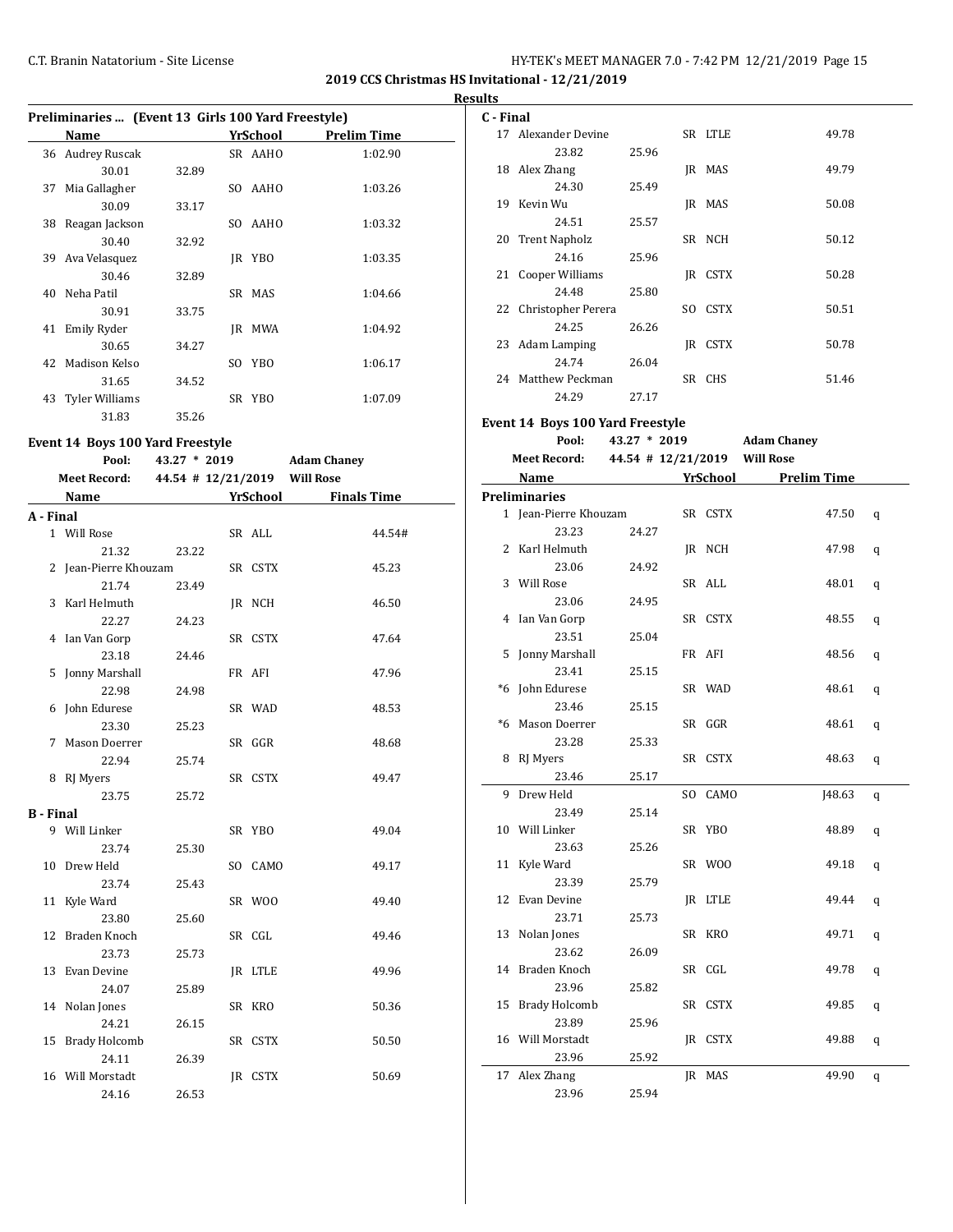**2019 CCS Christmas HS Invitational - 12/21/2019**

|     | Preliminaries  (Event 14 Boys 100 Yard Freestyle) |       |          |                    |   |
|-----|---------------------------------------------------|-------|----------|--------------------|---|
|     | Name                                              |       | YrSchool | <b>Prelim Time</b> |   |
|     | 18 Cooper Williams                                |       | IR CSTX  | 49.97              | q |
|     | 24.04                                             | 25.93 |          |                    |   |
|     | *19 Matthew Peckman                               |       | SR CHS   | 50.00              | q |
|     | 23.49                                             | 26.51 |          |                    |   |
|     | *19 Kevin Wu                                      |       | JR MAS   | 50.00              | q |
|     | 23.97                                             | 26.03 |          |                    |   |
| 21  | Christopher Perera                                |       | SO CSTX  | 50.06              | q |
|     | 24.26                                             | 25.80 |          |                    |   |
| 22  | Adam Lamping                                      |       | JR CSTX  | 50.09              | q |
|     | 24.43                                             | 25.66 |          |                    |   |
|     | 23 Alexander Devine                               |       | SR LTLE  | 50.13              | q |
|     | 24.10                                             | 26.03 |          |                    |   |
| 24  | <b>Trent Napholz</b>                              |       | SR NCH   | 50.18              | q |
|     | 24.30                                             | 25.88 |          |                    |   |
| 25  | <b>River Flatley</b>                              |       | SR YBO   | 50.56              |   |
|     | 26 Luke Dietz                                     |       | SO CHS   | 50.63              |   |
|     | 24.07                                             | 26.56 |          |                    |   |
| 27  | Max Plumley                                       |       | FR MAS   | 50.76              |   |
|     | 24.52                                             | 26.24 |          |                    |   |
|     | 28 Keith Turnbull                                 |       | SO SMF   | 50.85              |   |
|     | 24.24                                             | 26.61 |          |                    |   |
|     | 29 Connor Fritz                                   |       | JR CHS   | 51.03              |   |
|     | 24.36                                             | 26.67 |          |                    |   |
| 30  | Ethan Butler                                      |       | FR MAS   | 51.12              |   |
|     | 24.59                                             | 26.53 |          |                    |   |
|     | 31 Ben Altstadt                                   |       | SR GAL   | 51.16              |   |
|     | 24.63                                             | 26.53 |          |                    |   |
| 32  | Steven Habra                                      |       | SR MAS   | 51.45              |   |
|     | 24.54                                             | 26.91 |          |                    |   |
| *33 | Jaden Boucher                                     |       | JR WOO   | 51.64              |   |
|     | 24.14                                             | 27.50 |          |                    |   |
|     | *33 Zachary Saurine                               |       | SR WCLW  | 51.64              |   |
|     | 24.63                                             | 27.01 |          |                    |   |
| 35  | Fynn McGuire                                      |       | SR MWA   | 51.90              |   |
|     | 25.04                                             | 26.86 |          |                    |   |
|     | 36 Will Boggs                                     |       | SR SMF   | 51.92              |   |
|     | 24.94                                             | 26.98 |          |                    |   |
|     | 37 Nate Byers                                     |       | JR GGR   | 52.01              |   |
|     | 24.65                                             | 27.36 |          |                    |   |
|     | 38 William Mennone                                |       | SR CWYO  | 52.02              |   |
|     | 25.03                                             | 26.99 |          |                    |   |
|     | 39 Chris Lattanzio                                |       | FR PSE   | 52.16              |   |
|     | 24.80                                             | 27.36 |          |                    |   |
|     | 40 Ben Michael                                    |       | SR AFI   | 52.22              |   |
|     | 24.51                                             | 27.71 |          |                    |   |
|     | 41 William Dorenkott                              |       | SO SMF   | 52.25              |   |
|     | 25.25                                             | 27.00 |          |                    |   |
| 42  | Ricky Jones                                       |       | JR COP   | 52.38              |   |
|     | 25.06                                             | 27.32 |          |                    |   |
| 43  | Andrew Glasgow                                    |       | SO WOO   | 52.43              |   |
|     | 24.55                                             |       |          |                    |   |
|     | 44 Joel Steinbicker                               | 27.88 | JR MAS   | 52.45              |   |
|     | 25.48                                             |       |          |                    |   |
|     | 45 Jake Wiley                                     | 26.97 | SO CAMO  | 52.47              |   |
|     | 25.46                                             | 27.01 |          |                    |   |
|     |                                                   |       |          |                    |   |

| <b>Results</b> |                      |       |         |       |
|----------------|----------------------|-------|---------|-------|
|                | 46 Max Reed          |       | FR FAFD | 52.62 |
|                | 25.28                | 27.34 |         |       |
|                | 47 Jacob Miller      |       | SO FAFD | 52.65 |
|                | 25.22                | 27.43 |         |       |
|                | 48 Sam Graler        |       | JR MAS  | 52.73 |
|                | 25.33                | 27.40 |         |       |
|                | 49 Owen Hooper       |       | JR FAFD | 52.79 |
|                | 25.53                | 27.26 |         |       |
|                | 50 Ryan McKnight     |       | SR ALL  | 52.84 |
|                | 24.97                | 27.87 |         |       |
|                | 51 Derek Harlock     |       | SO ULA  |       |
|                | 25.46                |       |         | 53.16 |
|                |                      | 27.70 |         |       |
|                | 52 Riley Sumption    |       | FR GGR  | 53.48 |
|                | 26.00                | 27.48 |         |       |
|                | 53 Connor Davis      |       | SR WCLW | 53.52 |
|                | 24.99                | 28.53 |         |       |
|                | 54 Jackson Madden    |       | SR COP  | 53.61 |
|                | 25.44                | 28.17 |         |       |
|                | 55 James Scantling   |       | SR AFI  | 53.65 |
|                | 25.82                | 27.83 |         |       |
|                | 56 Parker Smith      |       | FR AAHO | 53.82 |
|                | 26.02                | 27.80 |         |       |
|                | 57 Layne Studer      |       | FR CGL  | 53.88 |
|                | 25.79                | 28.09 |         |       |
|                | 58 Aiden Strand-Fox  |       | SO WOO  | 53.92 |
|                | 25.52                | 28.40 |         |       |
|                | *59 Michael Shields  |       | SR ALL  | 54.07 |
|                | 25.73                | 28.34 |         |       |
|                | *59 Jaxon Connelly   |       | JR FAFD | 54.07 |
|                | 25.19                | 28.88 |         |       |
|                | 61 Connor Moore      |       | SR CWYO | 54.28 |
|                | 25.71                | 28.57 |         |       |
|                | 62 Fritz Dannemiller |       | JR AFI  | 54.29 |
|                | 25.89                | 28.40 |         |       |
|                | 63 Kieran Nolan      |       | SO WAD  | 54.53 |
|                | 26.09                | 28.44 |         |       |
|                | 64 Kevin Molloy      |       | SO CAMO | 54.55 |
|                | 26.70                | 27.85 |         |       |
|                | 65 Mason Switzer     |       | FR NAP  | 54.65 |
|                | 26.43                | 28.22 |         |       |
|                | 66 Isaac Niedermier  |       | SR GAL  | 54.80 |
|                | 25.85                | 28.95 |         |       |
|                | 67 Cameron Burnett   |       | FR CHS  | 54.82 |
|                | 26.37                | 28.45 |         |       |
|                | 68 Spencer Cashman   |       | JR NAP  | 54.97 |
|                | 25.84                | 29.13 |         |       |
|                | 69 Mason Brady       |       | FR AFI  | 55.09 |
|                | 25.96                | 29.13 |         |       |
|                | 70 Drew Crane        |       | SR FCC  | 55.34 |
|                | 26.26                | 29.08 |         |       |
|                | 71 Sam Williams      |       | FR CWYO | 55.46 |
|                | 26.11                | 29.35 |         |       |
|                | 72 Jack Boltz        |       | SR RRE  | 55.60 |
|                | 26.93                | 28.67 |         |       |
|                | 73 Tommy Gress       |       | SR ALL  | 55.83 |
|                | 26.42                | 29.41 |         |       |
|                | 74 Miles Listerman   |       | SR AAHO | 55.85 |
|                | 26.39                | 29.46 |         |       |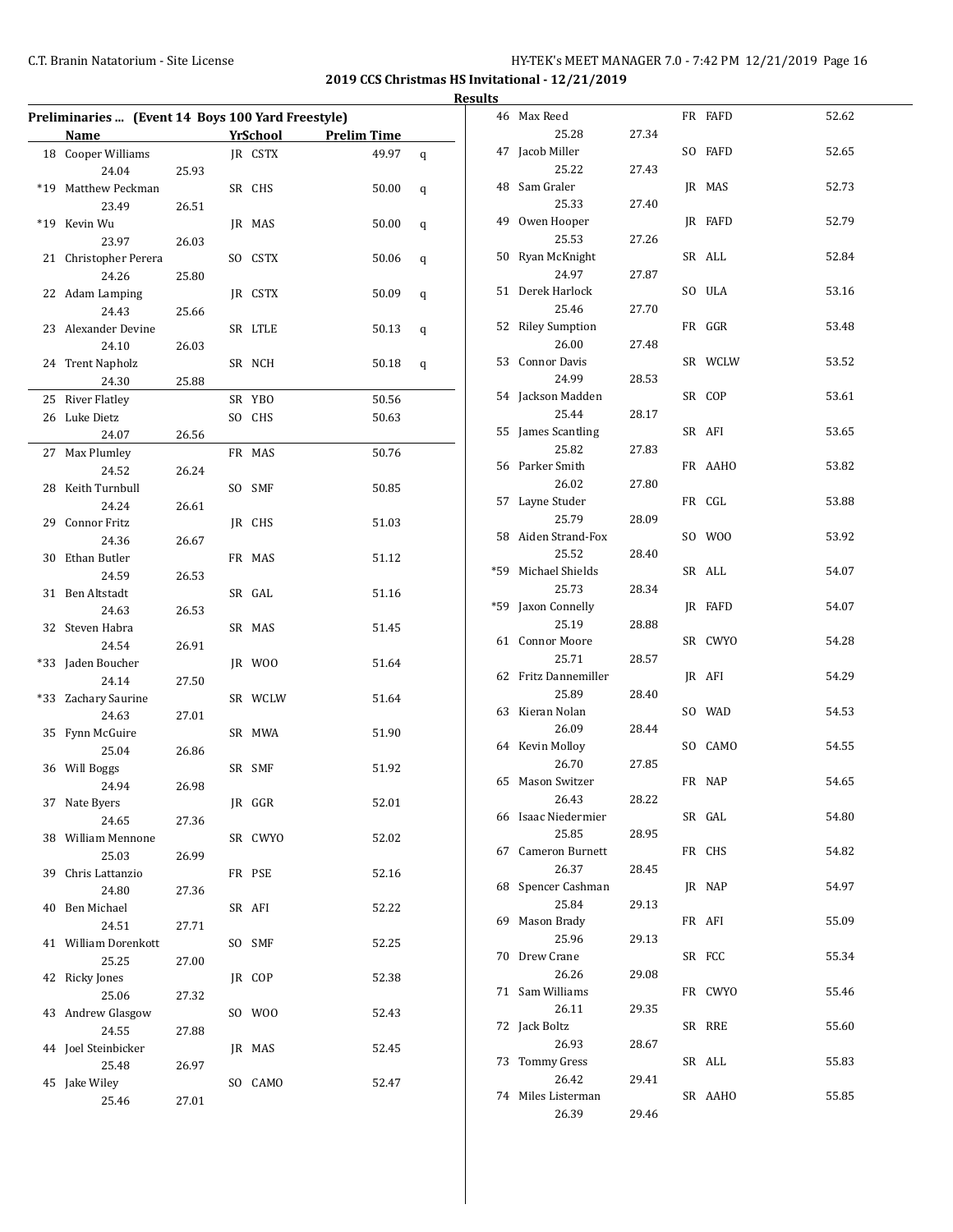**2019 CCS Christmas HS Invitational - 12/21/2019**

| Preliminaries  (Event 14 Boys 100 Yard Freestyle) |                                                     |       |  |          |                    |  |  |  |  |  |  |
|---------------------------------------------------|-----------------------------------------------------|-------|--|----------|--------------------|--|--|--|--|--|--|
|                                                   | Name                                                |       |  | YrSchool | <b>Prelim Time</b> |  |  |  |  |  |  |
|                                                   | 75 Logan Adams                                      |       |  | IR CWYO  | 55.94              |  |  |  |  |  |  |
|                                                   | 26.81                                               | 29.13 |  |          |                    |  |  |  |  |  |  |
|                                                   | 76 Andrew Yocum                                     |       |  | FR YBO   | 56.02              |  |  |  |  |  |  |
|                                                   | 26.92                                               | 29.10 |  |          |                    |  |  |  |  |  |  |
|                                                   | 77 Nico Arraje                                      |       |  | FR CWYO  | 56.53              |  |  |  |  |  |  |
|                                                   | 26.54                                               | 29.99 |  |          |                    |  |  |  |  |  |  |
|                                                   | 78 Caleb Sun                                        |       |  | FR SMF   | 56.75              |  |  |  |  |  |  |
|                                                   | 26.95                                               | 29.80 |  |          |                    |  |  |  |  |  |  |
|                                                   | 79 Cameron Stone                                    |       |  | SO SMF   | 56.83              |  |  |  |  |  |  |
|                                                   | 26.93                                               | 29.90 |  |          |                    |  |  |  |  |  |  |
|                                                   | 80 Dereck Dunham                                    |       |  | FR PSE   | 57.03              |  |  |  |  |  |  |
|                                                   | 26.68                                               | 30.35 |  |          |                    |  |  |  |  |  |  |
|                                                   | 81 Brendan Beam                                     |       |  | JR YBO   | 57.70              |  |  |  |  |  |  |
|                                                   | 27.36                                               | 30.34 |  |          |                    |  |  |  |  |  |  |
|                                                   | 82 Jackson Behun                                    |       |  | JR YBO   | 58.05              |  |  |  |  |  |  |
|                                                   | 27.71                                               | 30.34 |  |          |                    |  |  |  |  |  |  |
|                                                   | 83 Jacob Wodrich                                    |       |  | IR CVCA  | 58.82              |  |  |  |  |  |  |
|                                                   | 27.93                                               | 30.89 |  |          |                    |  |  |  |  |  |  |
|                                                   | 84 Jeff Shipley                                     |       |  | SR CAMO  | 1:02.16            |  |  |  |  |  |  |
|                                                   | 29.79<br>32.37                                      |       |  |          |                    |  |  |  |  |  |  |
| Event 15 Girls 500 Yard Freestyle                 |                                                     |       |  |          |                    |  |  |  |  |  |  |
|                                                   | Pool:<br>$4:42.61 * 1977$<br><b>Jennifer Hooker</b> |       |  |          |                    |  |  |  |  |  |  |

|           | <b>Meet Record:</b> |                 | 4:55.84 # 12/17/2011 Zoe Thatcher |                 |       |                    |  |
|-----------|---------------------|-----------------|-----------------------------------|-----------------|-------|--------------------|--|
|           |                     | <b>Name</b>     |                                   | <b>YrSchool</b> |       | <b>Finals Time</b> |  |
| A - Final |                     |                 |                                   |                 |       |                    |  |
|           | $\mathbf{1}$        | Hannah Cech     |                                   | SR LTLE         |       | 5:04.50            |  |
|           |                     | 27.90           | 30.32                             | 30.66           | 31.09 |                    |  |
|           |                     | 30.92           | 30.85                             | 31.18           | 31.57 |                    |  |
|           |                     | 30.42           | 29.59                             |                 |       |                    |  |
|           | 2                   | Ashley Lugbill  |                                   | JR MAS          |       | 5:09.90            |  |
|           |                     | 28.55           | 30.69                             | 31.48           | 31.49 |                    |  |
|           |                     | 31.33           | 31.18                             | 31.06           | 31.31 |                    |  |
|           |                     | 31.49           | 31.32                             |                 |       |                    |  |
|           | 3                   | Maya Lewis      |                                   | IR NCH          |       | 5:13.60            |  |
|           |                     | 27.49           | 30.57                             | 31.31           | 31.68 |                    |  |
|           |                     | 31.74           | 32.01                             | 32.33           | 32.47 |                    |  |
|           |                     | 32.28           | 31.72                             |                 |       |                    |  |
|           | 4                   | Isabelle Gomez  |                                   | SO LTLE         |       | 5:14.45            |  |
|           |                     | 28.74           | 30.81                             | 31.16           | 31.72 |                    |  |
|           |                     | 31.77           | 32.15                             | 32.33           | 32.43 |                    |  |
|           |                     | 32.31           | 31.03                             |                 |       |                    |  |
|           | 5                   | Baila Bugara    |                                   | SO AMA          |       | 5:15.20            |  |
|           |                     | 27.79           | 30.72                             | 31.60           | 31.96 |                    |  |
|           |                     | 32.21           | 32.36                             | 32.53           | 32.88 |                    |  |
|           |                     | 32.35           | 30.80                             |                 |       |                    |  |
|           | 6                   | Payton Timken   |                                   | IR NCH          |       | 5:18.18            |  |
|           |                     | 28.44           | 31.61                             | 32.08           | 32.48 |                    |  |
|           |                     | 32.69           | 32.52                             | 32.90           | 32.04 |                    |  |
|           |                     | 32.03           | 31.39                             |                 |       |                    |  |
|           | 7                   | Mikaela Elliott |                                   | SR CWYO         |       | 5:22.37            |  |
|           |                     | 29.42           | 31.89                             | 32.41           | 32.75 |                    |  |
|           |                     | 32.60           | 32.81                             | 33.02           | 33.04 |                    |  |
|           |                     | 32.66           | 31.77                             |                 |       |                    |  |

| <b>Results</b> |                                                |                  |         |                      |         |   |
|----------------|------------------------------------------------|------------------|---------|----------------------|---------|---|
|                | 8 Emma Moore                                   |                  | SO AFI  |                      | 5:24.55 |   |
|                | 28.10                                          | 31.42            | 32.40   | 33.03                |         |   |
|                | 33.27                                          | 33.40            | 33.34   | 33.79                |         |   |
|                | 33.56                                          | 32.24            |         |                      |         |   |
|                | <b>B</b> - Final                               |                  |         |                      |         |   |
|                | 9 Maddy Murphy                                 |                  | SR WOO  |                      | 5:17.93 |   |
|                | 28.72                                          | 31.69            | 32.42   | 32.57                |         |   |
|                | 32.50                                          | 32.27            | 32.20   | 31.99                |         |   |
|                | 32.28                                          | 31.29            |         |                      |         |   |
|                | 10 Brittany Boysel                             |                  | SR NAP  |                      | 5:22.07 |   |
|                | 28.94                                          | 31.69            | 32.05   | 32.39                |         |   |
|                | 32.52                                          | 32.89            | 33.10   | 34.25                |         |   |
|                | 33.03                                          | 31.21            |         |                      |         |   |
|                | 11 Abbie Kmet                                  |                  | JR AFI  |                      | 5:22.27 |   |
|                | 28.81                                          | 31.65            | 32.67   | 33.16                |         |   |
|                | 33.35                                          | 33.07            | 33.50   | 33.09                |         |   |
|                | 32.46                                          | 30.51            |         |                      |         |   |
|                | 12 Ashley Schoenlein                           |                  | IR MAS  |                      | 5:30.82 |   |
|                | 29.63                                          | 32.62            | 33.70   | 33.76                |         |   |
|                | 34.20                                          | 33.93            | 33.82   | 33.40                |         |   |
|                | 33.56                                          | 32.20            |         |                      |         |   |
|                | 13 Megan Zaucha                                |                  | SR AAHO |                      | 5:30.90 |   |
|                | 28.86                                          | 32.85            | 33.91   | 33.67                |         |   |
|                | 34.16                                          | 34.34            | 33.98   | 33.85                |         |   |
|                | 33.78                                          | 31.50            |         |                      |         |   |
|                | 14 Evelyn Lewis                                |                  | JR SMF  |                      | 5:35.09 |   |
|                | 30.16                                          | 33.02            | 34.02   | 34.40                |         |   |
|                | 34.54                                          | 34.50            | 34.41   | 34.47                |         |   |
|                | 33.71                                          | 31.86            |         |                      |         |   |
|                | 15 Ashley Fryer                                |                  | SO WCLW |                      | 5:35.18 |   |
|                | 29.93                                          | 31.91            | 32.33   | 33.37                |         |   |
|                | 34.17                                          | 34.55            | 35.27   | 35.17                |         |   |
|                | 35.28                                          | 33.20            |         |                      |         |   |
|                | Event 15 Girls 500 Yard Freestyle              |                  |         |                      |         |   |
|                | Pool:                                          | $4:42.61 * 1977$ |         | Jennifer Hooker      |         |   |
|                | Meet Record: 4:55.84 # 12/17/2011 Zoe Thatcher |                  |         |                      |         |   |
|                | Name                                           |                  |         | YrSchool Prelim Time |         |   |
|                | <b>Preliminaries</b>                           |                  |         |                      |         |   |
|                | 1 Hannah Cech                                  |                  | SR LTLE |                      | 5:09.39 | q |
|                | 28.58                                          | 30.88            | 31.45   | 31.29                |         |   |
|                | 31.10                                          | 31.31            | 31.46   | 31.40                |         |   |
|                | 31.29                                          | 30.63            |         |                      |         |   |
|                | 2 Isabelle Gomez                               |                  | SO LTLE |                      | 5:09.73 | q |
|                |                                                |                  |         |                      |         |   |

28.81 31.17 31.88 31.95 31.61 31.04 31.07 31.31

3 Maya Lewis JR NCH 5:10.56 q 27.36 29.83 30.78 31.43 31.75 31.93 32.08 32.27

4 Ashley Lugbill JR MAS 5:13.61 q 28.21 31.08 31.62 31.60 31.73 31.92 31.78 31.78

30.93 29.96

31.92 31.21

32.35 31.54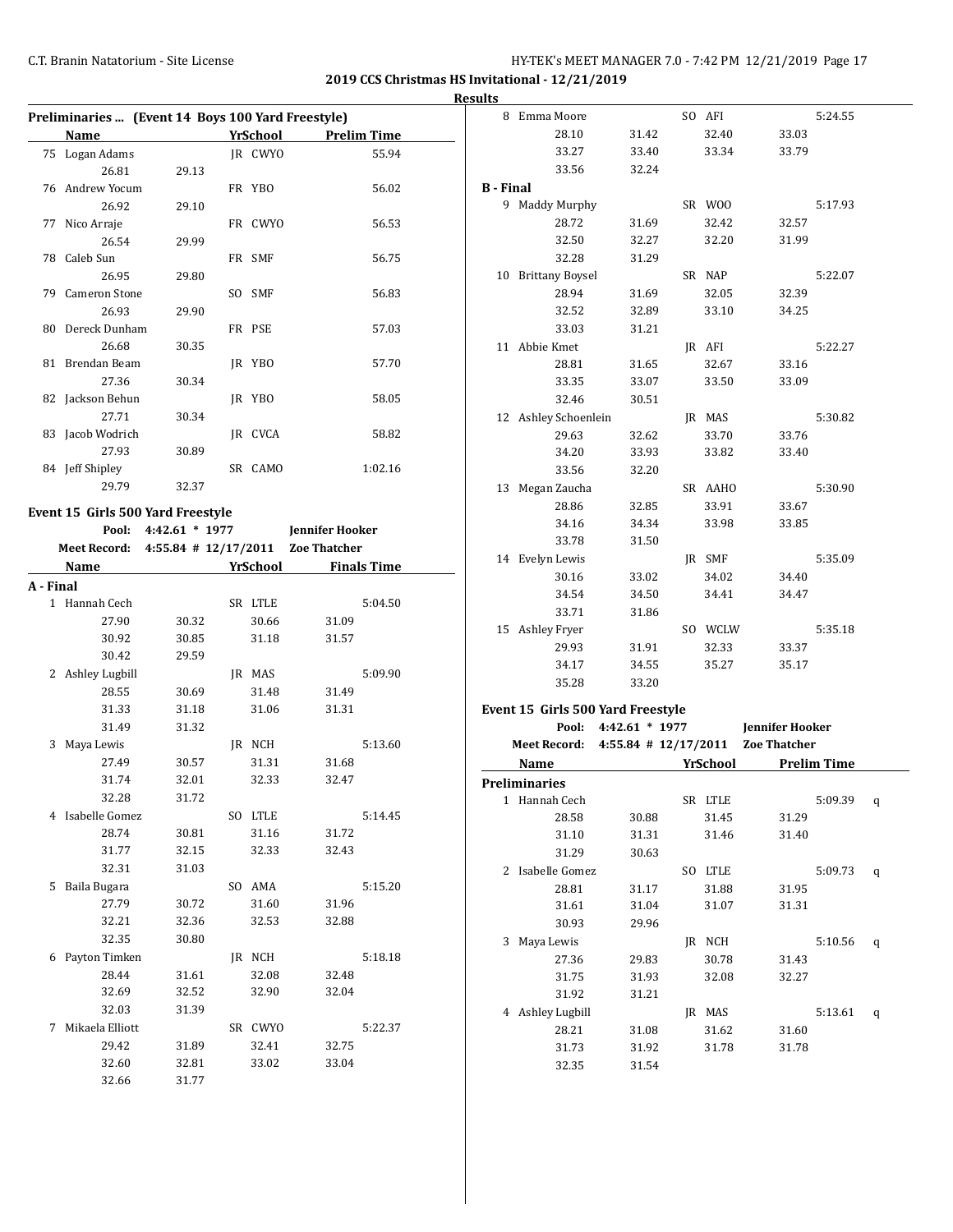| <b>Results</b>                                     |       |  |                 |       |                    |   |           |                         |                                                          |          |                     |                    |
|----------------------------------------------------|-------|--|-----------------|-------|--------------------|---|-----------|-------------------------|----------------------------------------------------------|----------|---------------------|--------------------|
| Preliminaries  (Event 15 Girls 500 Yard Freestyle) |       |  |                 |       |                    |   |           | 18 Gretchen Chelf       |                                                          | FR WOO   |                     | 5:37.47            |
| Name                                               |       |  | <b>YrSchool</b> |       | <b>Prelim Time</b> |   |           | 29.30                   | 32.27                                                    | 33.34    | 34.13               |                    |
| 5 Baila Bugara                                     |       |  | SO AMA          |       | 5:17.68            | q |           | 34.37                   | 34.96                                                    | 35.11    | 35.10               |                    |
| 28.05                                              | 31.25 |  | 32.46           | 32.59 |                    |   |           | 34.86                   | 34.03                                                    |          |                     |                    |
| 32.84                                              | 32.34 |  | 32.66           | 32.54 |                    |   |           | 19 Brooke Boske         |                                                          | SR NCH   |                     | 5:38.33            |
| 32.44                                              | 30.51 |  |                 |       |                    |   |           | 28.93                   | 32.08                                                    | 33.65    | 34.34               |                    |
| 6 Mikaela Elliott                                  |       |  | SR CWYO         |       | 5:19.07            | q |           | 35.11                   | 34.54                                                    | 34.91    | 35.62               |                    |
| 29.13                                              | 31.75 |  | 32.71           | 32.97 |                    |   |           | 35.33                   | 33.82                                                    |          |                     |                    |
| 32.14                                              | 32.67 |  | 32.88           | 32.92 |                    |   |           | 20 Hope Buchhop         |                                                          | JR NAP   |                     | 5:41.03            |
| 31.17                                              | 30.73 |  |                 |       |                    |   |           | 29.93                   | 33.09                                                    | 33.77    | 34.59               |                    |
| 7 Payton Timken                                    |       |  | JR NCH          |       | 5:20.60            | q |           | 34.95                   | 35.16                                                    | 35.38    | 35.53               |                    |
| 28.43                                              | 31.79 |  | 32.44           | 32.69 |                    |   |           | 34.95                   | 33.68                                                    |          |                     |                    |
| 32.91                                              | 32.60 |  | 32.88           | 33.18 |                    |   |           | 21 Abby Waechter        |                                                          | SO MAS   |                     | 5:45.48            |
| 32.21                                              | 31.47 |  |                 |       |                    |   |           | 31.90                   | 35.15                                                    | 36.04    | 36.29               |                    |
| 8 Emma Moore                                       |       |  | SO AFI          |       | 5:24.94            | q |           | 33.08                   | 34.93                                                    | 34.67    | 34.87               |                    |
| 28.19                                              | 31.56 |  | 32.24           | 33.25 |                    |   |           | 34.57                   | 33.98                                                    |          |                     |                    |
| 33.31                                              | 33.66 |  | 33.72           | 33.48 |                    |   |           | 22 Sydney Richards      |                                                          | SO MAS   |                     | 5:46.60            |
| 32.82                                              | 32.71 |  |                 |       |                    |   |           | 30.07                   | 33.86                                                    | 34.57    | 34.81               |                    |
| 9 Abbie Kmet                                       |       |  | JR AFI          |       | 5:26.12            | q |           | 35.53                   | 35.48                                                    | 35.58    | 35.70               |                    |
| 29.32                                              | 32.48 |  | 32.90           | 33.15 |                    |   |           | 36.06                   | 34.94                                                    |          |                     |                    |
| 33.01                                              | 32.90 |  | 33.44           | 33.52 |                    |   |           | 23 Dorian Miller        |                                                          | SR CWYO  |                     | 5:48.04            |
| 33.27                                              | 32.13 |  |                 |       |                    |   |           | 31.97                   | 34.14                                                    | 35.11    | 35.31               |                    |
| 10 Brittany Boysel                                 |       |  | SR NAP          |       | 5:26.28            | q |           | 35.42                   | 35.82                                                    | 35.38    | 35.10               |                    |
| 29.17                                              | 32.22 |  | 32.54           | 32.94 |                    |   |           | 35.39                   | 34.40                                                    |          |                     |                    |
| 33.20                                              | 33.89 |  | 33.44           | 33.66 |                    |   |           | 24 Allison Agosti       |                                                          | SR AFI   |                     | 5:51.81            |
| 33.24                                              | 31.98 |  |                 |       |                    |   |           | 31.62                   | 35.15                                                    | 35.46    | 35.85               |                    |
| 11 Maddy Murphy                                    |       |  | SR WOO          |       | 5:28.20            | q |           | 36.12                   | 36.29                                                    | 35.95    | 35.55               |                    |
| 29.32                                              | 31.75 |  | 32.50           | 32.90 |                    |   |           | 35.49                   | 34.33                                                    |          |                     |                    |
| 33.03                                              | 33.16 |  | 33.51           | 33.92 |                    |   |           | 25 Mallory Landenberger |                                                          | JR GGR   |                     | 5:55.90            |
| 34.19                                              | 33.92 |  |                 |       |                    |   |           | 31.53                   | 35.22                                                    | 36.29    | 36.03               |                    |
| 12 Allison Fries                                   |       |  | SO MAS          |       | 5:28.99            | q |           | 36.28                   | 36.34                                                    | 36.42    | 36.87               |                    |
| 29.95                                              | 33.04 |  | 33.52           | 34.00 |                    |   |           | 36.37                   | 34.55                                                    |          |                     |                    |
| 33.62                                              | 34.17 |  | 33.81           | 33.71 |                    |   |           |                         |                                                          |          |                     |                    |
| 31.98                                              | 31.19 |  |                 |       |                    |   |           |                         | Event 16 Boys 500 Yard Freestyle<br>Pool: 4:19.15 * 2017 |          | <b>Grant House</b>  |                    |
| 13 Ashley Fryer                                    |       |  | SO WCLW         |       | 5:29.13            | q |           |                         |                                                          |          |                     |                    |
| 29.77                                              | 32.25 |  | 33.31           | 33.63 |                    |   |           |                         | Meet Record: 4:31.40 # 12/21/2019                        |          | <b>Kellen Roddy</b> |                    |
| 33.80                                              | 33.95 |  | 34.18           | 33.88 |                    |   |           | Name                    |                                                          | YrSchool |                     | <b>Finals Time</b> |
| 33.30                                              | 31.06 |  |                 |       |                    |   | A - Final |                         |                                                          |          |                     |                    |
| 14 Megan Zaucha                                    |       |  | SR AAHO         |       | 5:29.32 q          |   |           | 1 Kellen Roddy          |                                                          | SR CSTX  |                     | 4:35.26            |
| 28.81                                              | 32.41 |  | 33.47           | 33.27 |                    |   |           | 24.48                   | 26.54                                                    | 27.34    | 27.80               |                    |
| 33.28                                              | 33.89 |  | 33.94           | 34.52 |                    |   |           | 28.08                   | 28.50                                                    | 28.36    | 28.69               |                    |
| 33.62                                              | 32.11 |  |                 |       |                    |   |           | 28.54                   | 26.93                                                    |          |                     |                    |
| 15 Libby Spera                                     |       |  | SR CWYO         |       | $5:32.71$ q        |   |           | 2 Dylan Cossin          |                                                          | JR SMF   |                     | 4:43.87            |
| 29.34                                              | 32.75 |  | 33.43           | 33.78 |                    |   |           | 24.87                   | 27.43                                                    | 29.36    | 29.40               |                    |
| 33.91                                              | 33.91 |  | 33.69           | 34.22 |                    |   |           | 29.50                   | 28.85                                                    | 28.75    | 28.93               |                    |
| 34.18                                              | 33.50 |  |                 |       |                    |   |           | 29.08                   | 27.70                                                    |          |                     |                    |
| 16 Evelyn Lewis                                    |       |  | JR SMF          |       | 5:36.29            | q |           | 3 Kyle Seilkop          |                                                          | SR CSTX  |                     | 4:48.11            |
| 30.31                                              | 33.29 |  | 33.75           | 34.33 |                    |   |           | 25.82                   | 28.06                                                    | 28.48    | 28.97               |                    |
| 34.43                                              | 34.31 |  | 34.64           | 33.89 |                    |   |           | 29.38                   | 29.45                                                    | 29.42    | 29.79               |                    |
| 34.02                                              | 33.32 |  |                 |       |                    |   |           | 29.63                   | 29.11                                                    |          |                     |                    |
| 17 Ashley Schoenlein                               |       |  | JR MAS          |       | 5:36.88            |   |           | 4 Jay Weil              |                                                          | SR CSTX  |                     | 4:54.45            |
| 29.75                                              | 32.73 |  | 33.56           | 33.83 |                    |   |           | 25.74                   | 28.54                                                    | 29.48    | 29.83               |                    |
| 34.14                                              | 34.87 |  | 34.39           | 34.65 |                    |   |           | 30.00                   | 29.93                                                    | 30.48    | 30.37               |                    |
| 35.18                                              | 33.78 |  |                 |       |                    |   |           | 30.55                   | 29.53                                                    |          |                     |                    |
|                                                    |       |  |                 |       |                    |   |           |                         |                                                          |          |                     |                    |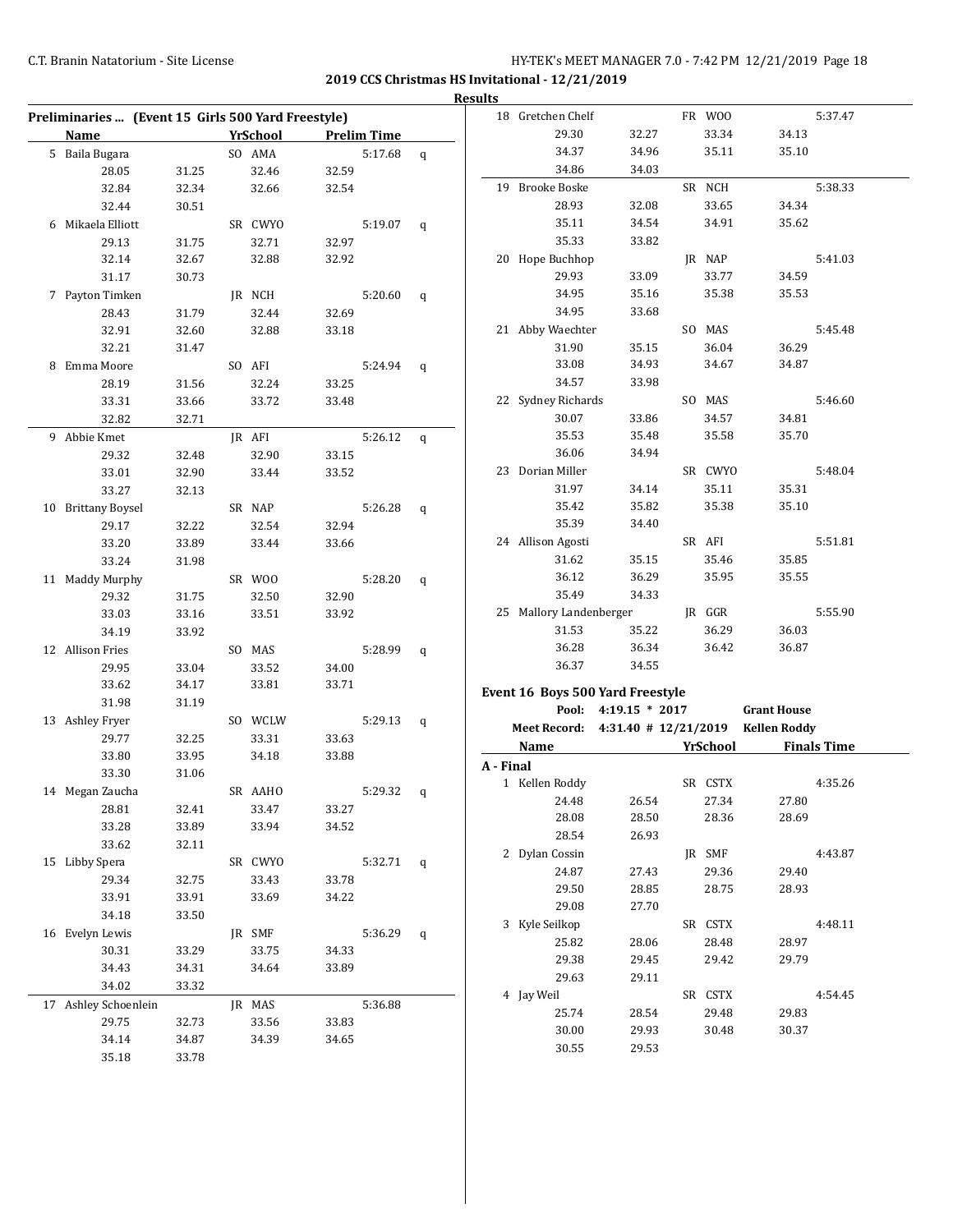**2019 CCS Christmas HS Invitational - 12/21/2019 Results**

|                  | A - Final  (Event 16 Boys 500 Yard Freestyle) |       |          |       |                    | Event 16 Boys 500 Yard Freestyle |                                                                                                                                                                                                                               |                      |          |                    |                    |   |
|------------------|-----------------------------------------------|-------|----------|-------|--------------------|----------------------------------|-------------------------------------------------------------------------------------------------------------------------------------------------------------------------------------------------------------------------------|----------------------|----------|--------------------|--------------------|---|
|                  | Name                                          |       | YrSchool |       | <b>Finals Time</b> |                                  |                                                                                                                                                                                                                               | Pool: 4:19.15 * 2017 |          | <b>Grant House</b> |                    |   |
|                  | 5 Matthew DunLany                             |       | SR YBO   |       | 4:57.25            |                                  | Meet Record: 4:31.40 # 12/21/2019 Kellen Roddy                                                                                                                                                                                |                      |          |                    |                    |   |
|                  | 26.62                                         | 29.01 | 30.53    | 30.47 |                    |                                  | Name and the same state of the state of the state of the state of the state of the state of the state of the state of the state of the state of the state of the state of the state of the state of the state of the state of |                      | YrSchool |                    | <b>Prelim Time</b> |   |
|                  | 30.72                                         | 30.97 | 31.00    | 30.56 |                    |                                  | <b>Preliminaries</b>                                                                                                                                                                                                          |                      |          |                    |                    |   |
|                  | 29.35                                         | 28.02 |          |       |                    |                                  | 1 Kellen Roddy                                                                                                                                                                                                                |                      | SR CSTX  |                    | $4:31.40#$ q       |   |
|                  | 6 Eric Rohweder                               |       | SR GGR   |       | 5:00.26            |                                  | 24.64                                                                                                                                                                                                                         | 26.97                | 27.50    | 27.68              |                    |   |
|                  | 25.99                                         | 29.76 | 30.56    | 30.40 |                    |                                  | 27.79                                                                                                                                                                                                                         | 27.79                | 27.61    | 27.82              |                    |   |
|                  | 30.65                                         | 30.89 | 30.94    | 30.74 |                    |                                  | 27.42                                                                                                                                                                                                                         | 26.18                |          |                    |                    |   |
|                  | 30.57                                         | 29.76 |          |       |                    |                                  | 2 Dylan Cossin                                                                                                                                                                                                                |                      | JR SMF   |                    | 4:46.43            |   |
|                  | 7 Sean Brown                                  |       | SR NCH   |       | 5:01.68            |                                  | 25.62                                                                                                                                                                                                                         | 27.97                | 28.79    | 29.38              |                    |   |
|                  | 27.11                                         | 29.90 | 30.30    | 30.46 |                    |                                  | 29.69                                                                                                                                                                                                                         | 28.77                | 29.26    | 29.37              |                    |   |
|                  | 30.39                                         | 30.87 | 31.27    | 31.02 |                    |                                  | 29.55                                                                                                                                                                                                                         | 28.03                |          |                    |                    |   |
|                  | 30.72                                         | 29.64 |          |       |                    |                                  | 3 Kyle Seilkop                                                                                                                                                                                                                |                      | SR CSTX  |                    | 4:48.82            |   |
|                  | 8 Luca Eckert                                 |       | FR CSTX  |       | 5:07.52            |                                  |                                                                                                                                                                                                                               |                      |          |                    |                    | q |
|                  | 26.65                                         | 29.04 | 29.99    | 30.82 |                    |                                  | 25.78                                                                                                                                                                                                                         | 27.77                | 28.66    | 29.09              |                    |   |
|                  | 31.53                                         | 31.52 | 32.12    | 32.17 |                    |                                  | 29.36                                                                                                                                                                                                                         | 29.37                | 29.65    | 29.61              |                    |   |
|                  | 32.27                                         | 31.41 |          |       |                    |                                  | 29.91                                                                                                                                                                                                                         | 29.62                |          |                    |                    |   |
| <b>B</b> - Final |                                               |       |          |       |                    |                                  | 4 Jay Weil                                                                                                                                                                                                                    |                      | SR CSTX  |                    | 4:50.55            | q |
|                  | 9 Parker Doerrer                              |       | JR GGR   |       | 4:58.41            |                                  | 26.37                                                                                                                                                                                                                         | 29.23                | 29.72    | 29.88              |                    |   |
|                  | 26.77                                         | 29.65 | 30.76    | 30.88 |                    |                                  | 29.57                                                                                                                                                                                                                         | 29.24                | 29.60    | 29.45              |                    |   |
|                  | 31.01                                         | 30.88 | 30.71    | 28.05 |                    |                                  | 29.43                                                                                                                                                                                                                         | 28.06                |          |                    |                    |   |
|                  | 29.48                                         | 30.22 |          |       |                    |                                  | 5 Matthew DunLany                                                                                                                                                                                                             |                      | SR YBO   |                    | 5:01.67            |   |
|                  | 10 Levi Spring                                |       | SR NAP   |       | 5:03.25            |                                  | 27.13                                                                                                                                                                                                                         | 29.96                | 30.36    | 30.89              |                    |   |
|                  | 26.81                                         | 29.89 | 30.36    | 30.82 |                    |                                  | 31.46                                                                                                                                                                                                                         | 31.06                | 31.06    | 31.10              |                    |   |
|                  | 31.10                                         | 30.64 | 30.70    | 30.88 |                    |                                  | 28.94                                                                                                                                                                                                                         | 29.71                |          |                    |                    |   |
|                  | 31.52                                         | 30.53 |          |       |                    |                                  | 6 Luca Eckert                                                                                                                                                                                                                 |                      | FR CSTX  |                    | 5:02.39            |   |
|                  | 11 Marko Gjurevski                            |       | SO DSC   |       | 5:05.76            |                                  | 27.50                                                                                                                                                                                                                         | 29.89                | 30.19    | 30.67              |                    |   |
|                  | 27.99                                         | 30.95 | 30.99    | 31.08 |                    |                                  | 30.99                                                                                                                                                                                                                         | 31.34                | 30.96    | 30.86              |                    |   |
|                  | 31.00                                         | 31.28 | 31.57    | 31.35 |                    |                                  | 30.53                                                                                                                                                                                                                         | 29.46                |          |                    |                    |   |
|                  | 30.83                                         | 28.72 |          |       |                    |                                  | 7 Eric Rohweder                                                                                                                                                                                                               |                      | SR GGR   |                    | 5:04.60            |   |
|                  |                                               |       |          |       |                    |                                  | 26.35                                                                                                                                                                                                                         | 30.03                | 30.31    | 30.94              |                    |   |
|                  | 12 Max Boho                                   |       | JR MAS   |       | 5:06.17            |                                  | 31.24                                                                                                                                                                                                                         | 31.24                | 31.59    | 31.28              |                    |   |
|                  | 27.46                                         | 30.52 | 31.09    | 31.20 |                    |                                  | 31.24                                                                                                                                                                                                                         | 30.38                |          |                    |                    |   |
|                  | 31.29                                         | 31.51 | 31.55    | 31.56 |                    |                                  | 8 Sean Brown                                                                                                                                                                                                                  |                      | SR NCH   |                    | 5:04.78            | q |
|                  | 30.63                                         | 29.36 |          |       |                    |                                  | 27.33                                                                                                                                                                                                                         | 30.36                | 30.57    | 30.98              |                    |   |
|                  | 13 David Perry                                |       | SO DSC   |       | 5:09.34            |                                  | 31.00                                                                                                                                                                                                                         | 31.12                | 30.92    | 31.33              |                    |   |
|                  | 27.03                                         | 30.91 | 32.28    | 32.51 |                    |                                  | 31.28                                                                                                                                                                                                                         | 29.89                |          |                    |                    |   |
|                  | 32.11                                         | 32.30 | 32.19    | 31.67 |                    |                                  | 9 Parker Doerrer                                                                                                                                                                                                              |                      | JR GGR   |                    | 5:05.68            | q |
|                  | 28.68                                         | 29.66 |          |       |                    |                                  | 26.38                                                                                                                                                                                                                         | 29.48                | 30.74    | 31.48              |                    |   |
|                  | 14 Alex Koetter                               |       | JR CAMO  |       | 5:09.46            |                                  | 31.89                                                                                                                                                                                                                         | 31.71                | 31.46    | 30.75              |                    |   |
|                  | 27.11                                         | 30.35 | 30.80    | 31.60 |                    |                                  | 30.90                                                                                                                                                                                                                         | 30.89                |          |                    |                    |   |
|                  | 31.71                                         | 32.17 | 31.88    | 31.97 |                    |                                  | 10 Alex Koetter                                                                                                                                                                                                               |                      | JR CAMO  |                    | 5:07.85 $q$        |   |
|                  | 31.64                                         | 30.23 |          |       |                    |                                  | 27.15                                                                                                                                                                                                                         | 30.48                | 30.75    | 31.50              |                    |   |
|                  | 15 Ethan DunLany                              |       | FR YBO   |       | 5:09.84            |                                  | 31.56                                                                                                                                                                                                                         | 31.70                | 31.67    | 31.81              |                    |   |
|                  | 27.58                                         | 30.92 | 31.23    | 31.79 |                    |                                  | 31.39                                                                                                                                                                                                                         | 29.84                |          |                    |                    |   |
|                  | 31.70                                         | 31.90 | 32.29    | 31.50 |                    |                                  | 11 Levi Spring                                                                                                                                                                                                                |                      | SR NAP   |                    | 5:08.05            |   |
|                  | 31.38                                         | 29.55 |          |       |                    |                                  | 27.42                                                                                                                                                                                                                         | 30.40                | 30.78    | 31.09              |                    | q |
|                  | 16 Evan Bartel                                |       | SR TWC   |       | 5:11.87            |                                  | 31.02                                                                                                                                                                                                                         | 31.30                | 31.63    | 32.07              |                    |   |
|                  | 26.81                                         | 31.35 | 32.11    | 32.06 |                    |                                  |                                                                                                                                                                                                                               |                      |          |                    |                    |   |
|                  | 32.02                                         | 32.57 | 31.78    | 31.97 |                    |                                  | 32.00                                                                                                                                                                                                                         | 30.34                |          |                    |                    |   |
|                  | 31.13                                         | 30.07 |          |       |                    |                                  | 12 Max Boho                                                                                                                                                                                                                   |                      | JR MAS   |                    | 5:08.58            | q |
|                  |                                               |       |          |       |                    |                                  | 28.31                                                                                                                                                                                                                         | 30.92                | 31.30    | 31.43              |                    |   |
|                  |                                               |       |          |       |                    |                                  | 32.00                                                                                                                                                                                                                         | 31.56                | 31.74    | 31.42              |                    |   |
|                  |                                               |       |          |       |                    |                                  | 30.30                                                                                                                                                                                                                         | 29.60                |          |                    |                    |   |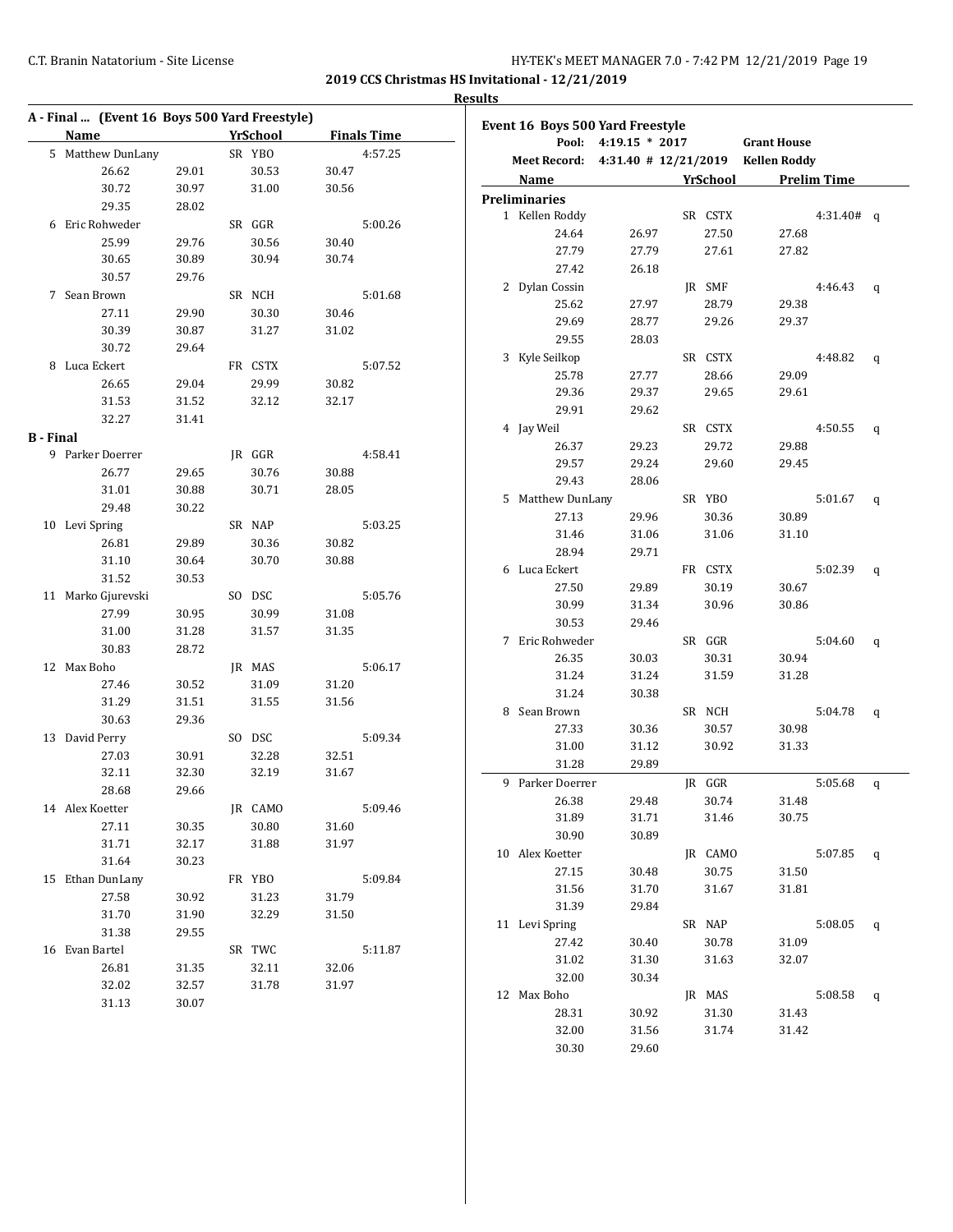|                                                   |                |                 |                |                    |   | <b>Results</b> |                                            |                      |         |                            |                    |
|---------------------------------------------------|----------------|-----------------|----------------|--------------------|---|----------------|--------------------------------------------|----------------------|---------|----------------------------|--------------------|
| Preliminaries  (Event 16 Boys 500 Yard Freestyle) |                |                 |                |                    |   |                | 26 James Modlik                            |                      | SR RRE  |                            | 5:21.80            |
| Name                                              |                | <b>YrSchool</b> |                | <b>Prelim Time</b> |   |                | 27.57                                      | 30.82                | 31.99   | 33.38                      |                    |
| 13 Evan Bartel                                    |                | SR TWC          |                | 5:10.33            | q |                | 33.25                                      | 33.00                | 33.20   | 33.44                      |                    |
| 26.57                                             | 30.61          | 31.89           | 31.67          |                    |   |                | 33.47                                      | 31.68                |         |                            |                    |
| 31.98                                             | 32.85          | 31.79           | 31.77          |                    |   |                | 27 Luke Baker                              |                      | SR SMF  |                            | 5:21.88            |
| 30.90                                             | 30.30          |                 |                |                    |   |                | 27.52                                      | 31.19                | 31.92   | 32.02                      |                    |
| *14 David Perry                                   |                | SO DSC          |                | 5:10.49            | q |                | 32.29                                      | 33.83                | 33.89   | 33.48                      |                    |
| 27.43                                             | 31.27          | 32.16           | 32.31          |                    |   |                | 1:05.74                                    |                      |         |                            |                    |
| 32.67                                             | 31.82          | 32.03           | 31.47          |                    |   |                | 28 Nick Pytlinski                          |                      | FR WCLW |                            | 5:28.43            |
| 29.88                                             | 29.45          |                 |                |                    |   |                | 29.06                                      | 32.82                | 33.17   | 34.11                      |                    |
| *14 Marko Gjurevski                               |                | SO DSC          |                | 5:10.49            | q |                | 34.01                                      | 33.75                | 33.86   | 34.33                      |                    |
| 28.39                                             | 31.35          | 31.45           | 31.86          |                    |   |                | 33.05                                      | 30.27                |         |                            |                    |
| 31.72                                             | 31.64          | 32.06           | 31.44          |                    |   |                | 29 Christian Hoch                          |                      | JR ULA  |                            | 5:28.62            |
| 31.34                                             | 29.24          |                 |                |                    |   |                | 29.40                                      | 32.18                | 32.96   | 33.31                      |                    |
| 16 Ethan DunLany                                  |                | FR YBO          |                | 5:10.61            | q |                | 33.74                                      | 33.79                | 33.72   | 33.79                      |                    |
| 28.29                                             | 30.87          | 31.42           | 31.71          |                    |   |                | 33.91                                      | 31.82                |         |                            |                    |
| 31.99                                             | 31.81          | 31.81           | 32.29          |                    |   |                | 30 Alec Dicus                              |                      | SR GAL  |                            | 5:28.69            |
| 31.31                                             | 29.11          |                 |                |                    |   |                | 28.78                                      | 31.84                | 32.17   | 32.79                      |                    |
| 17 Kyle Silvestain                                |                | FR CSTX         |                | 5:11.02            |   |                | 33.28                                      | 34.16                | 34.34   | 34.70                      |                    |
| 27.80                                             | 30.76          | 31.56           | 31.57          |                    |   |                | 34.45                                      | 32.18                |         |                            |                    |
| 31.64                                             | 31.98          | 31.91           | 31.80          |                    |   |                | 31 Tyler Carr                              |                      | JR WLSO |                            | 5:30.22            |
| 31.89                                             | 30.11          |                 |                |                    |   |                | 28.02                                      | 31.37                | 32.99   | 34.00                      |                    |
| 18 Noah Budd                                      |                | SO GGR          |                | 5:12.20            |   |                | 34.22                                      | 34.24                | 34.28   | 34.47                      |                    |
| 28.08                                             | 30.80          | 31.59           | 31.97          |                    |   |                | 34.64                                      | 31.99                |         |                            |                    |
| 31.64                                             | 31.73          | 31.82           | 31.73          |                    |   |                | 32 Zach Winkler                            |                      | FR CAMO |                            | 5:36.38            |
| 32.43                                             | 30.41          |                 |                |                    |   |                | 28.21                                      | 31.64                | 33.08   | 34.23                      |                    |
|                                                   |                | SO MAS          |                | 5:13.07            |   |                | 34.65                                      | 34.94                | 35.03   | 35.38                      |                    |
| 19 Diego Fortson                                  |                |                 |                |                    |   |                | 1:09.22                                    |                      |         |                            |                    |
| 28.18<br>32.37                                    | 31.28<br>31.79 | 32.08<br>31.29  | 32.27<br>31.50 |                    |   |                | 33 Brennen Bittner                         |                      | SO WLSO |                            | 5:39.88            |
| 31.39                                             | 30.92          |                 |                |                    |   |                | 29.99                                      | 33.80                | 34.10   | 34.64                      |                    |
|                                                   |                |                 |                |                    |   |                | 34.57                                      | 34.25                | 35.00   | 35.26                      |                    |
| 20 Carter Cailor                                  |                | SO YBO          |                | 5:13.57            |   |                | 34.73                                      | 33.54                |         |                            |                    |
| 27.66                                             | 31.04          | 31.76           | 32.46          |                    |   |                |                                            |                      |         |                            |                    |
| 32.18                                             | 31.94          | 32.24           | 32.20          |                    |   |                | Event 17 Girls 200 Yard Freestyle Relay    |                      |         |                            |                    |
| 31.44                                             | 30.65          |                 |                |                    |   |                |                                            | Pool: 1:32.35 * 2018 |         | <b>North Canton Hoover</b> |                    |
| 21 Levi Shooner                                   |                | SO CSTX         |                | 5:15.12            |   |                | Meet Record: 1:35.96 # 12/16/2017          |                      |         | <b>North Canton Hoover</b> |                    |
| 27.33                                             | 30.30          | 30.86           | 31.66          |                    |   |                | A Palutsis, R St Clair, C Ehlers, P Timken |                      |         |                            |                    |
| 32.03                                             | 32.72          | 33.02           | 32.99          |                    |   |                | Team                                       |                      | Relay   |                            | <b>Finals Time</b> |
| 32.55                                             | 31.66          |                 |                |                    |   | Finals         |                                            |                      |         |                            |                    |
| 22 Ian MacLaughlin                                |                | JR DSC          |                | 5:17.28            |   |                | 1 NCH                                      |                      | A       |                            | 1:36.86            |
| 29.80                                             | 31.61          | 32.03           | 32.09          |                    |   |                | 1) Reagan St Clair JR                      |                      |         | 2) Amanda Fetsko FR        |                    |
| 32.38                                             | 32.40          | 31.91           | 32.22          |                    |   |                | 3) Paige South JR                          |                      |         | 4) Raeli Blandine SO       |                    |
| 31.92                                             | 30.92          |                 |                |                    |   |                | 24.03                                      | 24.88                | 24.19   | 23.76                      |                    |
| 23 Ethan Fast                                     |                | SO GGR          |                | 5:18.07            |   |                | 2 MAS                                      |                      | A       |                            | 1:40.39            |
| 27.50                                             | 30.21          | 31.49           | 32.14          |                    |   |                | 1) Kiara Anchrum JR                        |                      |         | 2) Maggie Hojnacki JR      |                    |
| 32.08                                             | 33.58          | 33.88           | 33.92          |                    |   |                | 3) Allison Fries SO                        |                      |         | 4) Tiana Anchrum JR        |                    |
| 33.53                                             | 29.74          |                 |                |                    |   |                | 25.43                                      | 24.74                | 25.66   | 24.56                      |                    |
| 24 Nicholas Buemi                                 |                | FR AAHO         |                | 5:18.15            |   |                | 3 WOO                                      |                      | A       |                            | 1:42.25            |
| 28.13                                             | 31.00          | 32.01           | 32.33          |                    |   |                | 1) Julia Hootman JR                        |                      |         | 2) Maddy Murphy SR         |                    |
| 32.44                                             | 32.82          | 32.96           | 32.66          |                    |   |                | 3) Emma Loguidice SR                       |                      |         | 4) Gracie Chelf SO         |                    |
| 33.07                                             | 30.73          |                 |                |                    |   |                | 27.12                                      | 25.02                | 25.97   | 24.14                      |                    |
| 25 Caleb Whitaker                                 |                | SO WCLW         |                | 5:20.31            |   |                | 4 AFI                                      |                      | A       |                            | 1:42.39            |
| 28.64                                             | 31.81          | 32.30           | 32.61          |                    |   |                | 1) Emma Moore SO                           |                      |         | 2) Molly Rogers SO         |                    |
| 32.66                                             | 32.34          | 32.79           | 32.52          |                    |   |                | 3) Jordan Stump SR                         |                      |         | 4) Mia Nagle SO            |                    |
| 32.56                                             | 32.08          |                 |                |                    |   |                | 25.51                                      | 25.96                | 26.16   | 24.76                      |                    |
|                                                   |                |                 |                |                    |   |                |                                            |                      |         |                            |                    |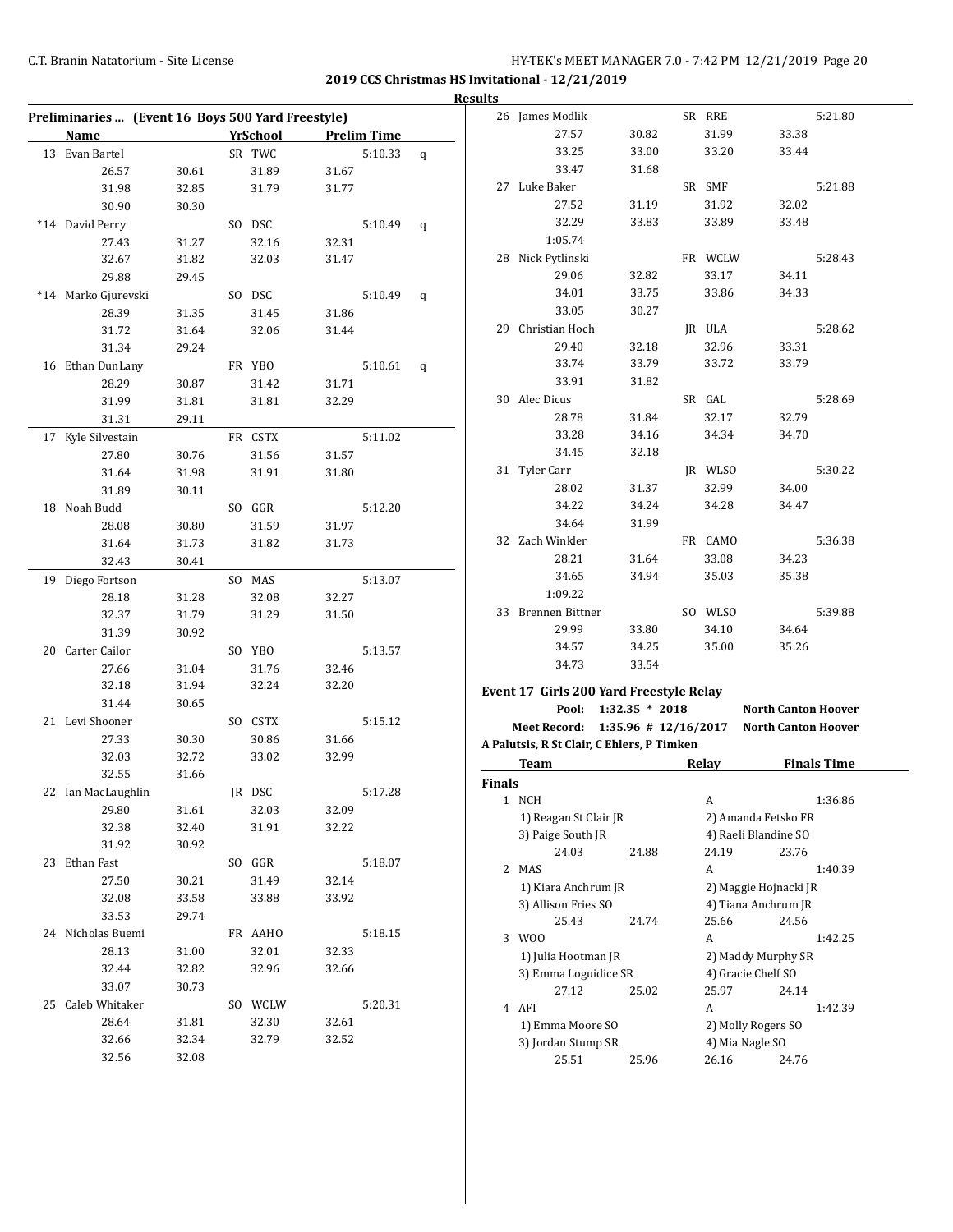**Results**

|              | Finals  (Event 17 Girls 200 Yard Freestyle Relay) |                         |                       |                            |                    |   |
|--------------|---------------------------------------------------|-------------------------|-----------------------|----------------------------|--------------------|---|
|              | Team                                              |                         | Relay                 |                            | <b>Finals Time</b> |   |
|              | 5 WCLW                                            |                         | A                     |                            | 1:44.64            |   |
|              | 1) Paige Striley SO                               |                         | 2) Molly Fisher SR    |                            |                    |   |
|              |                                                   |                         | 4) Ashley Fryer SO    |                            |                    |   |
|              | 3) Lindsey Speed SR                               |                         | 26.86                 |                            |                    |   |
|              | 25.89                                             | 25.85                   |                       | 26.04                      |                    |   |
|              | 6 CHS                                             |                         | A                     |                            | 1:44.79            |   |
|              | 1) Jackie Palusak SO                              |                         | 2) Elle Dawson SR     |                            |                    |   |
|              | 3) Jordan Helmick JR                              |                         | 4) Madison Murphy FR  |                            |                    |   |
|              | 27.20                                             | 25.98                   | 26.46                 | 25.15                      |                    |   |
| 7            | CGL                                               |                         | A                     |                            | 1:45.50            |   |
|              | 1) Hannah White SR                                |                         | 2) Ella Severson SR   |                            |                    |   |
|              | 3) Alex Cirese JR                                 |                         | 4) Kate Weisbrod FR   |                            |                    |   |
|              | 26.10                                             | 27.20                   | 26.44                 | 25.76                      |                    |   |
| 8            | YBO                                               |                         | A                     |                            | 1:45.63            |   |
|              | 1) Alexis Mihok FR                                |                         | 2) Abby Yocum SR      |                            |                    |   |
|              | 3) Sarah Varga SR                                 |                         | 4) Alyssa Dinapoli SR |                            |                    |   |
|              | 26.31                                             | 26.56                   | 27.20                 | 25.56                      |                    |   |
|              |                                                   |                         |                       |                            |                    |   |
|              | Event 17 Girls 200 Yard Freestyle Relay           |                         |                       |                            |                    |   |
|              | Pool:                                             | $1:32.35 * 2018$        |                       | <b>North Canton Hoover</b> |                    |   |
|              | <b>Meet Record:</b>                               | $1:35.96 \# 12/16/2017$ |                       | <b>North Canton Hoover</b> |                    |   |
|              | A Palutsis, R St Clair, C Ehlers, P Timken        |                         |                       |                            |                    |   |
|              | Team                                              |                         | Relay                 |                            | <b>Prelim Time</b> |   |
|              | <b>Preliminaries</b>                              |                         |                       |                            |                    |   |
| $\mathbf{1}$ | NCH                                               |                         | A                     |                            | 1:36.93            | q |
|              | 1) Reagan St Clair JR                             |                         | 2) Amanda Fetsko FR   |                            |                    |   |
|              | 3) Paige South JR                                 |                         | 4) Raeli Blandine SO  |                            |                    |   |
|              | 24.13                                             | 24.67                   | 24.14                 | 23.99                      |                    |   |
| 2            | MAS                                               |                         | A                     |                            | 1:41.49            | q |
|              | 1) Tiana Anchrum JR                               |                         | 2) Maggie Hojnacki JR |                            |                    |   |
|              | 3) Advika Sumit SO                                |                         | 4) Lauren Fries SR    |                            |                    |   |
|              |                                                   |                         |                       |                            |                    |   |
|              | 24.92                                             | 25.17                   | 25.96                 | 25.44                      |                    |   |
| 3            | WCLW                                              |                         | A                     |                            | 1:43.26            | q |
|              | 1) Paige Striley SO                               |                         | 2) Molly Fisher SR    |                            |                    |   |
|              | 3) Lindsey Speed SR                               |                         | 4) Ashley Fryer SO    |                            |                    |   |
|              | 25.20                                             | 25.51                   | 26.72                 | 25.83                      |                    |   |
| 4            | AFI                                               |                         | A                     |                            | 1:44.25            | q |
|              | 1) Molly Rogers SO                                |                         | 2) Emma Moore SO      |                            |                    |   |
|              | 3) Jordan Stump SR                                |                         | 4) Mia Nagle SO       |                            |                    |   |
|              | 26.76                                             | 25.75                   | 26.53                 | 25.21                      |                    |   |
| 5            | W00                                               |                         | А                     |                            | 1:44.30            | q |
|              | 1) Maddy Murphy SR                                |                         | 2) Julia Hootman JR   |                            |                    |   |
|              | 3) Emma Loguidice SR                              |                         | 4) Gracie Chelf SO    |                            |                    |   |
|              | 26.97                                             | 26.63                   | 26.50                 | 24.20                      |                    |   |
|              | 6 CHS                                             |                         | А                     |                            | 1:44.65            | q |
|              | 1) Jackie Palusak SO                              |                         | 2) Elle Dawson SR     |                            |                    |   |
|              | 3) Jordan Helmick JR                              |                         | 4) Madison Murphy FR  |                            |                    |   |
|              | 27.09                                             | 25.57                   | 26.99                 | 25.00                      |                    |   |
|              |                                                   |                         |                       |                            |                    |   |
| 7            | <b>YBO</b>                                        |                         | А                     |                            | 1:45.01            | q |
|              | 1) Alyssa Dinapoli SR                             |                         | 2) Abby Yocum SR      |                            |                    |   |
|              | 3) Sarah Varga SR                                 |                         | 4) Alexis Mihok FR    |                            |                    |   |
|              | 26.03                                             | 26.55                   | 27.04                 | 25.39                      |                    |   |
| 8            | CGL                                               |                         | A                     |                            | 1:45.51            | q |
|              | 1) Hannah White SR                                |                         | 2) Ella Severson SR   |                            |                    |   |
|              | 3) Alex Cirese JR                                 |                         | 4) Kate Weisbrod FR   |                            |                    |   |
|              | 26.19                                             | 27.44                   | 26.21                 | 25.67                      |                    |   |

| 9  | <b>NAP</b>                          |       | A                                    | 1:46.08 |
|----|-------------------------------------|-------|--------------------------------------|---------|
|    | 1) Kaylee Nagel JR                  |       | 2) Emma Bostelman SO                 |         |
|    | 3) Hope Buchhop JR                  |       | 4) Brittany Boysel SR                |         |
|    | 24.28                               | 28.01 | 27.41<br>26.38                       |         |
| 10 | <b>LTLE</b>                         |       | A                                    | 1:46.41 |
|    | 1) Lizzie Jantausch SR              |       | 2) Megan Groseclose FR               |         |
|    | 3) Tara Witkowski SR                |       | 4) Katie Jessee SO                   |         |
|    | 26.64                               | 27.06 | 25.25<br>27.46                       |         |
| 11 | ULA                                 |       | A                                    | 1:47.30 |
|    | 1) Emily Byler SO                   |       | 2) Katherine Bridges SO              |         |
|    | 3) Elyssa Dean SR                   |       | 4) Hannah Blawas SO                  |         |
|    | 26.87                               | 26.48 | 27.39<br>26.56                       |         |
| 12 | GGR                                 |       | A                                    | 1:47.32 |
|    | 1) Riley Collinsworth JR            |       | 2) Maggie Pratt JR                   |         |
|    | 3) Makena Miller SR                 |       | 4) Olivia Elgin FR                   |         |
|    | 27.41                               | 25.93 | 26.56<br>27.42                       |         |
| 13 | COP                                 |       | A                                    | 1:47.42 |
|    | 1) Maria Montisano SO               |       | 2) Michelle Caye SR                  |         |
|    | 3) Emma Canode JR                   |       | 4) Taylor Grosenbaugh SR             |         |
|    | 27.01                               | 25.80 | 26.90<br>27.71                       |         |
| 14 | AMA                                 |       | A                                    | 1:47.65 |
|    | 1) Megan Montgomery FR              |       | 2) Olivia Ryan JR                    |         |
|    | 3) Baila Bugara SO                  |       | 4) Claire Cox FR                     |         |
|    | 28.81                               | 27.44 | 26.03<br>25.37                       |         |
| 15 | <b>WAD</b>                          |       | A                                    | 1:47.73 |
|    | 1) Kaylee Moran SO                  |       | 2) Janae Joachim SO                  |         |
|    | 3) Kylee Maibach SR                 |       | 4) Elyse Waldow SR                   |         |
|    | 26.87                               | 27.68 | 27.54<br>25.64                       |         |
| 16 | AAHO                                |       | A                                    | 1:50.17 |
|    | 1) Lilly Jacknewitz SO              |       | 2) Audrey Ruscak SR                  |         |
|    | 3) Haley Tajgiszer SR               |       | 4) Mia Gallagher SO                  |         |
|    | 27.36                               | 28.03 | 27.89<br>26.89                       |         |
| 17 | GAL                                 |       | A                                    | 1:50.63 |
|    | 1) Troie Grubbs SO                  |       | 2) Brooklyn O'Brien FR               |         |
|    | 3) Ally Staats FR                   |       | 4) Kaisey Speck JR                   |         |
|    | 26.34                               | 29.27 | 28.31<br>26.71                       |         |
| 18 | <b>DSC</b>                          |       | A                                    | 1:50.84 |
|    | 1) Abby Ng JR<br>3) Mary Stancil JR |       | 2) Madeline Liston SO                |         |
|    | 27.16                               | 28.58 | 4) Lauren Perry SR<br>28.19<br>26.91 |         |
| 19 | <b>PSE</b>                          |       | A                                    | 1:50.98 |
|    | 1) Gianna Stanich SR                |       | 2) Rachel Wolfe SR                   |         |
|    | 3) Preslie Bodine FR                |       | 4) Carly Ungaro SR                   |         |
|    | 27.82                               | 29.01 | 27.24<br>26.91                       |         |
| 20 | <b>SMF</b>                          |       | A                                    | 1:51.15 |
|    | 1) Grace Pontius JR                 |       | 2) Elysia Gabbas SR                  |         |
|    | 3) Isabel Samels SR                 |       | 4) Olivia Casalinova SO              |         |
|    | 27.61                               | 28.50 | 28.30<br>26.74                       |         |
| 21 | <b>KRO</b>                          |       | A                                    | 1:54.38 |
|    | 1) Katie Goodwill SR                |       | 2) Zoe Bailey FR                     |         |
|    | 3) Hava Bailey JR                   |       | 4) Sydney Kirbabas SO                |         |
|    | 28.73                               | 28.44 | 28.43<br>28.78                       |         |
| 22 | MWA                                 |       | А                                    | 1:56.77 |
|    | 1) Hailey Liber JR                  |       | 2) Emily Ryder JR                    |         |
|    | 3) Molly Hodge SO                   |       | 4) Jewell Shaffer FR                 |         |
|    | 29.24                               | 32.98 | 26.88<br>27.67                       |         |
|    |                                     |       |                                      |         |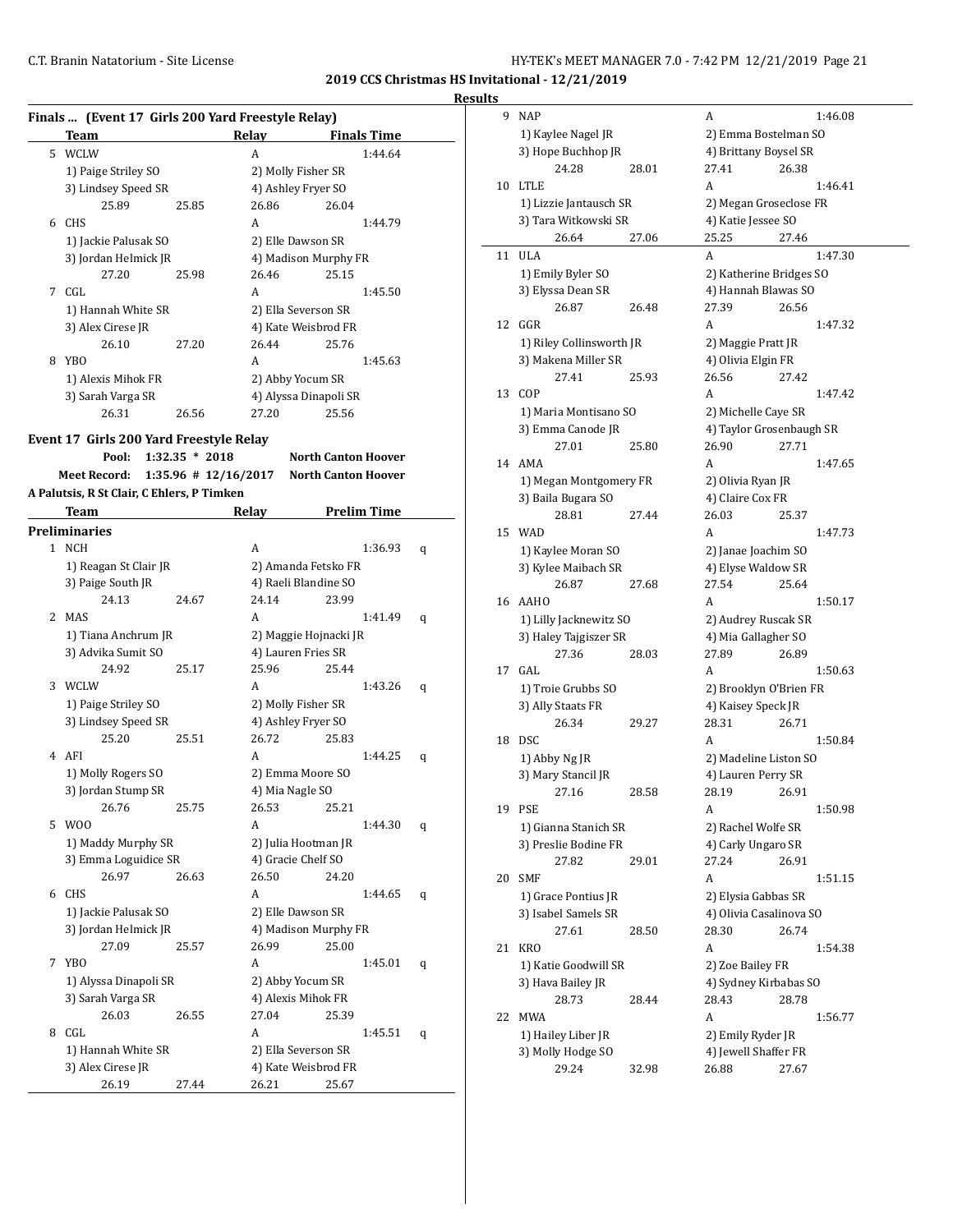|               | Preliminaries  (Event 17 Girls 200 Yard Freestyle Relay) |                  |                          |                                    |
|---------------|----------------------------------------------------------|------------------|--------------------------|------------------------------------|
|               | Team                                                     |                  | Relay                    | <b>Prelim Time</b>                 |
| 23            | TWC                                                      |                  | A                        | 1:57.72                            |
|               | 1) Meredith Bartel FR                                    |                  |                          | 2) Alaina McBride JR               |
|               | 3) Alex Abate JR                                         |                  |                          | 4) Jasmine Freeman SO              |
|               | 29.62                                                    | 29.39            | 29.02                    | 29.69                              |
|               | 24 RRE                                                   |                  | A                        | 1:57.80                            |
|               | 1) Abby DiSalvo FR                                       |                  | 2) Nova Meng SR          |                                    |
|               | 3) Carla Nemer FR                                        |                  |                          | 4) Jessica Raimondo SR             |
|               | 28.01                                                    | 28.86            | 1:00.93                  |                                    |
|               | 25 CVCA                                                  |                  | A                        | 1:58.39                            |
|               | 1) Stephanie Wodrich SO                                  |                  |                          | 2) Maddie Stimson SR               |
|               | 3) Liv Adkins JR                                         |                  |                          | 4) Coryn Hegele JR                 |
|               | 31.01                                                    | 29.65            | 29.80                    | 27.93                              |
|               |                                                          |                  |                          |                                    |
|               | Event 18 Boys 200 Yard Freestyle Relay                   |                  |                          |                                    |
|               | Pool:                                                    | $1:20.79 * 2010$ |                          | <b>Ouachita Baptist University</b> |
|               | Meet Record:                                             |                  | $1:24.07$ # $12/21/2019$ | Cincinnati St Xavier               |
|               | O Taylor, N Buse, I Van Gorp, J Khouzam                  |                  |                          |                                    |
|               | Team                                                     |                  | <b>Relay</b>             | <b>Finals Time</b>                 |
| <b>Finals</b> |                                                          |                  |                          |                                    |
|               | 1 CSTX                                                   |                  | А                        | 1:24.07#                           |
|               | 1) Owen Taylor JR                                        |                  | 2) Nate Buse SR          |                                    |
|               | 3) Ian Van Gorp SR                                       |                  |                          | 4) Jean-Pierre Khouzam SR          |
|               | 21.04                                                    | 21.53            | 21.11                    | 20.39                              |
|               | 2 MAS                                                    |                  | A                        | 1:24.12                            |
|               | 1) Braden Osborn JR                                      |                  | 2) Kevin Wu JR           |                                    |
|               | 3) Adam Chaney SR                                        |                  |                          | 4) Carl Bloebaum SO                |
|               | 21.16                                                    | 21.78            | 19.70                    | 21.48                              |
|               | 3 LTLE                                                   |                  | A                        | 1:28.54                            |
|               | 1) Evan Devine JR                                        |                  |                          | 2) Adam McDonald SO                |
|               | 3) Alexander Devine SR                                   |                  |                          | 4) Jacob McDonald SR               |
|               | 22.58                                                    | 22.26            | 22.27                    | 21.43                              |
|               | 4 W00                                                    |                  | A                        | 1:28.72                            |
|               | 1) Kyle Ward SR                                          |                  |                          | 2) Jaden Boucher JR                |
|               | 3) Andrew Glasgow SO                                     |                  |                          | 4) Thomas Matthew SR               |
|               | 22.55                                                    | 22.18            | 22.98                    | 21.01                              |
| 5             | NCH                                                      |                  | A                        | 1:30.03                            |
|               | 1) Jim Evans SR                                          |                  |                          | 2) Ryan Ehlers SO                  |
|               | 3) Trent Napholz SR                                      |                  |                          | 4) Jake Mitchell SR                |
|               | 22.91                                                    | 22.41            | 22.55                    | 22.16                              |
|               | 6 CGL                                                    |                  | А                        | 1:30.12                            |
|               | 1) Braden Knoch SR                                       |                  |                          | 2) Layne Studer FR                 |
|               | 3) Brian Reasoner SO                                     |                  |                          | 4) Hershel Chenault SR             |
|               | 22.63                                                    | 23.37            | 23.29                    | 20.83                              |
|               | 7 CHS                                                    |                  | А                        | 1:32.47                            |
|               | 1) Luke Dietz SO                                         |                  |                          | 2) Connor Fritz JR                 |
|               | 3) Ty Schaab JR                                          |                  |                          | 4) Matthew Peckman SR              |
|               | 22.94                                                    | 23.00            | 24.72                    | 21.81                              |
|               | 8 YBO                                                    |                  | A                        | 1:32.69                            |
|               | 1) River Flatley SR                                      |                  |                          | 2) Jordan Stackpole SR             |
|               | 3) Carter Cailor SO                                      |                  |                          | 4) Siman Mascola JR                |
|               | 22.67                                                    | 23.06            | 23.74                    | 23.22                              |
|               |                                                          |                  |                          |                                    |

| Event 18 Boys 200 Yard Freestyle Relay                                                        |              |  |  |  |  |  |  |
|-----------------------------------------------------------------------------------------------|--------------|--|--|--|--|--|--|
| Pool:<br>$1:20.79 * 2010$<br><b>Ouachita Baptist University</b>                               |              |  |  |  |  |  |  |
| Cincinnati St Xavier<br>$1:24.07$ # $12/21/2019$<br>Meet Record:                              |              |  |  |  |  |  |  |
| O Taylor, N Buse, I Van Gorp, J Khouzam                                                       |              |  |  |  |  |  |  |
| <b>Team</b><br><b>Prelim Time</b><br>Relay                                                    |              |  |  |  |  |  |  |
| <b>Preliminaries</b>                                                                          |              |  |  |  |  |  |  |
| 1 CSTX<br>A                                                                                   | 1:25.83<br>q |  |  |  |  |  |  |
| 2) Ian Van Gorp SR<br>1) Nate Buse SR                                                         |              |  |  |  |  |  |  |
| 4) Jean-Pierre Khouzam SR<br>3) Owen Taylor JR                                                |              |  |  |  |  |  |  |
| 22.20<br>20.78<br>21.21<br>21.64                                                              |              |  |  |  |  |  |  |
| MAS<br>A<br>2                                                                                 | 1:28.50<br>q |  |  |  |  |  |  |
| 1) Braden Osborn JR<br>2) Alex Zhang JR                                                       |              |  |  |  |  |  |  |
| 4) Kevin Wu JR<br>3) Sean Huggins SO                                                          |              |  |  |  |  |  |  |
| 21.34<br>22.95<br>22.37<br>21.84                                                              |              |  |  |  |  |  |  |
| LTLE<br>3<br>A                                                                                | 1:29.06<br>q |  |  |  |  |  |  |
| 1) Evan Devine JR<br>2) Adam McDonald SO                                                      |              |  |  |  |  |  |  |
| 3) Alexander Devine SR<br>4) Jacob McDonald SR                                                |              |  |  |  |  |  |  |
| 22.46<br>22.83<br>20.87<br>22.90                                                              |              |  |  |  |  |  |  |
| 4 NCH<br>A                                                                                    | 1:29.72<br>q |  |  |  |  |  |  |
| 1) Jim Evans SR<br>2) Ryan Ehlers SO                                                          |              |  |  |  |  |  |  |
| 3) Trent Napholz SR<br>4) Jake Mitchell SR                                                    |              |  |  |  |  |  |  |
| 22.70<br>22.38<br>22.01<br>22.63                                                              |              |  |  |  |  |  |  |
| 5 W00<br>A                                                                                    | 1:29.75<br>q |  |  |  |  |  |  |
| 1) Kyle Ward SR<br>2) Jaden Boucher JR                                                        |              |  |  |  |  |  |  |
| 3) Andrew Glasgow SO<br>4) Thomas Matthew SR                                                  |              |  |  |  |  |  |  |
| 22.70<br>23.37<br>21.00<br>22.68                                                              |              |  |  |  |  |  |  |
| 6 CGL<br>A                                                                                    | 1:30.67<br>q |  |  |  |  |  |  |
| 1) Braden Knoch SR<br>2) Brian Reasoner SO                                                    |              |  |  |  |  |  |  |
| 3) Layne Studer FR<br>4) Hershel Chenault SR                                                  |              |  |  |  |  |  |  |
| 22.66<br>23.16<br>23.66<br>21.19                                                              |              |  |  |  |  |  |  |
| 7 CHS<br>A                                                                                    | 1:32.42<br>q |  |  |  |  |  |  |
| 1) Luke Dietz SO<br>2) Connor Fritz JR                                                        |              |  |  |  |  |  |  |
| 3) Ty Schaab JR<br>4) Matthew Peckman SR                                                      |              |  |  |  |  |  |  |
| 23.31<br>24.67<br>22.77<br>21.67                                                              |              |  |  |  |  |  |  |
| 8 YBO<br>A                                                                                    | 1:32.52<br>q |  |  |  |  |  |  |
| 1) River Flatley SR<br>2) Jordan Stackpole SR                                                 |              |  |  |  |  |  |  |
| 3) Carter Cailor SO<br>4) Siman Mascola JR                                                    |              |  |  |  |  |  |  |
| 22.83<br>22.80<br>23.49<br>23.40                                                              |              |  |  |  |  |  |  |
| 9<br>GGR<br>A                                                                                 | 1:32.58      |  |  |  |  |  |  |
| 1) Parker Doerrer JR<br>2) Blake Renninger SR                                                 |              |  |  |  |  |  |  |
| 3) Eric Rohweder SR<br>4) Mason Doerrer SR                                                    |              |  |  |  |  |  |  |
| 23.22<br>23.27<br>24.18<br>21.91                                                              |              |  |  |  |  |  |  |
| <b>SMF</b><br>A<br>10                                                                         | 1:33.01      |  |  |  |  |  |  |
| 1) Luke Novak JR<br>2) Will Boggs SR                                                          |              |  |  |  |  |  |  |
| 3) William Dorenkott SO<br>4) Alex Cimera SO                                                  |              |  |  |  |  |  |  |
| 23.34<br>23.82<br>21.52<br>24.33                                                              |              |  |  |  |  |  |  |
|                                                                                               |              |  |  |  |  |  |  |
|                                                                                               |              |  |  |  |  |  |  |
| <b>ALL</b><br>11<br>A                                                                         | 1:33.53      |  |  |  |  |  |  |
| 1) Michael Shields SR<br>2) Tommy Gress SR                                                    |              |  |  |  |  |  |  |
| 4) Will Rose SR<br>3) Ryan McKnight SR                                                        |              |  |  |  |  |  |  |
| 23.00<br>24.89<br>20.32<br>25.32                                                              |              |  |  |  |  |  |  |
| AFI<br>12<br>A                                                                                | 1:33.80      |  |  |  |  |  |  |
| 1) Ben Michael SR<br>2) Fritz Dannemiller JR<br>3) James Scantling SR<br>4) Jonny Marshall FR |              |  |  |  |  |  |  |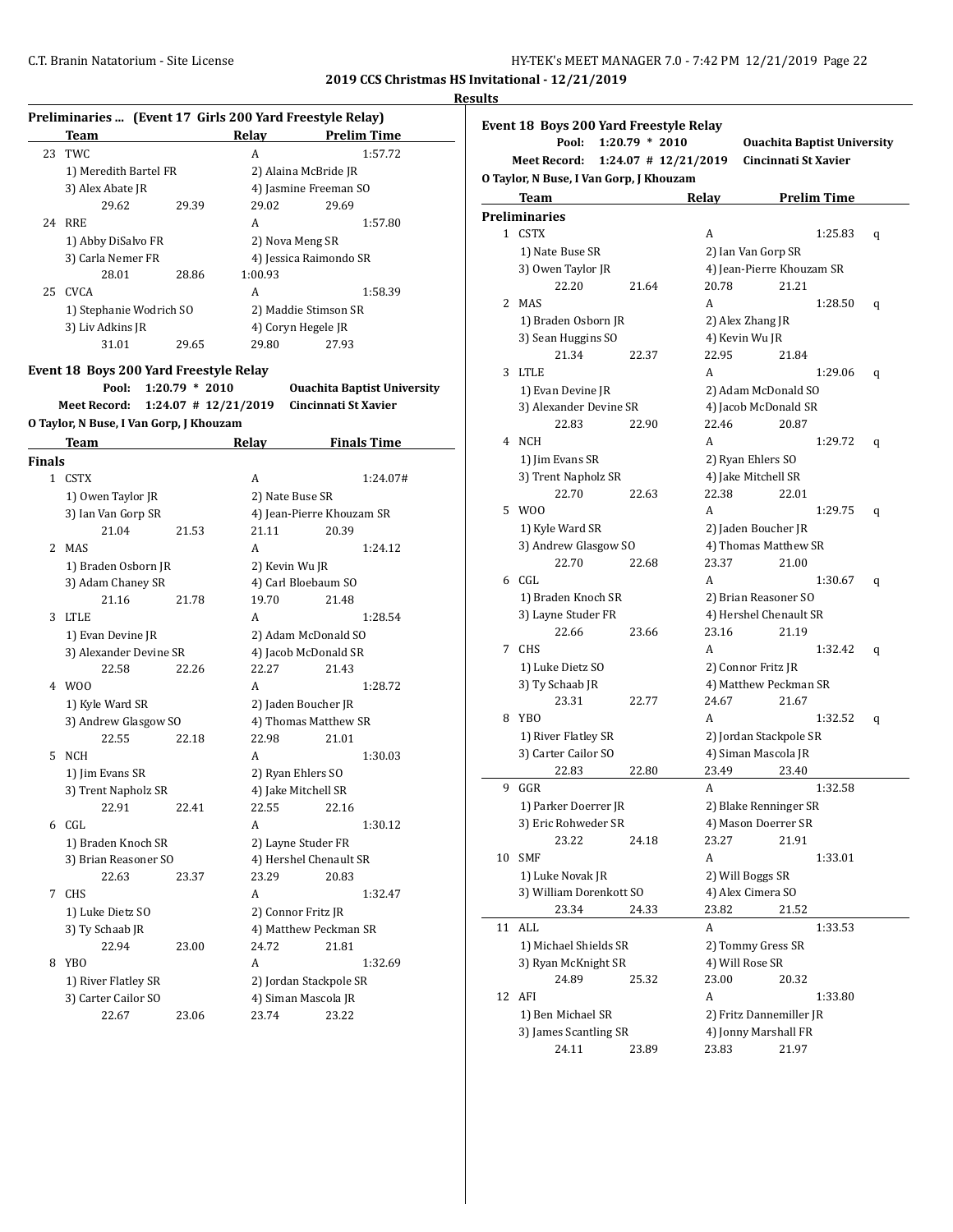### **Results**

| Relay<br><b>Prelim Time</b><br>CAMO<br>1:34.19<br>13<br>A<br>1) Jack Grandy JR<br>2) Jack Garboden SR<br>3) Noah O'Donnell-Cunningham FR 4) Kevin Thibodeaux SR<br>23.58<br>23.67<br>23.71<br>23.23<br>COP<br>14<br>A<br>1) Ricky Jones JR<br>2) Jackson Madden SR<br>3) Joshua Hertz JR<br>4) Daniel McGrath SO<br>24.10<br>23.84<br>23.76<br>24.82<br><b>DSC</b><br>15<br>A<br>1) David Perry SO<br>2) Colson Wenzel JR<br>3) Drew Joseph SR<br>4) Drew Baughman FR<br>23.84<br>26.73<br>24.83<br>21.60<br><b>FAFD</b><br>16<br>A<br>1) Kyle Funk JR<br>2) Keegan Hudson JR<br>3) Luke Madl SR<br>4) Jaxon Connelly JR<br>24.91<br>24.42<br>23.66<br>24.35<br>A<br><b>AAHO</b><br>17<br>1) Samuel Kurtz JR<br>2) Michael Johnson JR<br>3) Miles Listerman SR<br>4) Luke Minick JR<br>24.32<br>24.74<br>25.43<br>22.86<br><b>KRO</b><br>18<br>A<br>1) Isaac St.Clair JR<br>2) Justin Barzellato SO<br>3) Danny Larison JR<br>4) Nolan Jones SR<br>26.08<br>24.30<br>24.85<br>22.48<br>GAL<br>19<br>A<br>1) Caleb Strack SR<br>2) Isaac Niedermier SR<br>3) Alec Dicus SR<br>4) Ben Altstadt SR<br>24.55<br>25.44<br>24.91<br>22.87<br>20<br><b>NAP</b><br>A<br>2) Khalil Tran JR<br>1) Levi Spring SR<br>3) Mason Switzer FR<br>4) Clay Gyde SR<br>24.19<br>25.07<br>24.53<br>24.08<br>21<br><b>PSE</b><br>A<br>1) Jason Wilson SR<br>2) Dereck Dunham FR<br>3) Van Blasko SO<br>4) Chris Lattanzio FR<br>25.65<br>24.65<br>24.16<br>23.65<br>22<br><b>CWYO</b><br>A<br>1:38.58<br>1) Sam Williams FR<br>2) Connor Moore SR<br>4) William Mennone SR<br>3) Nico Arraje FR<br>24.78<br>25.50<br>24.15<br>24.15<br>AF<br>23<br>A<br>1:39.10<br>1) Zane Direnzo JR<br>2) Patrick Coleman SR<br>3) Randy McCloskey JR<br>4) Jake Lawrence JR<br>25.35<br>26.10<br>25.02<br>22.63<br>24<br><b>CVCA</b><br>A<br>1) Josh Wodrich SR<br>2) Logan Campbell SO<br>3) Jacob Wodrich JR<br>4) Russell Volk SR<br>25.79<br>23.74<br>27.03<br>23.16<br>25<br><b>WAD</b><br>A<br>2) Kieran Nolan SO<br>1) JD Webb SR<br>3) Seth Waldow SO<br>4) Timmy Edwards SR<br>24.80<br>25.63<br>24.72<br>24.70<br>WCLW<br>26<br>A<br>1) Zachary Saurine SR<br>2) Connor Davis SR<br>3) Caleb Whitaker SO<br>4) Aidan Dooley FR<br>24.15<br>26.82<br>25.67<br>23.65 | Preliminaries  (Event 18 Boys 200 Yard Freestyle Relay)<br>Team |  |         |
|--------------------------------------------------------------------------------------------------------------------------------------------------------------------------------------------------------------------------------------------------------------------------------------------------------------------------------------------------------------------------------------------------------------------------------------------------------------------------------------------------------------------------------------------------------------------------------------------------------------------------------------------------------------------------------------------------------------------------------------------------------------------------------------------------------------------------------------------------------------------------------------------------------------------------------------------------------------------------------------------------------------------------------------------------------------------------------------------------------------------------------------------------------------------------------------------------------------------------------------------------------------------------------------------------------------------------------------------------------------------------------------------------------------------------------------------------------------------------------------------------------------------------------------------------------------------------------------------------------------------------------------------------------------------------------------------------------------------------------------------------------------------------------------------------------------------------------------------------------------------------------------------------------------------------------------------------------------------------------------------------------------------------------------------------------------------------------------------------------------------------------------------------------------------------------------------------------------------------------------------|-----------------------------------------------------------------|--|---------|
|                                                                                                                                                                                                                                                                                                                                                                                                                                                                                                                                                                                                                                                                                                                                                                                                                                                                                                                                                                                                                                                                                                                                                                                                                                                                                                                                                                                                                                                                                                                                                                                                                                                                                                                                                                                                                                                                                                                                                                                                                                                                                                                                                                                                                                            |                                                                 |  |         |
|                                                                                                                                                                                                                                                                                                                                                                                                                                                                                                                                                                                                                                                                                                                                                                                                                                                                                                                                                                                                                                                                                                                                                                                                                                                                                                                                                                                                                                                                                                                                                                                                                                                                                                                                                                                                                                                                                                                                                                                                                                                                                                                                                                                                                                            |                                                                 |  |         |
|                                                                                                                                                                                                                                                                                                                                                                                                                                                                                                                                                                                                                                                                                                                                                                                                                                                                                                                                                                                                                                                                                                                                                                                                                                                                                                                                                                                                                                                                                                                                                                                                                                                                                                                                                                                                                                                                                                                                                                                                                                                                                                                                                                                                                                            |                                                                 |  |         |
|                                                                                                                                                                                                                                                                                                                                                                                                                                                                                                                                                                                                                                                                                                                                                                                                                                                                                                                                                                                                                                                                                                                                                                                                                                                                                                                                                                                                                                                                                                                                                                                                                                                                                                                                                                                                                                                                                                                                                                                                                                                                                                                                                                                                                                            |                                                                 |  |         |
|                                                                                                                                                                                                                                                                                                                                                                                                                                                                                                                                                                                                                                                                                                                                                                                                                                                                                                                                                                                                                                                                                                                                                                                                                                                                                                                                                                                                                                                                                                                                                                                                                                                                                                                                                                                                                                                                                                                                                                                                                                                                                                                                                                                                                                            |                                                                 |  |         |
|                                                                                                                                                                                                                                                                                                                                                                                                                                                                                                                                                                                                                                                                                                                                                                                                                                                                                                                                                                                                                                                                                                                                                                                                                                                                                                                                                                                                                                                                                                                                                                                                                                                                                                                                                                                                                                                                                                                                                                                                                                                                                                                                                                                                                                            |                                                                 |  | 1:36.52 |
|                                                                                                                                                                                                                                                                                                                                                                                                                                                                                                                                                                                                                                                                                                                                                                                                                                                                                                                                                                                                                                                                                                                                                                                                                                                                                                                                                                                                                                                                                                                                                                                                                                                                                                                                                                                                                                                                                                                                                                                                                                                                                                                                                                                                                                            |                                                                 |  |         |
|                                                                                                                                                                                                                                                                                                                                                                                                                                                                                                                                                                                                                                                                                                                                                                                                                                                                                                                                                                                                                                                                                                                                                                                                                                                                                                                                                                                                                                                                                                                                                                                                                                                                                                                                                                                                                                                                                                                                                                                                                                                                                                                                                                                                                                            |                                                                 |  |         |
|                                                                                                                                                                                                                                                                                                                                                                                                                                                                                                                                                                                                                                                                                                                                                                                                                                                                                                                                                                                                                                                                                                                                                                                                                                                                                                                                                                                                                                                                                                                                                                                                                                                                                                                                                                                                                                                                                                                                                                                                                                                                                                                                                                                                                                            |                                                                 |  |         |
|                                                                                                                                                                                                                                                                                                                                                                                                                                                                                                                                                                                                                                                                                                                                                                                                                                                                                                                                                                                                                                                                                                                                                                                                                                                                                                                                                                                                                                                                                                                                                                                                                                                                                                                                                                                                                                                                                                                                                                                                                                                                                                                                                                                                                                            |                                                                 |  | 1:37.00 |
|                                                                                                                                                                                                                                                                                                                                                                                                                                                                                                                                                                                                                                                                                                                                                                                                                                                                                                                                                                                                                                                                                                                                                                                                                                                                                                                                                                                                                                                                                                                                                                                                                                                                                                                                                                                                                                                                                                                                                                                                                                                                                                                                                                                                                                            |                                                                 |  |         |
|                                                                                                                                                                                                                                                                                                                                                                                                                                                                                                                                                                                                                                                                                                                                                                                                                                                                                                                                                                                                                                                                                                                                                                                                                                                                                                                                                                                                                                                                                                                                                                                                                                                                                                                                                                                                                                                                                                                                                                                                                                                                                                                                                                                                                                            |                                                                 |  |         |
|                                                                                                                                                                                                                                                                                                                                                                                                                                                                                                                                                                                                                                                                                                                                                                                                                                                                                                                                                                                                                                                                                                                                                                                                                                                                                                                                                                                                                                                                                                                                                                                                                                                                                                                                                                                                                                                                                                                                                                                                                                                                                                                                                                                                                                            |                                                                 |  |         |
|                                                                                                                                                                                                                                                                                                                                                                                                                                                                                                                                                                                                                                                                                                                                                                                                                                                                                                                                                                                                                                                                                                                                                                                                                                                                                                                                                                                                                                                                                                                                                                                                                                                                                                                                                                                                                                                                                                                                                                                                                                                                                                                                                                                                                                            |                                                                 |  | 1:37.34 |
|                                                                                                                                                                                                                                                                                                                                                                                                                                                                                                                                                                                                                                                                                                                                                                                                                                                                                                                                                                                                                                                                                                                                                                                                                                                                                                                                                                                                                                                                                                                                                                                                                                                                                                                                                                                                                                                                                                                                                                                                                                                                                                                                                                                                                                            |                                                                 |  |         |
|                                                                                                                                                                                                                                                                                                                                                                                                                                                                                                                                                                                                                                                                                                                                                                                                                                                                                                                                                                                                                                                                                                                                                                                                                                                                                                                                                                                                                                                                                                                                                                                                                                                                                                                                                                                                                                                                                                                                                                                                                                                                                                                                                                                                                                            |                                                                 |  |         |
|                                                                                                                                                                                                                                                                                                                                                                                                                                                                                                                                                                                                                                                                                                                                                                                                                                                                                                                                                                                                                                                                                                                                                                                                                                                                                                                                                                                                                                                                                                                                                                                                                                                                                                                                                                                                                                                                                                                                                                                                                                                                                                                                                                                                                                            |                                                                 |  |         |
|                                                                                                                                                                                                                                                                                                                                                                                                                                                                                                                                                                                                                                                                                                                                                                                                                                                                                                                                                                                                                                                                                                                                                                                                                                                                                                                                                                                                                                                                                                                                                                                                                                                                                                                                                                                                                                                                                                                                                                                                                                                                                                                                                                                                                                            |                                                                 |  | 1:37.35 |
|                                                                                                                                                                                                                                                                                                                                                                                                                                                                                                                                                                                                                                                                                                                                                                                                                                                                                                                                                                                                                                                                                                                                                                                                                                                                                                                                                                                                                                                                                                                                                                                                                                                                                                                                                                                                                                                                                                                                                                                                                                                                                                                                                                                                                                            |                                                                 |  |         |
|                                                                                                                                                                                                                                                                                                                                                                                                                                                                                                                                                                                                                                                                                                                                                                                                                                                                                                                                                                                                                                                                                                                                                                                                                                                                                                                                                                                                                                                                                                                                                                                                                                                                                                                                                                                                                                                                                                                                                                                                                                                                                                                                                                                                                                            |                                                                 |  |         |
|                                                                                                                                                                                                                                                                                                                                                                                                                                                                                                                                                                                                                                                                                                                                                                                                                                                                                                                                                                                                                                                                                                                                                                                                                                                                                                                                                                                                                                                                                                                                                                                                                                                                                                                                                                                                                                                                                                                                                                                                                                                                                                                                                                                                                                            |                                                                 |  |         |
|                                                                                                                                                                                                                                                                                                                                                                                                                                                                                                                                                                                                                                                                                                                                                                                                                                                                                                                                                                                                                                                                                                                                                                                                                                                                                                                                                                                                                                                                                                                                                                                                                                                                                                                                                                                                                                                                                                                                                                                                                                                                                                                                                                                                                                            |                                                                 |  | 1:37.71 |
|                                                                                                                                                                                                                                                                                                                                                                                                                                                                                                                                                                                                                                                                                                                                                                                                                                                                                                                                                                                                                                                                                                                                                                                                                                                                                                                                                                                                                                                                                                                                                                                                                                                                                                                                                                                                                                                                                                                                                                                                                                                                                                                                                                                                                                            |                                                                 |  |         |
|                                                                                                                                                                                                                                                                                                                                                                                                                                                                                                                                                                                                                                                                                                                                                                                                                                                                                                                                                                                                                                                                                                                                                                                                                                                                                                                                                                                                                                                                                                                                                                                                                                                                                                                                                                                                                                                                                                                                                                                                                                                                                                                                                                                                                                            |                                                                 |  |         |
|                                                                                                                                                                                                                                                                                                                                                                                                                                                                                                                                                                                                                                                                                                                                                                                                                                                                                                                                                                                                                                                                                                                                                                                                                                                                                                                                                                                                                                                                                                                                                                                                                                                                                                                                                                                                                                                                                                                                                                                                                                                                                                                                                                                                                                            |                                                                 |  |         |
|                                                                                                                                                                                                                                                                                                                                                                                                                                                                                                                                                                                                                                                                                                                                                                                                                                                                                                                                                                                                                                                                                                                                                                                                                                                                                                                                                                                                                                                                                                                                                                                                                                                                                                                                                                                                                                                                                                                                                                                                                                                                                                                                                                                                                                            |                                                                 |  | 1:37.77 |
|                                                                                                                                                                                                                                                                                                                                                                                                                                                                                                                                                                                                                                                                                                                                                                                                                                                                                                                                                                                                                                                                                                                                                                                                                                                                                                                                                                                                                                                                                                                                                                                                                                                                                                                                                                                                                                                                                                                                                                                                                                                                                                                                                                                                                                            |                                                                 |  |         |
|                                                                                                                                                                                                                                                                                                                                                                                                                                                                                                                                                                                                                                                                                                                                                                                                                                                                                                                                                                                                                                                                                                                                                                                                                                                                                                                                                                                                                                                                                                                                                                                                                                                                                                                                                                                                                                                                                                                                                                                                                                                                                                                                                                                                                                            |                                                                 |  |         |
|                                                                                                                                                                                                                                                                                                                                                                                                                                                                                                                                                                                                                                                                                                                                                                                                                                                                                                                                                                                                                                                                                                                                                                                                                                                                                                                                                                                                                                                                                                                                                                                                                                                                                                                                                                                                                                                                                                                                                                                                                                                                                                                                                                                                                                            |                                                                 |  |         |
|                                                                                                                                                                                                                                                                                                                                                                                                                                                                                                                                                                                                                                                                                                                                                                                                                                                                                                                                                                                                                                                                                                                                                                                                                                                                                                                                                                                                                                                                                                                                                                                                                                                                                                                                                                                                                                                                                                                                                                                                                                                                                                                                                                                                                                            |                                                                 |  | 1:37.87 |
|                                                                                                                                                                                                                                                                                                                                                                                                                                                                                                                                                                                                                                                                                                                                                                                                                                                                                                                                                                                                                                                                                                                                                                                                                                                                                                                                                                                                                                                                                                                                                                                                                                                                                                                                                                                                                                                                                                                                                                                                                                                                                                                                                                                                                                            |                                                                 |  |         |
|                                                                                                                                                                                                                                                                                                                                                                                                                                                                                                                                                                                                                                                                                                                                                                                                                                                                                                                                                                                                                                                                                                                                                                                                                                                                                                                                                                                                                                                                                                                                                                                                                                                                                                                                                                                                                                                                                                                                                                                                                                                                                                                                                                                                                                            |                                                                 |  |         |
|                                                                                                                                                                                                                                                                                                                                                                                                                                                                                                                                                                                                                                                                                                                                                                                                                                                                                                                                                                                                                                                                                                                                                                                                                                                                                                                                                                                                                                                                                                                                                                                                                                                                                                                                                                                                                                                                                                                                                                                                                                                                                                                                                                                                                                            |                                                                 |  |         |
|                                                                                                                                                                                                                                                                                                                                                                                                                                                                                                                                                                                                                                                                                                                                                                                                                                                                                                                                                                                                                                                                                                                                                                                                                                                                                                                                                                                                                                                                                                                                                                                                                                                                                                                                                                                                                                                                                                                                                                                                                                                                                                                                                                                                                                            |                                                                 |  | 1:38.11 |
|                                                                                                                                                                                                                                                                                                                                                                                                                                                                                                                                                                                                                                                                                                                                                                                                                                                                                                                                                                                                                                                                                                                                                                                                                                                                                                                                                                                                                                                                                                                                                                                                                                                                                                                                                                                                                                                                                                                                                                                                                                                                                                                                                                                                                                            |                                                                 |  |         |
|                                                                                                                                                                                                                                                                                                                                                                                                                                                                                                                                                                                                                                                                                                                                                                                                                                                                                                                                                                                                                                                                                                                                                                                                                                                                                                                                                                                                                                                                                                                                                                                                                                                                                                                                                                                                                                                                                                                                                                                                                                                                                                                                                                                                                                            |                                                                 |  |         |
|                                                                                                                                                                                                                                                                                                                                                                                                                                                                                                                                                                                                                                                                                                                                                                                                                                                                                                                                                                                                                                                                                                                                                                                                                                                                                                                                                                                                                                                                                                                                                                                                                                                                                                                                                                                                                                                                                                                                                                                                                                                                                                                                                                                                                                            |                                                                 |  |         |
|                                                                                                                                                                                                                                                                                                                                                                                                                                                                                                                                                                                                                                                                                                                                                                                                                                                                                                                                                                                                                                                                                                                                                                                                                                                                                                                                                                                                                                                                                                                                                                                                                                                                                                                                                                                                                                                                                                                                                                                                                                                                                                                                                                                                                                            |                                                                 |  |         |
|                                                                                                                                                                                                                                                                                                                                                                                                                                                                                                                                                                                                                                                                                                                                                                                                                                                                                                                                                                                                                                                                                                                                                                                                                                                                                                                                                                                                                                                                                                                                                                                                                                                                                                                                                                                                                                                                                                                                                                                                                                                                                                                                                                                                                                            |                                                                 |  |         |
|                                                                                                                                                                                                                                                                                                                                                                                                                                                                                                                                                                                                                                                                                                                                                                                                                                                                                                                                                                                                                                                                                                                                                                                                                                                                                                                                                                                                                                                                                                                                                                                                                                                                                                                                                                                                                                                                                                                                                                                                                                                                                                                                                                                                                                            |                                                                 |  |         |
|                                                                                                                                                                                                                                                                                                                                                                                                                                                                                                                                                                                                                                                                                                                                                                                                                                                                                                                                                                                                                                                                                                                                                                                                                                                                                                                                                                                                                                                                                                                                                                                                                                                                                                                                                                                                                                                                                                                                                                                                                                                                                                                                                                                                                                            |                                                                 |  |         |
|                                                                                                                                                                                                                                                                                                                                                                                                                                                                                                                                                                                                                                                                                                                                                                                                                                                                                                                                                                                                                                                                                                                                                                                                                                                                                                                                                                                                                                                                                                                                                                                                                                                                                                                                                                                                                                                                                                                                                                                                                                                                                                                                                                                                                                            |                                                                 |  |         |
|                                                                                                                                                                                                                                                                                                                                                                                                                                                                                                                                                                                                                                                                                                                                                                                                                                                                                                                                                                                                                                                                                                                                                                                                                                                                                                                                                                                                                                                                                                                                                                                                                                                                                                                                                                                                                                                                                                                                                                                                                                                                                                                                                                                                                                            |                                                                 |  |         |
|                                                                                                                                                                                                                                                                                                                                                                                                                                                                                                                                                                                                                                                                                                                                                                                                                                                                                                                                                                                                                                                                                                                                                                                                                                                                                                                                                                                                                                                                                                                                                                                                                                                                                                                                                                                                                                                                                                                                                                                                                                                                                                                                                                                                                                            |                                                                 |  |         |
|                                                                                                                                                                                                                                                                                                                                                                                                                                                                                                                                                                                                                                                                                                                                                                                                                                                                                                                                                                                                                                                                                                                                                                                                                                                                                                                                                                                                                                                                                                                                                                                                                                                                                                                                                                                                                                                                                                                                                                                                                                                                                                                                                                                                                                            |                                                                 |  |         |
|                                                                                                                                                                                                                                                                                                                                                                                                                                                                                                                                                                                                                                                                                                                                                                                                                                                                                                                                                                                                                                                                                                                                                                                                                                                                                                                                                                                                                                                                                                                                                                                                                                                                                                                                                                                                                                                                                                                                                                                                                                                                                                                                                                                                                                            |                                                                 |  |         |
|                                                                                                                                                                                                                                                                                                                                                                                                                                                                                                                                                                                                                                                                                                                                                                                                                                                                                                                                                                                                                                                                                                                                                                                                                                                                                                                                                                                                                                                                                                                                                                                                                                                                                                                                                                                                                                                                                                                                                                                                                                                                                                                                                                                                                                            |                                                                 |  | 1:39.72 |
|                                                                                                                                                                                                                                                                                                                                                                                                                                                                                                                                                                                                                                                                                                                                                                                                                                                                                                                                                                                                                                                                                                                                                                                                                                                                                                                                                                                                                                                                                                                                                                                                                                                                                                                                                                                                                                                                                                                                                                                                                                                                                                                                                                                                                                            |                                                                 |  |         |
|                                                                                                                                                                                                                                                                                                                                                                                                                                                                                                                                                                                                                                                                                                                                                                                                                                                                                                                                                                                                                                                                                                                                                                                                                                                                                                                                                                                                                                                                                                                                                                                                                                                                                                                                                                                                                                                                                                                                                                                                                                                                                                                                                                                                                                            |                                                                 |  |         |
|                                                                                                                                                                                                                                                                                                                                                                                                                                                                                                                                                                                                                                                                                                                                                                                                                                                                                                                                                                                                                                                                                                                                                                                                                                                                                                                                                                                                                                                                                                                                                                                                                                                                                                                                                                                                                                                                                                                                                                                                                                                                                                                                                                                                                                            |                                                                 |  |         |
|                                                                                                                                                                                                                                                                                                                                                                                                                                                                                                                                                                                                                                                                                                                                                                                                                                                                                                                                                                                                                                                                                                                                                                                                                                                                                                                                                                                                                                                                                                                                                                                                                                                                                                                                                                                                                                                                                                                                                                                                                                                                                                                                                                                                                                            |                                                                 |  | 1:39.85 |
|                                                                                                                                                                                                                                                                                                                                                                                                                                                                                                                                                                                                                                                                                                                                                                                                                                                                                                                                                                                                                                                                                                                                                                                                                                                                                                                                                                                                                                                                                                                                                                                                                                                                                                                                                                                                                                                                                                                                                                                                                                                                                                                                                                                                                                            |                                                                 |  |         |
|                                                                                                                                                                                                                                                                                                                                                                                                                                                                                                                                                                                                                                                                                                                                                                                                                                                                                                                                                                                                                                                                                                                                                                                                                                                                                                                                                                                                                                                                                                                                                                                                                                                                                                                                                                                                                                                                                                                                                                                                                                                                                                                                                                                                                                            |                                                                 |  |         |
|                                                                                                                                                                                                                                                                                                                                                                                                                                                                                                                                                                                                                                                                                                                                                                                                                                                                                                                                                                                                                                                                                                                                                                                                                                                                                                                                                                                                                                                                                                                                                                                                                                                                                                                                                                                                                                                                                                                                                                                                                                                                                                                                                                                                                                            |                                                                 |  |         |
|                                                                                                                                                                                                                                                                                                                                                                                                                                                                                                                                                                                                                                                                                                                                                                                                                                                                                                                                                                                                                                                                                                                                                                                                                                                                                                                                                                                                                                                                                                                                                                                                                                                                                                                                                                                                                                                                                                                                                                                                                                                                                                                                                                                                                                            |                                                                 |  | 1:40.29 |
|                                                                                                                                                                                                                                                                                                                                                                                                                                                                                                                                                                                                                                                                                                                                                                                                                                                                                                                                                                                                                                                                                                                                                                                                                                                                                                                                                                                                                                                                                                                                                                                                                                                                                                                                                                                                                                                                                                                                                                                                                                                                                                                                                                                                                                            |                                                                 |  |         |
|                                                                                                                                                                                                                                                                                                                                                                                                                                                                                                                                                                                                                                                                                                                                                                                                                                                                                                                                                                                                                                                                                                                                                                                                                                                                                                                                                                                                                                                                                                                                                                                                                                                                                                                                                                                                                                                                                                                                                                                                                                                                                                                                                                                                                                            |                                                                 |  |         |
|                                                                                                                                                                                                                                                                                                                                                                                                                                                                                                                                                                                                                                                                                                                                                                                                                                                                                                                                                                                                                                                                                                                                                                                                                                                                                                                                                                                                                                                                                                                                                                                                                                                                                                                                                                                                                                                                                                                                                                                                                                                                                                                                                                                                                                            |                                                                 |  |         |

| 27               | <b>ULA</b>                                |                    |     | A               | 1:41.03                |
|------------------|-------------------------------------------|--------------------|-----|-----------------|------------------------|
|                  | 1) Chris Carney SO                        |                    |     |                 | 2) Ty Walker JR        |
|                  | 3) Christian Hoch JR                      |                    |     |                 | 4) Derek Harlock SO    |
|                  | 25.57                                     | 25.92              |     | 25.64           | 23.90                  |
|                  | 28 RRE                                    |                    |     | A               | 1:41.83                |
|                  | 1) Tristan Bard JR                        |                    |     |                 | 2) Jackson Campbell SO |
|                  | 3) Ryan Scott SR                          |                    |     |                 | 4) Jack Boltz SR       |
|                  | 26.06                                     | 25.51              |     | 25.53           | 24.73                  |
| 29               | TWC                                       |                    |     |                 |                        |
|                  |                                           |                    |     | A               | 1:42.63                |
|                  | 1) Eddy Efraim SR                         |                    |     |                 | 2) Cade Schapel SR     |
|                  | 3) Nate Bartel SO                         |                    |     |                 | 4) Evan Bartel SR      |
|                  | 26.37                                     | 26.17              |     | 26.38           | 23.71                  |
|                  | 30 MWA                                    |                    |     | A               | 1:43.49                |
|                  | 1) Xavier Hamid FR                        |                    |     |                 | 2) Magnus Haines JR    |
|                  | 3) Peyton Miller FR                       |                    |     |                 | 4) Fynn McGuire SR     |
|                  | 25.86                                     | 25.55              |     | 28.45           | 23.63                  |
| 31               | FCC                                       |                    |     | A               | 1:43.63                |
|                  | 1) Drew Crane SR                          |                    |     |                 | 2) Jackson Becker SO   |
|                  | 3) Garrett Hesselgesser SO                |                    |     |                 | 4) Casey Anderson JR   |
|                  | 24.84                                     | 27.28              |     | 28.09           | 23.42                  |
|                  |                                           |                    |     |                 |                        |
|                  | <b>Event 19 Girls 100 Yard Backstroke</b> |                    |     |                 |                        |
|                  | Pool:                                     | $52.92 * 2015$     |     |                 | <b>Hannah Whiteley</b> |
|                  | <b>Meet Record:</b>                       | 55.93 # 12/21/2019 |     |                 | <b>Jamyson Robb</b>    |
|                  | Name                                      |                    |     | <b>YrSchool</b> | <b>Finals Time</b>     |
| A - Final        |                                           |                    |     |                 |                        |
|                  | 1 Jamyson Robb                            |                    |     | SR BWB          | 55.93#                 |
|                  | 27.27                                     | 28.66              |     |                 |                        |
| 2                | Molly Rogers                              |                    | SO. | AFI             | 57.54                  |
|                  | 28.06                                     | 29.48              |     |                 |                        |
|                  |                                           |                    |     |                 |                        |
|                  |                                           |                    |     | FR CIC          | 57.91                  |
|                  | 3 Lauren Clippard<br>28.43                | 29.48              |     |                 |                        |
|                  |                                           |                    |     |                 |                        |
|                  | 4 Reagan St Clair                         |                    |     | JR NCH          | 58.81                  |
|                  | 28.17                                     | 30.64              |     |                 |                        |
| 5                | Lily Mullens                              |                    |     | JR NCH          | 59.91                  |
|                  | 29.19                                     | 30.72              |     |                 |                        |
| 6                | Paige South                               |                    | JR  | NCH             | 1:01.14                |
|                  | 29.02                                     | 32.12              |     |                 |                        |
|                  | 7 Emma Dalton                             |                    |     | IR MAS          | 1:01.29                |
|                  | 29.09                                     | 32.20              |     |                 |                        |
|                  | 8 Grace Glosson                           |                    |     | SR WCLW         | 1:07.43                |
| <b>B</b> - Final |                                           |                    |     |                 |                        |
|                  | 9 Nicole Wirick                           |                    |     | SO NCH          | 1:02.40                |
|                  | 30.14                                     | 32.26              |     |                 |                        |
|                  | 10 Halle Ellis                            |                    |     | FR NCH          | 1:02.50                |
|                  | 30.17                                     | 32.33              |     |                 |                        |
| 11               | Michelle Caye                             |                    |     | SR COP          | 1:03.37                |
|                  | 30.21                                     | 33.16              |     |                 |                        |
| 12               | Kiara Anchrum                             |                    |     | JR MAS          | 1:03.53                |
|                  | 31.03                                     | 32.50              |     |                 |                        |
| 13               | Alexis Mihok                              |                    |     | FR YBO          | 1:04.38                |
|                  | 31.33                                     | 33.05              |     |                 |                        |
|                  |                                           |                    |     |                 |                        |
|                  | 14 Jenna Scarborough                      |                    |     | JR WCLW         | 1:04.72                |
|                  | 31.07                                     | 33.65              |     |                 |                        |
| 15               | <b>Madison Murphy</b>                     |                    |     | FR CHS          | 1:05.36                |
|                  | 31.56                                     | 33.80              |     |                 |                        |
|                  | 16 Julia Hootman<br>31.40                 | 34.62              |     | JR WOO          | 1:06.02                |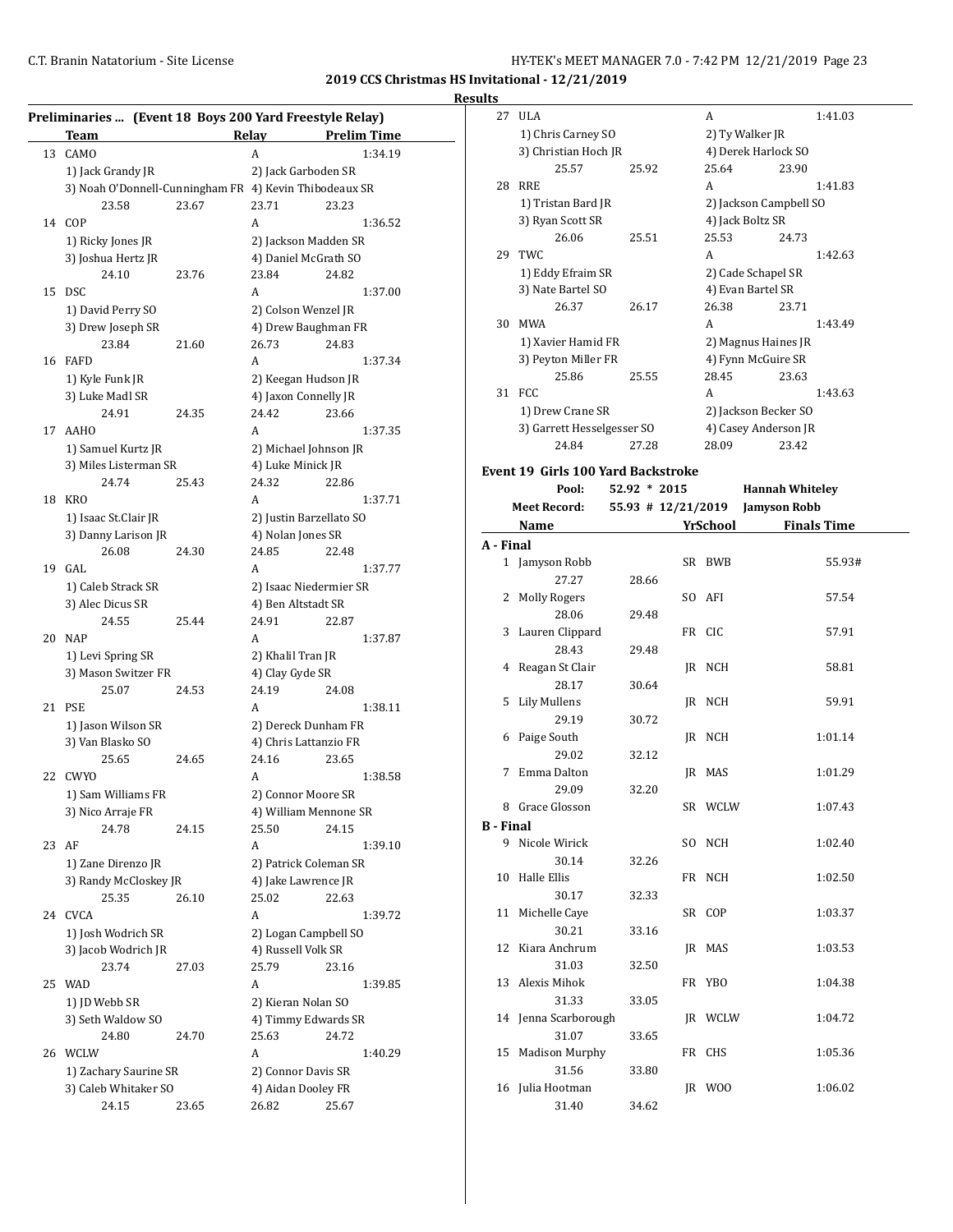**2019 CCS Christmas HS Invitational - 12/21/2019**

**Results**

|           | C - Final  (Event 19 Girls 100 Yard Backstroke) |       |  |         |         |  |  |  |  |
|-----------|-------------------------------------------------|-------|--|---------|---------|--|--|--|--|
|           | YrSchool<br><b>Finals Time</b><br>Name          |       |  |         |         |  |  |  |  |
| C - Final |                                                 |       |  |         |         |  |  |  |  |
|           | 17 Maria Montisano                              |       |  | SO COP  | 1:03.14 |  |  |  |  |
|           | 30.64                                           | 32.50 |  |         |         |  |  |  |  |
|           | 18 Avani Deshmukh                               |       |  | IR MAS  | 1:03.90 |  |  |  |  |
|           | 31.03                                           | 32.87 |  |         |         |  |  |  |  |
|           | 19 Ashka Shah                                   |       |  | SR MAS  | 1:04.82 |  |  |  |  |
|           | 31.36                                           | 33.46 |  |         |         |  |  |  |  |
|           | 20 Lauren Varga                                 |       |  | SO MAS  | 1:05.61 |  |  |  |  |
|           | 32.03                                           | 33.58 |  |         |         |  |  |  |  |
|           | 21 Lillian Dilts                                |       |  | FR AF   | 1:05.76 |  |  |  |  |
|           | 30.92                                           | 34.84 |  |         |         |  |  |  |  |
|           | 22 Alyssa Dinapoli                              |       |  | SR YBO  | 1:06.57 |  |  |  |  |
|           | 32.40                                           | 34.17 |  |         |         |  |  |  |  |
| 23        | Elle Dawson                                     |       |  | SR CHS  | 1:06.65 |  |  |  |  |
|           | 31.27                                           | 35.38 |  |         |         |  |  |  |  |
|           | 24 Sarah Glosson                                |       |  | FR WCLW | 1:06.95 |  |  |  |  |
|           | 32.16                                           | 34.79 |  |         |         |  |  |  |  |

# **Event 19 Girls 100 Yard Backstroke**

|    | Pool:                | 52.92 * 2015       |     |                | <b>Hannah Whiteley</b> |   |
|----|----------------------|--------------------|-----|----------------|------------------------|---|
|    | <b>Meet Record:</b>  | 55.93 # 12/21/2019 |     |                | <b>Jamyson Robb</b>    |   |
|    | Name                 |                    |     | YrSchool       | <b>Prelim Time</b>     |   |
|    | <b>Preliminaries</b> |                    |     |                |                        |   |
|    | 1 Reagan St Clair    |                    |     | IR NCH         | 58.49                  | q |
|    | 28.23                | 30.26              |     |                |                        |   |
| 2  | <b>Molly Rogers</b>  |                    |     | SO AFI         | 59.19                  | q |
|    | 29.00                | 30.19              |     |                |                        |   |
| 3  | Paige South          |                    |     | IR NCH         | 59.51                  | q |
|    | 28.79                | 30.72              |     |                |                        |   |
| 4  | Jamyson Robb         |                    |     | SR BWB         | 59.52                  | q |
|    | 29.06                | 30.46              |     |                |                        |   |
| 5  | Lily Mullens         |                    |     | JR NCH         | 1:00.19                | q |
|    | 29.16                | 31.03              |     |                |                        |   |
| 6  | Lauren Clippard      |                    |     | FR CIC         | 1:00.55                | q |
|    | 29.74                | 30.81              |     |                |                        |   |
| 7  | Emma Dalton          |                    |     | JR MAS         | 1:01.58                | q |
|    | 29.70                | 31.88              |     |                |                        |   |
| 8  | Grace Glosson        |                    |     | SR WCLW        | 1:01.63                | q |
|    | 29.05                | 32.58              |     |                |                        |   |
| 9  | Nicole Wirick        |                    | SO. | <b>NCH</b>     | 1:02.16                | q |
|    | 30.00                | 32.16              |     |                |                        |   |
| 10 | Alexis Mihok         |                    |     | FR YBO         | 1:02.40                | q |
|    | 30.58                | 31.82              |     |                |                        |   |
| 11 | Michelle Caye        |                    |     | SR COP         | 1:02.75                | q |
|    | 30.59                | 32.16              |     |                |                        |   |
| 12 | Kiara Anchrum        |                    |     | JR MAS         | 1:02.85                | q |
|    | 30.50                | 32.35              |     |                |                        |   |
| 13 | Halle Ellis          |                    |     | FR NCH         | 1:02.88                | q |
|    | 30.51                | 32.37              |     |                |                        |   |
|    | 14 Madison Murphy    |                    |     | FR CHS         | 1:03.72                | q |
|    | 31.09                | 32.63              |     |                |                        |   |
|    | 15 Jenna Scarborough |                    |     | <b>IR WCLW</b> | 1:03.81                | q |
|    | 31.01                | 32.80              |     |                |                        |   |
|    | 16 Julia Hootman     |                    |     | JR WOO         | 1:04.01                | q |
|    | 30.68                | 33.33              |     |                |                        |   |

| ,սււչ |    |                                   |                       |  |         |         |   |
|-------|----|-----------------------------------|-----------------------|--|---------|---------|---|
|       | 17 | Maria Montisano                   |                       |  | SO COP  | 1:04.48 | q |
|       |    | 31.67                             | 32.81                 |  |         |         |   |
|       |    | 18 Lauren Varga                   |                       |  | SO MAS  | 1:04.79 | q |
|       |    | 31.52                             | 33.27                 |  |         |         |   |
|       |    | 19 Avani Deshmukh                 |                       |  | JR MAS  | 1:04.87 | q |
|       |    | 31.62                             | 33.25                 |  |         |         |   |
|       |    | 20 Ashka Shah                     |                       |  | SR MAS  | 1:05.02 | q |
|       |    | 31.07                             | 33.95                 |  |         |         |   |
|       | 21 | Elle Dawson                       |                       |  | SR CHS  | 1:05.06 | q |
|       |    | 30.35                             | 34.71                 |  |         |         |   |
|       | 22 | Sarah Glosson                     |                       |  | FR WCLW | 1:05.08 | q |
|       |    | 30.95                             | 34.13                 |  |         |         |   |
|       |    | 23 Alyssa Dinapoli                |                       |  | SR YBO  | 1:05.55 | q |
|       |    | 32.02                             | 33.53                 |  |         |         |   |
|       |    | 24 Lillian Dilts                  |                       |  | FR AF   | 1:05.80 | q |
|       |    | 30.54                             | 35.26                 |  |         |         |   |
|       |    | 25 Lindsey Speed                  |                       |  | SR WCLW | 1:06.79 |   |
|       |    | 31.64                             | 35.15                 |  |         |         |   |
|       |    | 26 Kaitlin Knapek                 |                       |  | FR WCLW | 1:06.93 |   |
|       |    | 32.72                             | 34.21                 |  |         |         |   |
|       |    | 27 Anne Shroyer                   |                       |  | FR GGR  | 1:07.79 |   |
|       |    | 32.45                             | 35.34                 |  |         |         |   |
|       |    | 28 Kylie Dennison                 |                       |  | IR MAS  | 1:07.87 |   |
|       |    | 33.20                             | 34.67                 |  |         |         |   |
|       | 29 | Natalie Cook                      |                       |  | SO AAHO | 1:08.32 |   |
|       |    | 33.38                             | 34.94                 |  |         |         |   |
|       | 30 | Ella Huston                       |                       |  | SO YBO  | 1:09.26 |   |
|       |    | 32.78                             | 36.48                 |  |         |         |   |
|       |    | 31 Eleanor Fryer                  |                       |  | SR WCLW | 1:09.36 |   |
|       |    | 34.01                             | 35.35                 |  |         |         |   |
|       |    | 32 Mia Gallagher                  |                       |  | SO AAHO | 1:10.02 |   |
|       | 33 | 33.78<br>Taylor Grosenbaugh       | 36.24                 |  |         |         |   |
|       |    |                                   |                       |  | SR COP  | 1:10.78 |   |
|       | 34 | 34.86<br>Neha Patil               | 35.92                 |  |         |         |   |
|       |    |                                   |                       |  | SR MAS  | 1:11.51 |   |
|       |    | 35.05<br>35 Madison Zelenka       | 36.46                 |  | SR TWC  | 1:11.81 |   |
|       |    | 33.37                             | 38.44                 |  |         |         |   |
|       |    |                                   |                       |  |         |         |   |
|       |    | Event 20 Boys 100 Yard Backstroke |                       |  |         |         |   |
|       |    | 47.39 * 2018<br>Pool:             | <b>Justin Grender</b> |  |         |         |   |

|           | <b>Meet Record:</b>    | 47.78 # 12/21/2019 |     |          | <b>Christopher O'Connor</b> |
|-----------|------------------------|--------------------|-----|----------|-----------------------------|
|           | Name                   |                    |     | YrSchool | <b>Finals Time</b>          |
| A - Final |                        |                    |     |          |                             |
|           | 1 Christopher O'Connor |                    |     | SR NCH   | 47.78#                      |
|           | 23.30                  | 24.48              |     |          |                             |
|           | 2 Jonny Marshall       |                    |     | FR AFI   | 49.96                       |
|           | 24.16                  | 25.80              |     |          |                             |
|           | 3 Jacob McDonald       |                    |     | SR LTLE  | 51.68                       |
|           | 25.66                  | 26.02              |     |          |                             |
| 4         | Nate Buse              |                    |     | SR CSTX  | 53.00                       |
|           | 25.00                  | 28.00              |     |          |                             |
|           | 5 Kyle Hudson          |                    | SO. | NAP      | 53.29                       |
|           | 25.96                  | 27.33              |     |          |                             |
| 6         | Carl Bloebaum          |                    | SO. | MAS      | 53.31                       |
|           | 25.95                  | 27.36              |     |          |                             |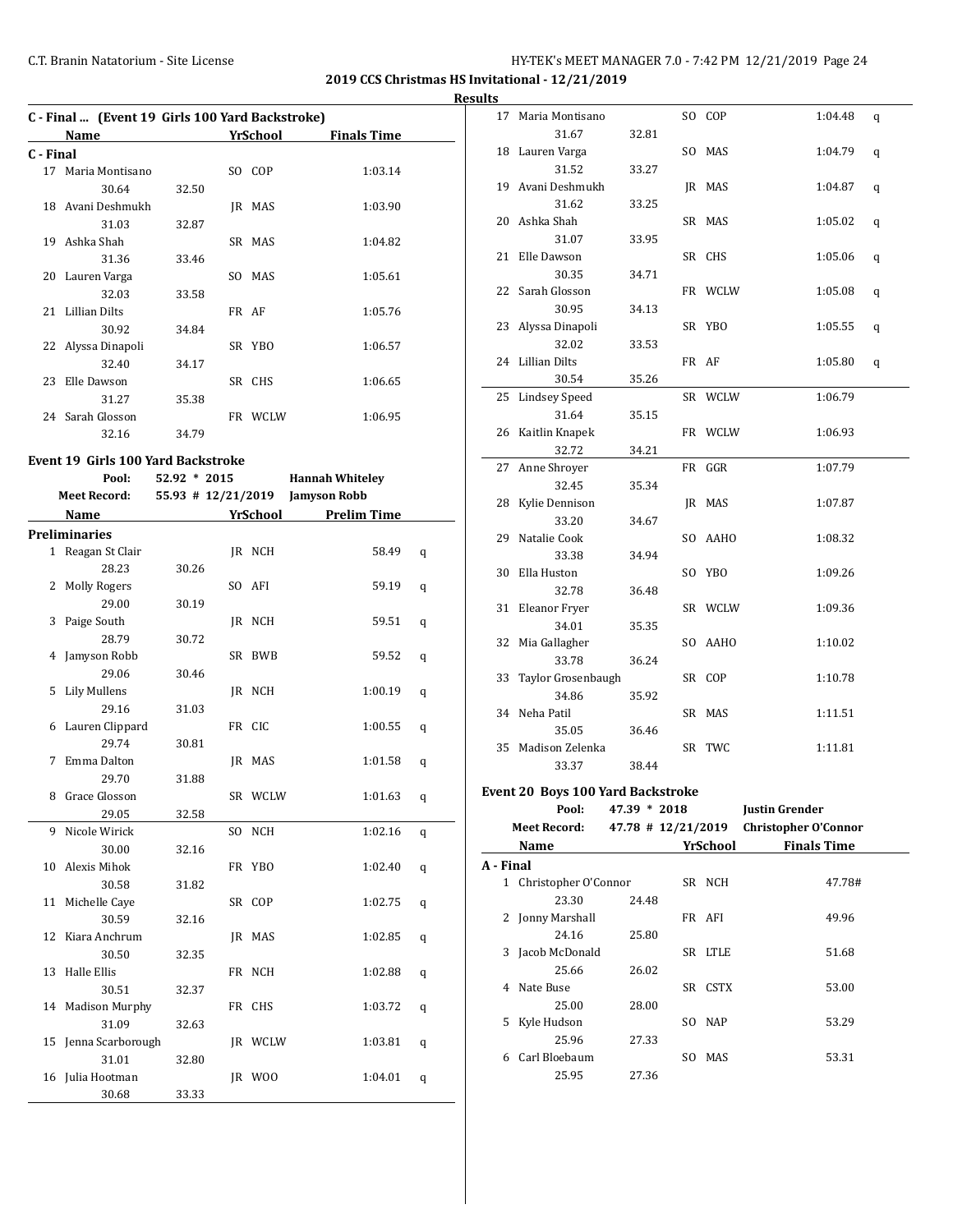**2019 CCS Christmas HS Invitational - 12/21/2019**

|                  | A - Final  (Event 20 Boys 100 Yard Backstroke) |              |                 |                                         |                |
|------------------|------------------------------------------------|--------------|-----------------|-----------------------------------------|----------------|
|                  | Name                                           |              | <b>YrSchool</b> | <b>Finals Time</b>                      |                |
|                  | 7 Tristan Menninger                            |              | JR CSTX         | 53.58                                   |                |
|                  | 26.27                                          | 27.31        |                 |                                         |                |
|                  | 8 Will Wowk                                    |              | SR CSTX         | 53.64                                   |                |
|                  | 26.44                                          | 27.20        |                 |                                         |                |
| <b>B</b> - Final |                                                |              |                 |                                         |                |
|                  | 9 Nathan Wall                                  |              | JR CSTX         | 54.22                                   |                |
|                  | 26.42                                          | 27.80        |                 |                                         | $\mathbf{1}$   |
|                  | 10 Luke Novak                                  |              | JR SMF          | 54.29                                   |                |
|                  | 26.24                                          | 28.05        |                 |                                         | 1              |
|                  | 11 Jake Lawrence                               |              | JR AF           | 55.03                                   |                |
|                  | 26.08                                          | 28.95        |                 |                                         | 1              |
|                  | 12 River Flatley                               |              | SR YBO          | 55.60                                   |                |
|                  | 26.52                                          | 29.08        |                 |                                         | $\overline{1}$ |
|                  | 13 Mack Lochridge                              |              | JR NCH          | 55.76                                   |                |
|                  | 26.97                                          | 28.79        |                 |                                         | 1              |
|                  | 14 Alex Zhang                                  |              | JR MAS          | 55.78                                   |                |
|                  | 27.33                                          | 28.45        |                 |                                         | 1              |
| 15               | Connor Fritz                                   |              | JR CHS          | 56.74                                   |                |
|                  | 26.59                                          | 30.15        |                 |                                         | 1              |
|                  | 16 Cameron Jones                               |              | SR CSTX         | 56.81                                   |                |
|                  | 27.46                                          | 29.35        |                 |                                         | $\mathbf{1}$   |
| C - Final        |                                                |              |                 |                                         |                |
|                  | 17 Elijah Devyak                               |              | SO MAS          | 54.13                                   | 1              |
|                  | 26.31                                          | 27.82        |                 |                                         |                |
|                  | 18 Zachary Saurine                             |              | SR WCLW         | 54.97                                   | 1              |
|                  | 26.61                                          | 28.36        |                 |                                         |                |
| 19               | Braden Osborn                                  |              | JR MAS          | 55.44                                   | $\overline{c}$ |
|                  | 26.78                                          | 28.66        |                 |                                         |                |
|                  | 20 Josh Wodrich                                |              | SR CVCA         | 55.76                                   | 2              |
|                  | 27.00                                          | 28.76        |                 |                                         |                |
|                  | 21 Jojo Minezawa                               |              | JR MAS          | 55.86                                   | 2              |
|                  | 26.91                                          | 28.95        |                 |                                         |                |
| 22               | <b>Trent Napholz</b>                           |              | SR NCH          | 56.07                                   | 2              |
|                  | 26.98                                          | 29.09        |                 |                                         |                |
|                  | 23 Conall Kellner                              |              | JR CSTX         | 56.90                                   | $\overline{c}$ |
|                  | 27.26                                          | 29.64        |                 |                                         |                |
|                  | 24 Andrew Fox                                  |              | FR MAS          | 57.83                                   | $\overline{c}$ |
|                  | 28.01                                          | 29.82        |                 |                                         |                |
|                  | <b>Event 20 Boys 100 Yard Backstroke</b>       |              |                 |                                         | $\overline{c}$ |
|                  | Pool:                                          | 47.39 * 2018 |                 | <b>Justin Grender</b>                   |                |
|                  | Meet Record:                                   |              |                 | 47.78 # 12/21/2019 Christopher O'Connor | $\overline{c}$ |

|  |  |  | Event 20 Boys 100 Yard Backstroke |  |
|--|--|--|-----------------------------------|--|
|--|--|--|-----------------------------------|--|

|   |    | Pool:                | $47.39 * 2018$       |     |             | <b>Justin Grender</b>       |   |
|---|----|----------------------|----------------------|-----|-------------|-----------------------------|---|
|   |    | <b>Meet Record:</b>  | $47.78$ # 12/21/2019 |     |             | <b>Christopher O'Connor</b> |   |
|   |    | Name                 |                      |     | YrSchool    | <b>Prelim Time</b>          |   |
|   |    | Preliminaries        |                      |     |             |                             |   |
|   | 1  | Christopher O'Connor |                      |     | SR NCH      | 50.55                       | q |
|   |    | 24.69                | 25.86                |     |             |                             |   |
|   | 2  | Jonny Marshall       |                      |     | FR AFI      | 50.66                       | q |
|   |    | 24.71                | 25.95                |     |             |                             |   |
| 3 |    | Jacob McDonald       |                      | SR  | <b>LTLE</b> | 51.66                       | q |
|   |    | 25.61                | 26.05                |     |             |                             |   |
| 4 |    | Nate Buse            |                      | SR  | <b>CSTX</b> | 51.82                       | q |
|   |    | 25.01                | 26.81                |     |             |                             |   |
|   | 5. | Carl Bloebaum        |                      | SO. | MAS         | 52.63                       | q |
|   |    | 25.48                | 27.15                |     |             |                             |   |
|   |    |                      |                      |     |             |                             |   |

| 6  | <b>Tristan Menninger</b> |       |     | JR CSTX | 53.47 | q |
|----|--------------------------|-------|-----|---------|-------|---|
|    | 26.38                    | 27.09 |     |         |       |   |
| 7  | Kyle Hudson              |       |     | SO NAP  | 53.59 | q |
|    | 26.08                    | 27.51 |     |         |       |   |
| 8  | Will Wowk                |       |     | SR CSTX | 54.28 | q |
|    | 26.72                    | 27.56 |     |         |       |   |
| 9  | Jake Lawrence            |       |     | JR AF   | 54.59 | q |
|    | 25.90                    | 28.69 |     |         |       |   |
|    | 10 Luke Novak            |       |     | JR SMF  | 54.82 | q |
|    | 26.38                    | 28.44 |     |         |       |   |
|    | 11 Nathan Wall           |       |     | JR CSTX | 54.89 | q |
|    | 26.55                    | 28.34 |     |         |       |   |
|    | 12 Mack Lochridge        |       |     | JR NCH  | 54.90 | q |
|    | 26.52                    | 28.38 |     |         |       |   |
|    | 13 River Flatley         |       |     | SR YBO  | 55.26 |   |
|    | 26.75                    | 28.51 |     |         |       | q |
|    | 14 Alex Zhang            |       |     | JR MAS  | 55.27 |   |
|    |                          |       |     |         |       | q |
|    | 27.02                    | 28.25 |     |         |       |   |
|    | 15 Cameron Jones         |       |     | SR CSTX | 55.78 | q |
|    | 27.13                    | 28.65 |     |         |       |   |
|    | 16 Connor Fritz          |       |     | IR CHS  | 55.79 | q |
|    | 26.67                    | 29.12 |     |         |       |   |
| 17 | Zachary Saurine          |       |     | SR WCLW | 55.99 | q |
|    | 26.93                    | 29.06 |     |         |       |   |
|    | 18 Josh Wodrich          |       |     | SR CVCA | 56.07 | q |
|    | 27.32                    | 28.75 |     |         |       |   |
|    | 19 Braden Osborn         |       |     | JR MAS  | 56.12 | q |
|    | 26.75                    | 29.37 |     |         |       |   |
|    | 20 Andrew Fox            |       |     | FR MAS  | 56.13 | q |
|    | 27.37                    | 28.76 |     |         |       |   |
| 21 | Jojo Minezawa            |       |     | JR MAS  | 56.23 | q |
|    | 27.09                    | 29.14 |     |         |       |   |
| 22 | <b>Trent Napholz</b>     |       |     | SR NCH  | 56.41 | q |
|    | 27.35                    | 29.06 |     |         |       |   |
|    | 23 Conall Kellner        |       |     | JR CSTX | 56.71 | q |
|    | 27.21                    | 29.50 |     |         |       |   |
| 24 | Elijah Devyak            |       |     | SO MAS  | 56.94 | q |
|    | 27.53                    | 29.41 |     |         |       |   |
| 25 | Jonas Muhlenkamp         |       |     | JR NCH  | 57.47 |   |
|    | 28.45                    | 29.02 |     |         |       |   |
| 26 | Caleb Strack             |       |     | SR GAL  | 58.28 |   |
|    | 28.03                    | 30.25 |     |         |       |   |
| 27 | John Evans               |       |     | SR NCH  | 58.69 |   |
|    | 28.10                    | 30.59 |     |         |       |   |
| 28 | <b>Blake Renninger</b>   |       |     | SR GGR  | 58.75 |   |
|    | 28.22                    | 30.53 |     |         |       |   |
| 29 | Sean Huggins             |       |     | SO MAS  | 58.85 |   |
|    | 28.21                    | 30.64 |     |         |       |   |
| 30 | <b>Connor Davis</b>      |       |     | SR WCLW | 58.99 |   |
|    |                          |       |     |         |       |   |
|    | 28.22<br>Keith Turnbull  | 30.77 |     |         |       |   |
| 31 |                          |       | SO. | SMF     | 59.16 |   |
|    | 28.64                    | 30.52 |     |         |       |   |
| 32 | Jack Garboden            |       |     | SR CAMO | 59.28 |   |
|    | 28.86                    | 30.42 |     |         |       |   |
|    | 33 Andrew Fearigo        |       |     | JR GGR  | 59.30 |   |
|    | 28.90                    | 30.40 |     |         |       |   |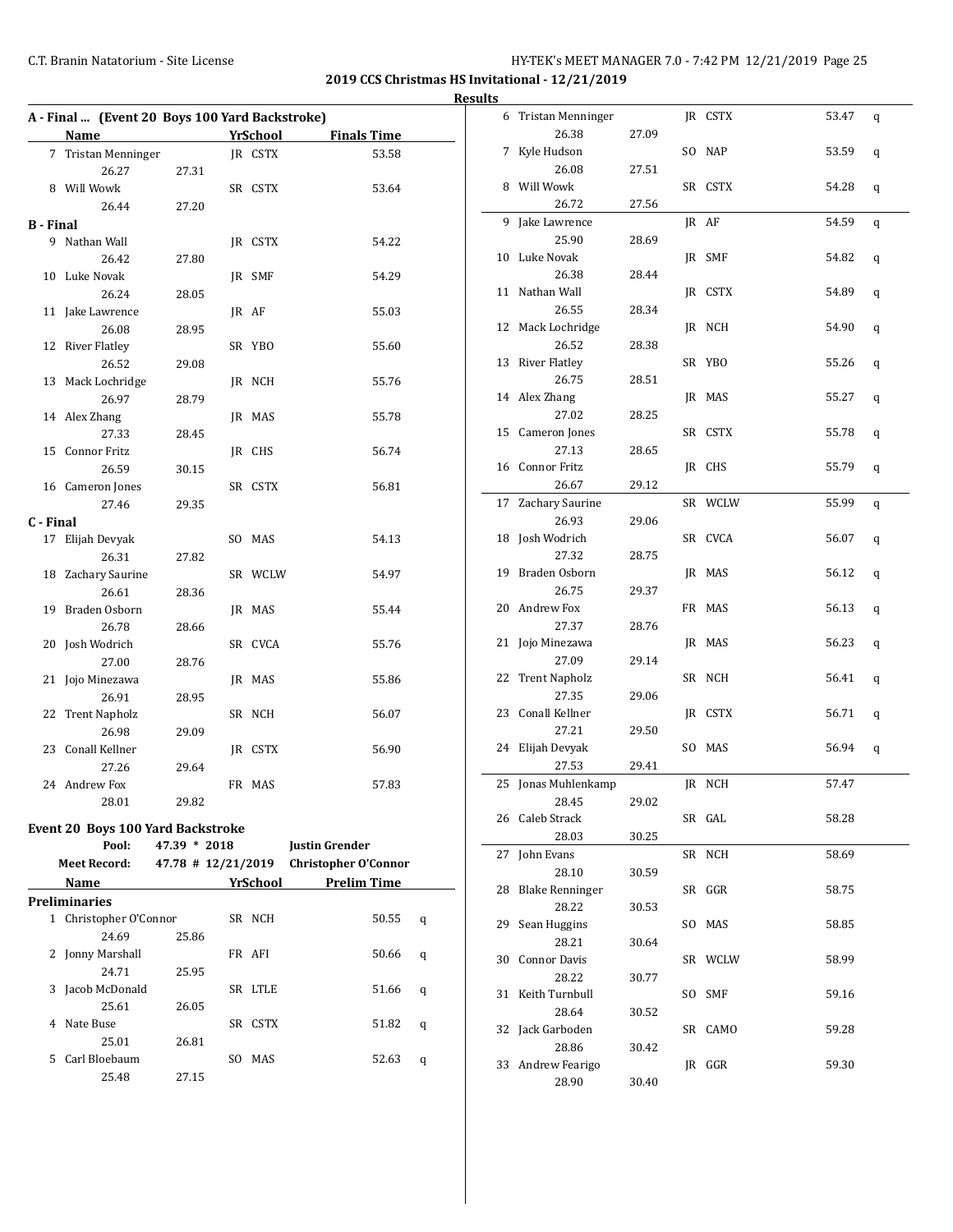**2019 CCS Christmas HS Invitational - 12/21/2019 Results**

| Preliminaries  (Event 20 Boys 100 Yard Backstroke) |                                                                                                                                                                                                                                |       |    |                 |                    |  |
|----------------------------------------------------|--------------------------------------------------------------------------------------------------------------------------------------------------------------------------------------------------------------------------------|-------|----|-----------------|--------------------|--|
|                                                    | Name and the state of the state of the state of the state of the state of the state of the state of the state of the state of the state of the state of the state of the state of the state of the state of the state of the s |       |    | <b>YrSchool</b> | <b>Prelim Time</b> |  |
|                                                    | 34 Lucas Ecker                                                                                                                                                                                                                 |       |    | SR CSTX         | 59.36              |  |
|                                                    | 29.08                                                                                                                                                                                                                          | 30.28 |    |                 |                    |  |
| 35                                                 | Jacob Miller                                                                                                                                                                                                                   |       |    | SO FAFD         | 59.40              |  |
|                                                    | 28.96                                                                                                                                                                                                                          | 30.44 |    |                 |                    |  |
|                                                    | 36 Brian Reasoner                                                                                                                                                                                                              |       |    | SO CGL          | 59.83              |  |
|                                                    | 28.32                                                                                                                                                                                                                          | 31.51 |    |                 |                    |  |
|                                                    | 37 Noah Budd                                                                                                                                                                                                                   |       |    | SO GGR          | 59.87              |  |
|                                                    | 28.78                                                                                                                                                                                                                          | 31.09 |    |                 |                    |  |
|                                                    | 38 Will Fox                                                                                                                                                                                                                    |       |    | SR MAS          | 1:00.49            |  |
|                                                    | 28.69                                                                                                                                                                                                                          | 31.80 |    |                 |                    |  |
|                                                    | 39 Jackson Madden                                                                                                                                                                                                              |       |    | SR COP          | 1:00.87            |  |
|                                                    | 29.61                                                                                                                                                                                                                          | 31.26 |    |                 |                    |  |
|                                                    | 40 Dominic Gasper                                                                                                                                                                                                              |       |    | SO AFI          | 1:01.10            |  |
|                                                    | 29.66                                                                                                                                                                                                                          | 31.44 |    |                 |                    |  |
|                                                    | 41 Daiki Nishikawa                                                                                                                                                                                                             |       |    | SR MAS          | 1:01.31            |  |
|                                                    | 29.34                                                                                                                                                                                                                          | 31.97 |    |                 |                    |  |
|                                                    | 42 Carter Cailor                                                                                                                                                                                                               |       |    | SO YBO          | 1:01.76            |  |
|                                                    | 29.82                                                                                                                                                                                                                          | 31.94 |    |                 |                    |  |
|                                                    | 43 Carter Deupree                                                                                                                                                                                                              |       |    | FR MAS          | 1:01.77            |  |
|                                                    | 30.22                                                                                                                                                                                                                          | 31.55 |    |                 |                    |  |
|                                                    | 44 Kyle Funk                                                                                                                                                                                                                   |       |    | JR FAFD         | 1:01.88            |  |
|                                                    | 30.03                                                                                                                                                                                                                          | 31.85 |    |                 |                    |  |
|                                                    | 45 Blayne Maurer                                                                                                                                                                                                               |       |    | FR CGL          | 1:02.39            |  |
|                                                    | 30.29                                                                                                                                                                                                                          | 32.10 |    |                 |                    |  |
|                                                    | 46 Christian Gruber                                                                                                                                                                                                            |       |    | FR LTLE         | 1:02.45            |  |
|                                                    | 30.36                                                                                                                                                                                                                          | 32.09 |    |                 |                    |  |
|                                                    | 47 Nick Shroyer                                                                                                                                                                                                                |       |    | JR GGR          | 1:02.83            |  |
|                                                    | 30.19                                                                                                                                                                                                                          | 32.64 |    |                 |                    |  |
|                                                    | 48 Will Boggs                                                                                                                                                                                                                  |       |    | SR SMF          | 1:02.84            |  |
|                                                    | 30.16                                                                                                                                                                                                                          | 32.68 |    |                 |                    |  |
|                                                    | 49 Brett Bostelman                                                                                                                                                                                                             |       |    | FR NAP          | 1:02.90            |  |
|                                                    | 30.98                                                                                                                                                                                                                          | 31.92 |    |                 |                    |  |
|                                                    | 50 Van Blasko                                                                                                                                                                                                                  |       |    | SO PSE          | 1:03.53            |  |
|                                                    | 30.31                                                                                                                                                                                                                          | 33.22 |    |                 |                    |  |
|                                                    | 51 Justin Yocum                                                                                                                                                                                                                |       |    | SO YBO          | 1:04.06            |  |
|                                                    | 31.52                                                                                                                                                                                                                          | 32.54 |    |                 |                    |  |
|                                                    | 52 Michael Johnson                                                                                                                                                                                                             |       |    | JR AAHO         | 1:04.60            |  |
|                                                    | 31.30                                                                                                                                                                                                                          | 33.30 |    |                 |                    |  |
|                                                    | 53 Drew Baughman                                                                                                                                                                                                               |       |    | FR DSC          | 1:04.77            |  |
|                                                    | 31.78                                                                                                                                                                                                                          | 32.99 |    |                 |                    |  |
| 54                                                 | Zach Winkler                                                                                                                                                                                                                   |       |    | FR CAMO         | 1:05.15            |  |
|                                                    | 31.41                                                                                                                                                                                                                          | 33.74 |    |                 |                    |  |
| 55                                                 | Jason Wilson                                                                                                                                                                                                                   |       |    | SR PSE          | 1:05.85            |  |
|                                                    | 32.30                                                                                                                                                                                                                          | 33.55 |    |                 |                    |  |
| 56                                                 | Jackson Campbell                                                                                                                                                                                                               |       | SO | RRE             | 1:05.92            |  |
|                                                    | 32.25                                                                                                                                                                                                                          | 33.67 |    |                 |                    |  |
| 57                                                 | Max Arraje                                                                                                                                                                                                                     |       |    | JR CWYO         | 1:07.64            |  |
|                                                    | 32.80                                                                                                                                                                                                                          | 34.84 |    |                 |                    |  |
| 58                                                 | Keegan Hudson                                                                                                                                                                                                                  |       |    | JR FAFD         | 1:08.87            |  |
|                                                    | 33.39                                                                                                                                                                                                                          | 35.48 |    |                 |                    |  |

| <b>Event 21 Girls 100 Yard Breaststroke</b> |                     |                      |  |         |                                                 |  |
|---------------------------------------------|---------------------|----------------------|--|---------|-------------------------------------------------|--|
|                                             |                     | Pool: 1:00.75 * 2018 |  |         | Hannah Bach                                     |  |
|                                             |                     |                      |  |         | Meet Record: 1:03.40 # 12/20/2014 Madison Myers |  |
|                                             |                     |                      |  |         | Name <b>YrSchool</b> Finals Time                |  |
| A - Final                                   |                     |                      |  |         |                                                 |  |
|                                             | 1 Jamyson Robb      |                      |  | SR BWB  | 1:04.12                                         |  |
|                                             | 30.14               | 33.98                |  |         |                                                 |  |
|                                             | 2 Maya Lewis        |                      |  | JR NCH  | 1:04.15                                         |  |
|                                             | 30.07               | 34.08                |  |         |                                                 |  |
|                                             | 3 Madeline Dyer     |                      |  | SR AFI  | 1:04.57                                         |  |
|                                             | 30.53               | 34.04                |  |         |                                                 |  |
|                                             | 4 Mia Nagle         |                      |  | SO AFI  | 1:05.09                                         |  |
|                                             | 30.86               | 34.23                |  |         |                                                 |  |
|                                             | 5 Elyse Waldow      |                      |  | SR WAD  | 1:06.83                                         |  |
|                                             | 31.16               | 35.67                |  |         |                                                 |  |
|                                             | 6 Kaylee Nagel      |                      |  | JR NAP  | 1:07.87                                         |  |
|                                             | 31.86               | 36.01                |  |         |                                                 |  |
|                                             | 7 Reese Lugbill     |                      |  | JR MAS  | 1:07.91                                         |  |
|                                             | 31.91               | 36.00                |  |         |                                                 |  |
|                                             | 8 Claire Cox        |                      |  | FR AMA  | 1:08.91                                         |  |
|                                             | 31.89               | 37.02                |  |         |                                                 |  |
| <b>B</b> - Final                            |                     |                      |  |         |                                                 |  |
|                                             | 9 Rachel Klem       |                      |  | SR CCR  | 1:07.93                                         |  |
|                                             | 31.87               | 36.06                |  |         |                                                 |  |
|                                             | 10 Ashley Lugbill   |                      |  | JR MAS  | 1:09.07                                         |  |
|                                             | 32.71               | 36.36                |  |         |                                                 |  |
|                                             | 11 Tiana Anchrum    |                      |  | JR MAS  | 1:09.23                                         |  |
|                                             | 32.99               | 36.24                |  |         |                                                 |  |
|                                             | 12 Bailey Rinkes    |                      |  | SO NCH  | 1:09.26                                         |  |
|                                             | 32.38               | 36.88                |  |         |                                                 |  |
|                                             | 13 Olivia Elgin     |                      |  | FR GGR  | 1:09.42                                         |  |
|                                             | 31.86               | 37.56                |  |         |                                                 |  |
|                                             | 14 Tara Witkowski   |                      |  | SR LTLE | 1:10.25                                         |  |
|                                             | 33.21               | 37.04                |  |         |                                                 |  |
|                                             | 15 Grace Markley    |                      |  | FR WCLW | 1:10.76                                         |  |
|                                             | 33.73               | 37.03                |  |         |                                                 |  |
|                                             | 16 Jordan Stump     |                      |  | SR AFI  | 1:10.85                                         |  |
|                                             | 33.50               | 37.35                |  |         |                                                 |  |
| C - Final                                   |                     |                      |  |         |                                                 |  |
|                                             | 17 Advika Sumit     |                      |  | SO MAS  | 1:09.75                                         |  |
|                                             | 33.30               | 36.45                |  |         |                                                 |  |
|                                             | 18 Lilly Jacknewitz |                      |  | SO AAHO | 1:10.30                                         |  |
|                                             | 32.90               | 37.40                |  |         |                                                 |  |
|                                             | 19 Preslie Bodine   |                      |  | FR PSE  | 1:12.26                                         |  |
|                                             | 32.95               | 39.31                |  |         |                                                 |  |
| 20                                          | Kaisey Speck        |                      |  | JR GAL  | 1:12.30                                         |  |
|                                             | 33.54               | 38.76                |  |         |                                                 |  |
| 21                                          | Jenna Maxwell       |                      |  | JR NCH  | 1:12.87                                         |  |
|                                             | 33.86               | 39.01                |  |         |                                                 |  |
| 22                                          | Gina Ricciardi      |                      |  | JR YCM  | 1:12.89                                         |  |
|                                             | 33.63               | 39.26                |  |         |                                                 |  |
| 23                                          | Kylene Chu          |                      |  | FR CWYO | 1:13.16                                         |  |
|                                             | 34.60               | 38.56                |  |         |                                                 |  |
| 24                                          | Caroline Rice       |                      |  | SR WCLW | 1:14.15                                         |  |
|                                             | 34.07               | 40.08                |  |         |                                                 |  |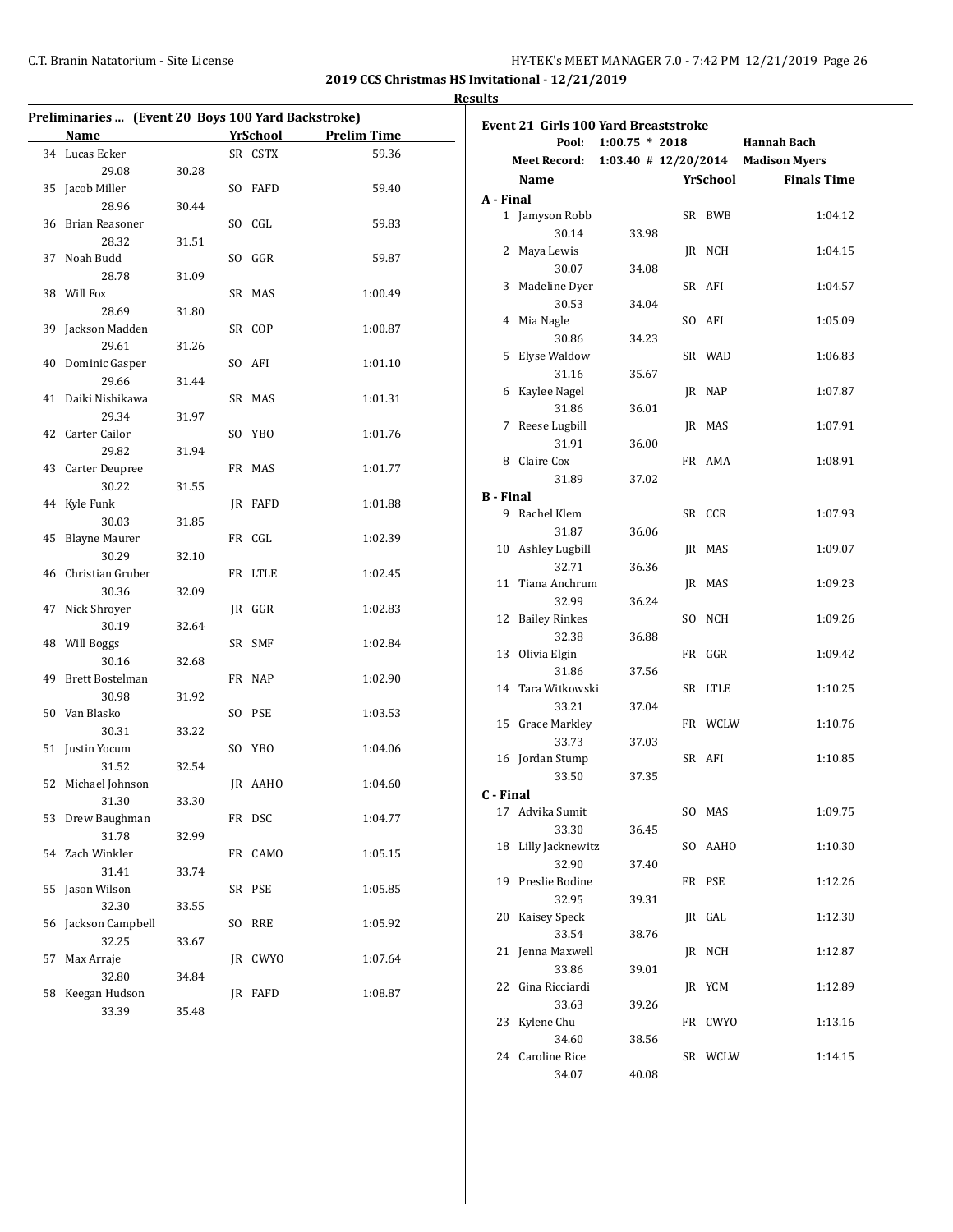| Results |  |
|---------|--|
|         |  |

| <b>Event 21 Girls 100 Yard Breaststroke</b> |                      |                  |    |             |                                       |   |
|---------------------------------------------|----------------------|------------------|----|-------------|---------------------------------------|---|
|                                             | Pool:                | $1:00.75 * 2018$ |    |             | Hannah Bach                           |   |
|                                             | <b>Meet Record:</b>  |                  |    |             | 1:03.40 $\#$ 12/20/2014 Madison Myers |   |
|                                             | Name                 |                  |    | YrSchool    | <b>Prelim Time</b>                    |   |
|                                             | <b>Preliminaries</b> |                  |    |             |                                       |   |
|                                             | 1 Maya Lewis         |                  |    | IR NCH      | 1:05.46                               | q |
|                                             | 30.67                | 34.79            |    |             |                                       |   |
| 2                                           | Elyse Waldow         |                  |    | SR WAD      | 1:05.56                               | q |
|                                             | 31.10                | 34.46            |    |             |                                       |   |
| 3                                           | Jamyson Robb         |                  |    | SR BWB      | 1:06.86                               | q |
|                                             | 31.52                | 35.34            |    |             |                                       |   |
| 4                                           | Mia Nagle            |                  |    | SO AFI      | 1:07.12                               | q |
|                                             | 31.88                | 35.24            |    |             |                                       |   |
| 5                                           | Reese Lugbill        |                  |    | JR MAS      | 1:07.15                               | q |
|                                             | 31.96                | 35.19            |    |             |                                       |   |
| 6                                           | Madeline Dyer        |                  |    | SR AFI      | 1:07.38                               | q |
|                                             | 31.70                | 35.68            |    |             |                                       |   |
| 7                                           | Kaylee Nagel         |                  |    | JR NAP      | 1:08.06                               | q |
|                                             | 31.57                | 36.49            |    |             |                                       |   |
| 8                                           | Claire Cox           |                  |    | FR AMA      | 1:08.90                               | q |
|                                             | 32.30                | 36.60            |    |             |                                       |   |
| 9                                           | Rachel Klem          |                  |    | SR CCR      | 1:09.15                               | q |
|                                             | 32.46                | 36.69            |    |             |                                       |   |
| 10                                          | <b>Bailey Rinkes</b> |                  |    | SO NCH      | 1:09.30                               | q |
|                                             | 32.60                | 36.70            |    |             |                                       |   |
|                                             | 11 Olivia Elgin      |                  |    | FR GGR      | 1:09.62                               | q |
|                                             | 32.33                | 37.29            |    |             |                                       |   |
|                                             | 12 Tiana Anchrum     |                  |    | JR MAS      | 1:10.14                               | q |
|                                             | 33.07                | 37.07            |    |             |                                       |   |
|                                             | 13 Ashley Lugbill    |                  |    | JR MAS      | 1:10.17                               | q |
|                                             | 33.01                | 37.16            |    |             |                                       |   |
|                                             | 14 Tara Witkowski    |                  |    | SR LTLE     | 1:10.64                               | q |
|                                             | 33.38                | 37.26            |    |             |                                       |   |
|                                             | 15 Grace Markley     |                  |    | FR WCLW     | 1:11.20                               | q |
|                                             | 33.97                | 37.23            |    |             |                                       |   |
|                                             | 16 Jordan Stump      |                  |    | SR AFI      | 1:11.49                               | q |
|                                             | 33.60                | 37.89            |    |             |                                       |   |
| 17                                          | Preslie Bodine       |                  |    | FR PSE      | 1:11.73                               | q |
|                                             | 32.83                | 38.90            |    |             |                                       |   |
|                                             | 18 Lilly Jacknewitz  |                  |    | SO AAHO     | 1:11.82                               | q |
|                                             | 33.65                | 38.17            |    |             |                                       |   |
| 19                                          | Jocelyn Buchheit     |                  |    | SR CLUB     | 1:11.88                               | q |
|                                             | 34.00                | 37.88            |    |             |                                       |   |
| 20                                          | Advika Sumit         |                  | SO | MAS         | 1:12.17                               | q |
|                                             | 33.48                | 38.69            |    |             |                                       |   |
| 21                                          | Gina Ricciardi       |                  |    | JR YCM      | 1:12.30                               | q |
|                                             | 33.09                | 39.21            |    |             |                                       |   |
| 22                                          | Caroline Rice        |                  |    | SR WCLW     | 1:12.42                               | q |
|                                             | 34.06                | 38.36            |    |             |                                       |   |
| 23                                          | Jenna Maxwell        |                  |    | JR NCH      | 1:12.53                               | q |
|                                             | 33.75                | 38.78            |    |             |                                       |   |
| 24                                          | Kaisey Speck         |                  |    | JR GAL      | 1:12.96                               | q |
|                                             | 33.85                | 39.11            |    |             |                                       |   |
| 25                                          | Kylene Chu           |                  | FR | <b>CWYO</b> | 1:13.72                               |   |
|                                             | 34.76                | 38.96            |    |             |                                       |   |

|                  | 26 Abby Yocum                       |                      | SR YBO  | 1:13.79                        |  |
|------------------|-------------------------------------|----------------------|---------|--------------------------------|--|
|                  | 35.98                               | 37.81                |         |                                |  |
| 27               | Audrey Cochran                      |                      | JR WOO  | 1:14.94                        |  |
|                  | 34.59                               | 40.35                |         |                                |  |
|                  | 28 Allie Geletka                    |                      | JR CHS  | 1:16.19                        |  |
|                  | 34.08                               | 42.11                |         |                                |  |
|                  | 29 Jullia Frey                      |                      | SO CIC  | 1:17.41                        |  |
|                  | 36.47                               | 40.94                |         |                                |  |
|                  | 30 Katie Jessee                     |                      | SO LTLE | 1:17.55                        |  |
|                  | 36.44                               | 41.11                |         |                                |  |
|                  |                                     |                      |         | 1:17.77                        |  |
|                  | 31 Julia Basista                    |                      | FR YBO  |                                |  |
|                  | 36.40                               | 41.37                |         |                                |  |
|                  | 32 Naomie Gao                       |                      | SR MAS  | 1:18.57                        |  |
|                  | 37.15                               | 41.42                |         |                                |  |
|                  | Event 22 Boys 100 Yard Breaststroke |                      |         |                                |  |
|                  | Pool:                               | $53.53 * 2019$       |         | <b>Jake Foster</b>             |  |
|                  | <b>Meet Record:</b>                 | $55.68$ # 12/18/2004 |         | <b>Chris Ash</b>               |  |
|                  | Name                                |                      |         | YrSchool<br><b>Finals Time</b> |  |
| A - Final        |                                     |                      |         |                                |  |
|                  | 1 Scott Sobolewski                  |                      | SR CSTX | 56.88                          |  |
|                  |                                     |                      |         |                                |  |
|                  | 26.67                               | 30.21                |         |                                |  |
|                  | 2 Jared Mindek                      |                      | IR WHO  | 57.14                          |  |
|                  | 27.00                               | 30.14                |         |                                |  |
| 3                | Adam McDonald                       |                      | SO LTLE | 58.15                          |  |
|                  | 27.42                               | 30.73                |         |                                |  |
|                  | 4 Nicholas Gockerman                |                      | SO CSTX | 59.45                          |  |
|                  | 28.02                               | 31.43                |         |                                |  |
|                  | 5 Joshua Hertz                      |                      | JR COP  | 1:00.46                        |  |
|                  | 27.85                               | 32.61                |         |                                |  |
|                  | 6 Nick Diangelo                     |                      | SR MAS  | 1:00.67                        |  |
|                  | 28.55                               | 32.12                |         |                                |  |
| 7                | Jack Grandy                         |                      | JR CAMO | 1:01.22                        |  |
|                  | 29.12                               | 32.10                |         |                                |  |
|                  | 8 Josh Holtman                      |                      | SR CSTX | 1:02.19                        |  |
|                  | 29.38                               | 32.81                |         |                                |  |
| <b>B</b> - Final |                                     |                      |         |                                |  |
|                  | 9 Magnus Haines                     |                      | JR MWA  | 1:00.69                        |  |
|                  | 28.17                               | 32.52                |         |                                |  |
|                  | 10 Ryan Ehlers                      |                      | SO NCH  | 1:02.77                        |  |
|                  | 29.63                               | 33.14                |         |                                |  |
|                  | 11 Thomas Hooper                    |                      | SR FAFD | 1:04.17                        |  |
|                  | 30.71                               | 33.46                |         |                                |  |
|                  | 12 Carter Niekamp                   |                      | SR NAP  | 1:05.01                        |  |
|                  | 31.27                               | 33.74                |         |                                |  |
|                  | 13 Kevin Thibodeaux                 |                      | SR CAMO | 1:05.22                        |  |
|                  | 30.34                               | 34.88                |         |                                |  |
|                  | 14 Logan Tobery                     |                      | SO CSTX | 1:05.33                        |  |
|                  | 30.95                               | 34.38                |         |                                |  |
| 15               | <b>Boston Sullivan</b>              |                      | SO NCH  | 1:05.56                        |  |
|                  | 30.69                               |                      |         |                                |  |
|                  |                                     | 34.87                |         |                                |  |
|                  | 16 Jordan Stackpole                 |                      | SR YBO  | 1:06.86                        |  |
|                  | 31.01                               | 35.85                |         |                                |  |
| C - Final        |                                     |                      |         |                                |  |
| 17               | Russell Volk                        |                      | SR CVCA | 1:04.60                        |  |
|                  | 30.70                               | 33.90                |         |                                |  |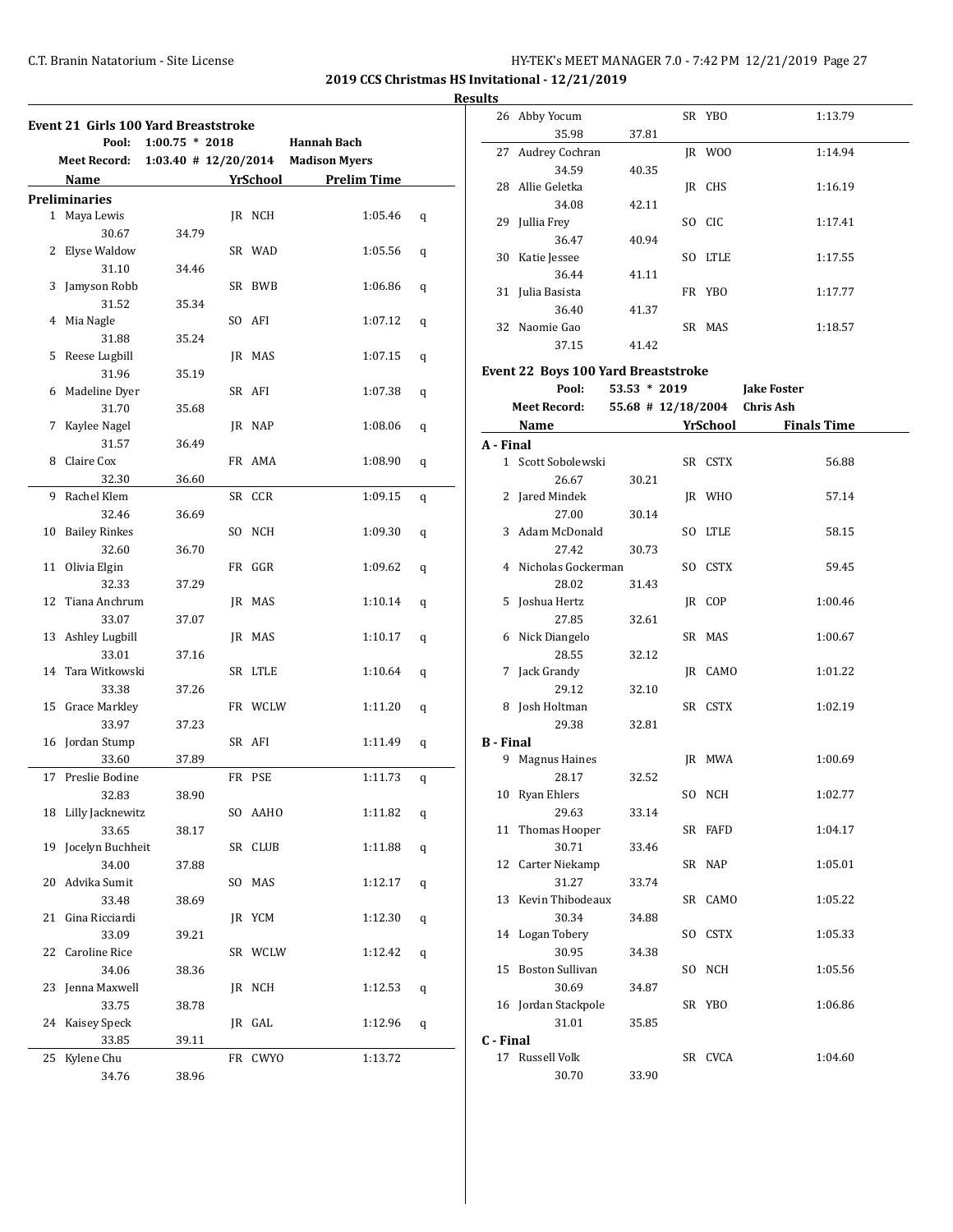**2019 CCS Christmas HS Invitational - 12/21/2019**

**Results**

|     | C - Final  (Event 22 Boys 100 Yard Breaststroke) |       |     |            |             |  |  |
|-----|--------------------------------------------------|-------|-----|------------|-------------|--|--|
|     | Name                                             |       |     | YrSchool   | Finals Time |  |  |
|     | 18 Cameron Balas                                 |       |     | SR WOO     | 1:05.29     |  |  |
|     | 30.22                                            | 35.07 |     |            |             |  |  |
| 19  | Noah O'Donnell-Cunningham                        |       |     | FR CAMO    | 1:05.46     |  |  |
|     | 30.32                                            | 35.14 |     |            |             |  |  |
| 20  | Andrew Lu                                        |       |     | SR CSTX    | 1:05.61     |  |  |
|     | 30.91                                            | 34.70 |     |            |             |  |  |
| *21 | Nate Byers                                       |       | IR  | GGR        | 1:05.87     |  |  |
|     | 30.86                                            | 35.01 |     |            |             |  |  |
|     | *21 Justin Barzellato                            |       | SO. | <b>KRO</b> | 1:05.87     |  |  |
|     | 31.01                                            | 34.86 |     |            |             |  |  |
| 23  | Siman Mascola                                    |       | IR  | YBO        | 1:06.28     |  |  |
|     | 31.64                                            | 34.64 |     |            |             |  |  |
|     | 24 Daniel McGrath                                |       | SO. | COP        | 1:07.57     |  |  |
|     | 31.19                                            | 36.38 |     |            |             |  |  |

### **Event 22 Boys 100 Yard Breaststroke**

|    | Pool:                | $53.53 * 2019$       |     |            | <b>Jake Foster</b> |   |
|----|----------------------|----------------------|-----|------------|--------------------|---|
|    | <b>Meet Record:</b>  | $55.68$ # 12/18/2004 |     |            | <b>Chris Ash</b>   |   |
|    | Name                 |                      |     | YrSchool   | <b>Prelim Time</b> |   |
|    | <b>Preliminaries</b> |                      |     |            |                    |   |
|    | 1 Scott Sobolewski   |                      |     | SR CSTX    | 56.65              | q |
|    | 26.72                | 29.93                |     |            |                    |   |
| 2  | Jared Mindek         |                      |     | JR WHO     | 58.78              | q |
|    | 27.76                | 31.02                |     |            |                    |   |
| 3  | Nicholas Gockerman   |                      |     | SO CSTX    | 59.35              | q |
|    | 28.23                | 31.12                |     |            |                    |   |
|    | 4 Joshua Hertz       |                      |     | JR COP     | 1:00.39            | q |
|    | 27.86                | 32.53                |     |            |                    |   |
| 5. | Adam McDonald        |                      |     | SO LTLE    | 1:00.69            | q |
|    | 28.68                | 32.01                |     |            |                    |   |
|    | 6 Nick Diangelo      |                      |     | SR MAS     | 1:00.70            | q |
|    | 28.56                | 32.14                |     |            |                    |   |
| 7  | Jack Grandy          |                      | IR  | CAMO       | 1:01.79            | q |
|    | 29.43                | 32.36                |     |            |                    |   |
| 8  | Josh Holtman         |                      |     | SR CSTX    | 1:02.31            | q |
|    | 29.37                | 32.94                |     |            |                    |   |
| 9  | <b>Magnus Haines</b> |                      |     | IR MWA     | 1:02.61            | q |
|    | 28.76                | 33.85                |     |            |                    |   |
| 10 | <b>Ryan Ehlers</b>   |                      |     | SO NCH     | 1:02.89            | q |
|    | 29.88                | 33.01                |     |            |                    |   |
|    | 11 Jordan Stackpole  |                      |     | SR YBO     | 1:04.24            | q |
|    | 30.08                | 34.16                |     |            |                    |   |
|    | 12 Kevin Thibodeaux  |                      |     | SR CAMO    | 1:04.50            | q |
|    | 30.06                | 34.44                |     |            |                    |   |
|    | 13 Logan Tobery      |                      | SO. | CSTX       | 1:04.78            | q |
|    | 30.25                | 34.53                |     |            |                    |   |
|    | 14 Boston Sullivan   |                      | SO  | <b>NCH</b> | 1:05.25            | q |
|    | 30.32                | 34.93                |     |            |                    |   |
| 15 | Thomas Hooper        |                      |     | SR FAFD    | 1:05.28            | q |
|    | 31.00                | 34.28                |     |            |                    |   |
|    | 16 Carter Niekamp    |                      |     | SR NAP     | 1:05.36            | q |
|    | 31.55                | 33.81                |     |            |                    |   |
| 17 | Andrew Lu            |                      |     | SR CSTX    | 1:05.42            | q |
|    | 31.14                | 34.28                |     |            |                    |   |

|     | 18 Noah O'Donnell-Cunningham |       | FR CAMO | 1:05.73 | q       |
|-----|------------------------------|-------|---------|---------|---------|
|     | 30.28                        | 35.45 |         |         |         |
| 19  | Siman Mascola                |       | JR YBO  | 1:05.89 | q       |
|     | 31.15                        | 34.74 |         |         |         |
|     | 20 Cameron Balas             |       | SR WOO  | 1:06.02 | q       |
|     | 30.78                        | 35.24 |         |         |         |
|     | 21 Justin Barzellato         |       | SO KRO  | 1:06.09 | $\bf q$ |
|     | 31.17                        | 34.92 |         |         |         |
| 22  | Daniel McGrath               |       | SO COP  | 1:06.46 | q       |
|     | 31.14                        | 35.32 |         |         |         |
|     | 23 Nate Byers                |       | JR GGR  | 1:06.49 |         |
|     | 30.82                        | 35.67 |         |         | q       |
| 24  | Russell Volk                 |       | SR CVCA | 1:06.51 |         |
|     | 31.14                        |       |         |         | q       |
|     |                              | 35.37 |         |         |         |
| 25  | Sahan Kansakar               |       | JR MAS  | 1:06.57 |         |
|     | 30.99                        | 35.58 |         |         |         |
|     | 26 Caleb Satterfield         |       | FR YBO  | 1:06.66 |         |
|     | 31.10                        | 35.56 |         |         |         |
| 27  | Eric An                      |       | SR RRE  | 1:06.90 |         |
|     | 31.10                        | 35.80 |         |         |         |
|     | 28 Flynn Cowie               |       | SO RRE  | 1:06.98 |         |
|     | 31.45                        | 35.53 |         |         |         |
|     | 29 Patrick Burse             |       | SO ALL  | 1:07.09 |         |
|     | 30.96                        | 36.13 |         |         |         |
| 30  | Ethan Butler                 |       | FR MAS  | 1:07.16 |         |
|     | 31.49                        | 35.67 |         |         |         |
| 31  | Clay Gyde                    |       | SR NAP  | 1:07.59 |         |
|     | 31.43                        | 36.16 |         |         |         |
| 32  | Nick Conti                   |       | SR MAS  | 1:07.72 |         |
|     | 31.09                        | 36.63 |         |         |         |
| 33  | Caleb Myers                  |       | SR SMF  | 1:07.96 |         |
|     | 32.17                        | 35.79 |         |         |         |
| 34  | Adam Welden                  |       | JR CMC  | 1:08.66 |         |
|     | 31.78                        | 36.88 |         |         |         |
|     | Ty Schaab                    |       |         |         |         |
| 35  |                              |       | JR CHS  | 1:08.77 |         |
|     | 32.00                        | 36.77 |         |         |         |
|     | 36 Seth Waldow               |       | SO WAD  | 1:09.40 |         |
|     | 32.29                        | 37.11 |         |         |         |
| 37  | Eli Hogenesch                |       | FR CWYO | 1:09.68 |         |
|     | 32.55                        | 37.13 |         |         |         |
|     | 38 Maurice Baron             |       | SR CMC  | 1:09.79 |         |
|     | 32.28                        | 37.51 |         |         |         |
|     | 39 Alexander Habegger        |       | SR WAD  | 1:09.81 |         |
|     | 32.58                        | 37.23 |         |         |         |
|     | 40 Colin Kunz                |       | SR AMA  | 1:11.21 |         |
|     | 32.80                        | 38.41 |         |         |         |
| 41  | Isaac St.Clair               |       | JR KRO  | 1:11.73 |         |
|     | 33.38                        | 38.35 |         |         |         |
| 42  | Luke Madl                    |       | SR FAFD | 1:12.28 |         |
|     | 32.98                        | 39.30 |         |         |         |
| 43  | Oliver Soper                 |       | SR MAS  | 1:12.74 |         |
|     | 33.36                        | 39.38 |         |         |         |
| 44  | Peyton Miller                |       | FR MWA  | 1:15.03 |         |
|     | 35.19                        | 39.84 |         |         |         |
| --- | Nicholas Wolfe               |       | SO CSTX | DQ      |         |
|     | Double pull / kicks          |       |         |         |         |
|     | 30.55                        | 33.95 |         |         |         |
|     |                              |       |         |         |         |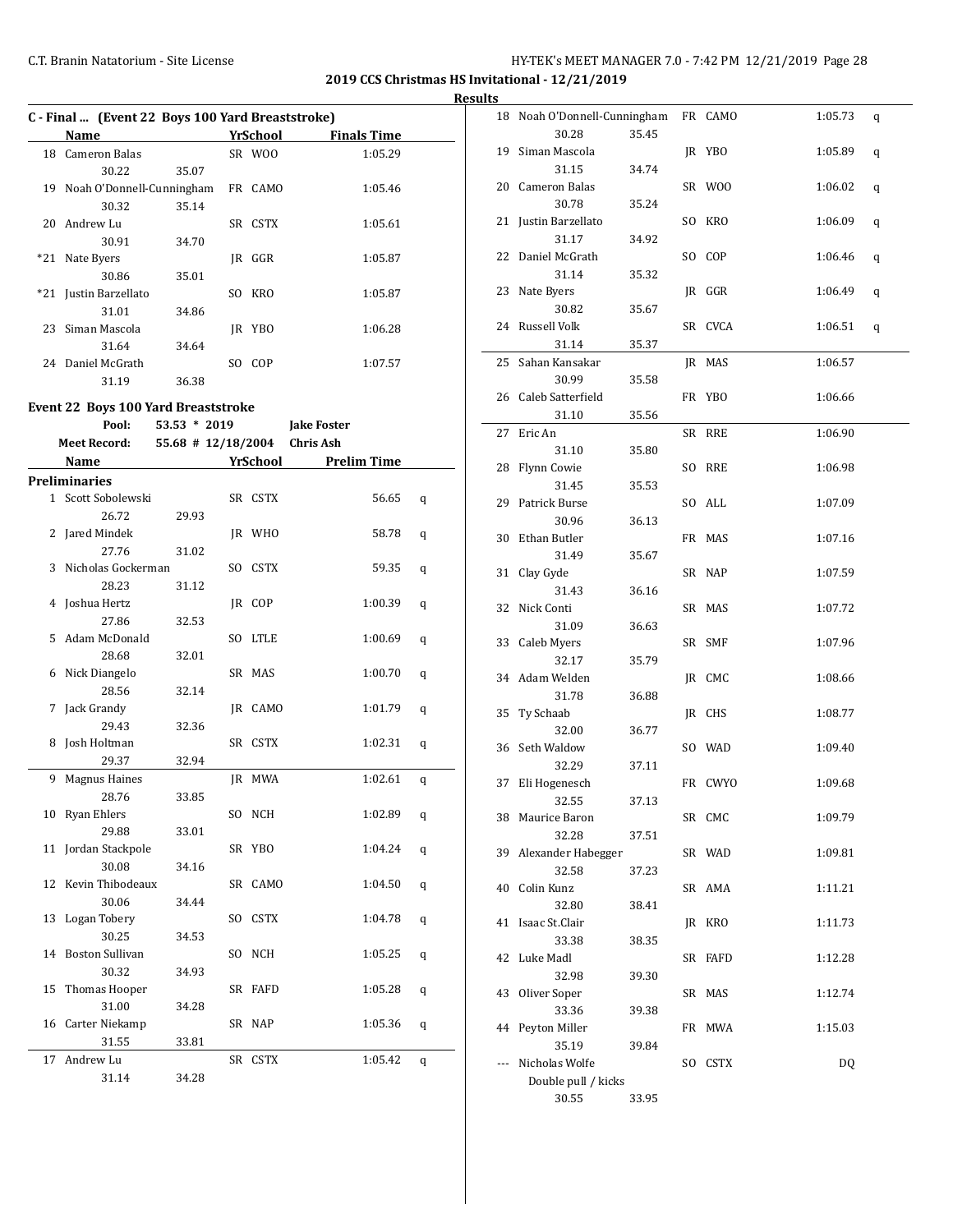**2019 CCS Christmas HS Invitational - 12/21/2019 Results**

| Preliminaries  (Event 22 Boys 100 Yard Breaststroke) |                                           |                        |                 |                                    |  |  |
|------------------------------------------------------|-------------------------------------------|------------------------|-----------------|------------------------------------|--|--|
|                                                      | Name                                      |                        | <b>YrSchool</b> | <b>Prelim Time</b>                 |  |  |
|                                                      | --- Caleb Carr                            |                        | FR GGR          | DQ                                 |  |  |
|                                                      | No Show Penalty Event                     |                        |                 |                                    |  |  |
|                                                      | Event 23 Girls 400 Yard Freestyle Relay   |                        |                 |                                    |  |  |
|                                                      | Pool:                                     | $3:21.89 * 2014$       |                 | <b>Cinci Ursuline</b>              |  |  |
|                                                      | Lofquist, Slabe, Tonley, Marsteller       |                        |                 |                                    |  |  |
|                                                      | <b>Meet Record:</b>                       | $3:31.35$ # 12/20/2014 |                 | <b>Upper Arlington High School</b> |  |  |
|                                                      | G Long, G Van Fossen, E Sheehan, A Hedden |                        |                 |                                    |  |  |
|                                                      | Team                                      |                        | Relay           | <b>Finals Time</b>                 |  |  |
| Finals                                               |                                           |                        |                 |                                    |  |  |
|                                                      | 1 AFI                                     |                        | A               | 3:38.25                            |  |  |
|                                                      | 1) Mia Nagle SO                           |                        |                 | 2) Jordan Baith SR                 |  |  |
|                                                      | 3) Madeline Dyer SR                       |                        |                 | 4) Tera Brilmyer FR                |  |  |
|                                                      | 27.25                                     | 55.96                  | 26.12           | 53.93                              |  |  |
|                                                      | 25.55                                     | 53.76                  | 25.52           | 54.60                              |  |  |
|                                                      | 2 NCH                                     |                        | A               | 3:40.12                            |  |  |
|                                                      | 1) Amanda Fetsko FR                       |                        |                 | 2) Annabelle Nixon FR              |  |  |
|                                                      | 3) Lily Mullens JR                        |                        |                 | 4) Piper St Clair JR               |  |  |
|                                                      | 27.27                                     | 56.70                  | 25.91           | 54.99                              |  |  |
|                                                      | 25.65                                     | 54.24                  | 25.90           | 54.19                              |  |  |
| 3                                                    | <b>MAS</b>                                |                        | A               | 3:42.48                            |  |  |
|                                                      | 1) Reese Lugbill JR                       |                        |                 | 2) Emma Dalton JR                  |  |  |
|                                                      | 3) Lauren Fries SR                        |                        |                 | 4) Maggie Hojnacki JR              |  |  |
|                                                      | 27.56                                     | 56.34                  | 25.97           | 54.44                              |  |  |
|                                                      | 27.21                                     | 56.94                  | 25.79           | 54.76                              |  |  |
|                                                      | 4 W00                                     |                        | A               | 3:46.29                            |  |  |
|                                                      | 1) Maddy Murphy SR                        |                        |                 | 2) Gretchen Chelf FR               |  |  |
|                                                      | 3) Audrey Cochran JR                      |                        |                 | 4) Gracie Chelf SO                 |  |  |
|                                                      | 26.96                                     | 55.86                  | 27.12           | 58.15                              |  |  |
|                                                      | 27.40                                     | 58.63                  | 24.79           | 53.65                              |  |  |
|                                                      | 5 GGR                                     |                        | A               | 3:48.10                            |  |  |
|                                                      | 1) Mallory Landenberger JR                |                        |                 | 2) Maggie Pratt JR                 |  |  |
|                                                      | 3) Olivia Elgin FR                        |                        |                 | 4) Riley Collinsworth JR           |  |  |
|                                                      | 27.78                                     | 58.28                  | 27.03           | 58.41                              |  |  |
|                                                      | 25.66                                     | 54.56                  | 26.35           | 56.85                              |  |  |
| 6                                                    | <b>NAP</b>                                |                        | A               | 3:49.91                            |  |  |
|                                                      | 1) Brittany Boysel SR                     |                        |                 | 2) Emma Bostelman SO               |  |  |
|                                                      | 3) Hope Buchhop JR                        |                        |                 | 4) Kaylee Nagel JR                 |  |  |
|                                                      | 26.81                                     | 56.41                  | 29.30           | 1:01.46                            |  |  |
|                                                      | 27.75                                     | 57.87                  | 25.78           | 54.17                              |  |  |
| 7                                                    | LTLE                                      |                        | A               | 3:52.97                            |  |  |
|                                                      | 1) Hannah Cech SR                         |                        |                 | 2) Isabelle Gomez SO               |  |  |
|                                                      | 3) Megan Groseclose FR                    |                        |                 | 4) Katie Jessee SO                 |  |  |
|                                                      | 27.58                                     | 56.77                  | 26.99           | 55.93                              |  |  |
|                                                      | 28.26                                     | 59.47                  | 28.49           | 1:00.80                            |  |  |
| 8                                                    | CWYO                                      |                        | А               | 3:54.55                            |  |  |
|                                                      | 1) Mikaela Elliott SR                     |                        |                 | 2) Libby Spera SR                  |  |  |
|                                                      | 3) Dorian Miller SR                       |                        |                 | 4) Victoria Chesson SO             |  |  |
|                                                      | 27.63                                     | 57.16                  | 28.03           | 59.34                              |  |  |
|                                                      | 29.08                                     | 59.73                  | 27.31           | 58.32                              |  |  |
|                                                      |                                           |                        |                 |                                    |  |  |

| Event 23 Girls 400 Yard Freestyle Relay |                                           |                                           |       |                                    |   |  |  |
|-----------------------------------------|-------------------------------------------|-------------------------------------------|-------|------------------------------------|---|--|--|
|                                         | Pool:                                     | 3:21.89 * 2014                            |       | Cinci Ursuline                     |   |  |  |
| Lofquist, Slabe, Tonley, Marsteller     |                                           |                                           |       |                                    |   |  |  |
|                                         | <b>Meet Record:</b>                       | $3:31.35$ # $12/20/2014$                  |       | <b>Upper Arlington High School</b> |   |  |  |
|                                         |                                           | G Long, G Van Fossen, E Sheehan, A Hedden |       |                                    |   |  |  |
|                                         | <b>Team</b>                               |                                           | Relay | <b>Prelim Time</b>                 |   |  |  |
|                                         | <b>Preliminaries</b>                      |                                           |       |                                    |   |  |  |
|                                         | 1 NCH                                     |                                           | A     | 3:40.98                            | q |  |  |
|                                         | 1) Amanda Fetsko FR                       |                                           |       | 2) Annabelle Nixon FR              |   |  |  |
|                                         | 3) Lily Mullens JR                        |                                           |       | 4) Piper St Clair JR               |   |  |  |
|                                         | 26.45                                     | 55.41                                     | 26.21 | 55.54                              |   |  |  |
|                                         | 26.20                                     | 55.12                                     | 26.27 | 54.91                              |   |  |  |
|                                         | 2 AFI                                     |                                           | A     | 3:43.14                            | q |  |  |
|                                         | 1) Mia Nagle SO                           |                                           |       | 2) Jordan Baith SR                 |   |  |  |
|                                         | 3) Madeline Dyer SR                       |                                           |       | 4) Tera Brilmyer FR                |   |  |  |
|                                         | 27.30                                     | 56.13                                     | 26.54 | 56.53                              |   |  |  |
|                                         | 26.43                                     | 55.33                                     | 26.51 | 55.15                              |   |  |  |
|                                         | 3 MAS                                     |                                           | A     | 3:44.37                            | q |  |  |
|                                         | 1) Reese Lugbill JR                       |                                           |       | 2) Emma Dalton JR                  |   |  |  |
|                                         | 3) Lauren Fries SR                        |                                           |       | 4) Maggie Hojnacki JR              |   |  |  |
|                                         | 27.70                                     | 56.49                                     | 26.48 | 56.09                              |   |  |  |
|                                         | 26.94<br>W <sub>00</sub>                  | 56.06                                     | 26.23 | 55.73                              |   |  |  |
| 4                                       |                                           |                                           | A     | 3:51.60                            | q |  |  |
|                                         | 1) Maddy Murphy SR<br>3) Olivia Frantz SO |                                           |       | 2) Gretchen Chelf FR               |   |  |  |
|                                         | 27.71                                     | 57.34                                     | 27.65 | 4) Gracie Chelf SO<br>59.89        |   |  |  |
|                                         | 27.40                                     | 59.85                                     | 25.33 | 54.52                              |   |  |  |
| 5                                       | GGR                                       |                                           | A     | 3:53.08                            |   |  |  |
|                                         | 1) Mallory Landenberger JR                |                                           |       | 2) Maggie Pratt JR                 | q |  |  |
|                                         | 3) Olivia Elgin FR                        |                                           |       | 4) Riley Collinsworth JR           |   |  |  |
|                                         | 29.10                                     | 1:00.84                                   | 26.93 | 58.03                              |   |  |  |
|                                         | 26.16                                     | 55.32                                     | 27.15 | 58.89                              |   |  |  |
|                                         | 6 NAP                                     |                                           | A     | 3:53.15                            | q |  |  |
|                                         | 1) Brittany Boysel SR                     |                                           |       | 2) Emma Bostelman SO               |   |  |  |
|                                         | 3) Hope Buchhop JR                        |                                           |       | 4) Kaylee Nagel JR                 |   |  |  |
|                                         | 27.29                                     | 56.85                                     | 29.64 | 1:02.20                            |   |  |  |
|                                         | 28.42                                     | 59.36                                     | 25.73 | 54.74                              |   |  |  |
| 7                                       | <b>LTLE</b>                               |                                           | A     | 3:53.36                            | q |  |  |
|                                         | 1) Hannah Cech SR                         |                                           |       | 2) Isabelle Gomez SO               |   |  |  |
|                                         | 3) Megan Groseclose FR                    |                                           |       | 4) Katie Jessee SO                 |   |  |  |
|                                         | 27.41                                     | 56.77                                     | 27.23 | 56.56                              |   |  |  |
|                                         | 28.46                                     | 59.19                                     | 29.12 | 1:00.84                            |   |  |  |
| 8                                       | CWYO                                      |                                           | A     | 3:55.16                            | q |  |  |
|                                         | 1) Mikaela Elliott SR                     |                                           |       | 2) Libby Spera SR                  |   |  |  |
|                                         | 3) Dorian Miller SR                       |                                           |       | 4) Victoria Chesson SO             |   |  |  |
|                                         | 27.76                                     | 57.21                                     | 27.73 | 58.67                              |   |  |  |
|                                         | 29.77                                     | 1:01.45                                   | 27.27 | 57.83                              |   |  |  |
| 9                                       | <b>AAHO</b>                               |                                           | A     | 3:55.18                            |   |  |  |
|                                         | 1) Natalie Cook SO                        |                                           |       | 2) Isabella Soehnlen JR            |   |  |  |
|                                         | 3) Grace Gallagher SO                     |                                           |       | 4) Megan Zaucha SR                 |   |  |  |
|                                         | 27.96                                     | 58.73                                     | 27.77 | 59.13                              |   |  |  |
|                                         | 27.97                                     | 59.72                                     | 27.33 | 57.60                              |   |  |  |
| 10                                      | WCLW                                      |                                           | A     | 3:55.61                            |   |  |  |
|                                         | 1) Sarah Glosson FR                       |                                           |       | 2) Caroline Rice SR                |   |  |  |
|                                         | 3) Grace Glosson SR                       |                                           |       | 4) Ashley Fryer SO                 |   |  |  |
|                                         | 27.54                                     | 57.99                                     | 27.82 | 58.28                              |   |  |  |
|                                         | 28.47                                     | 1:01.34                                   | 27.67 | 58.00                              |   |  |  |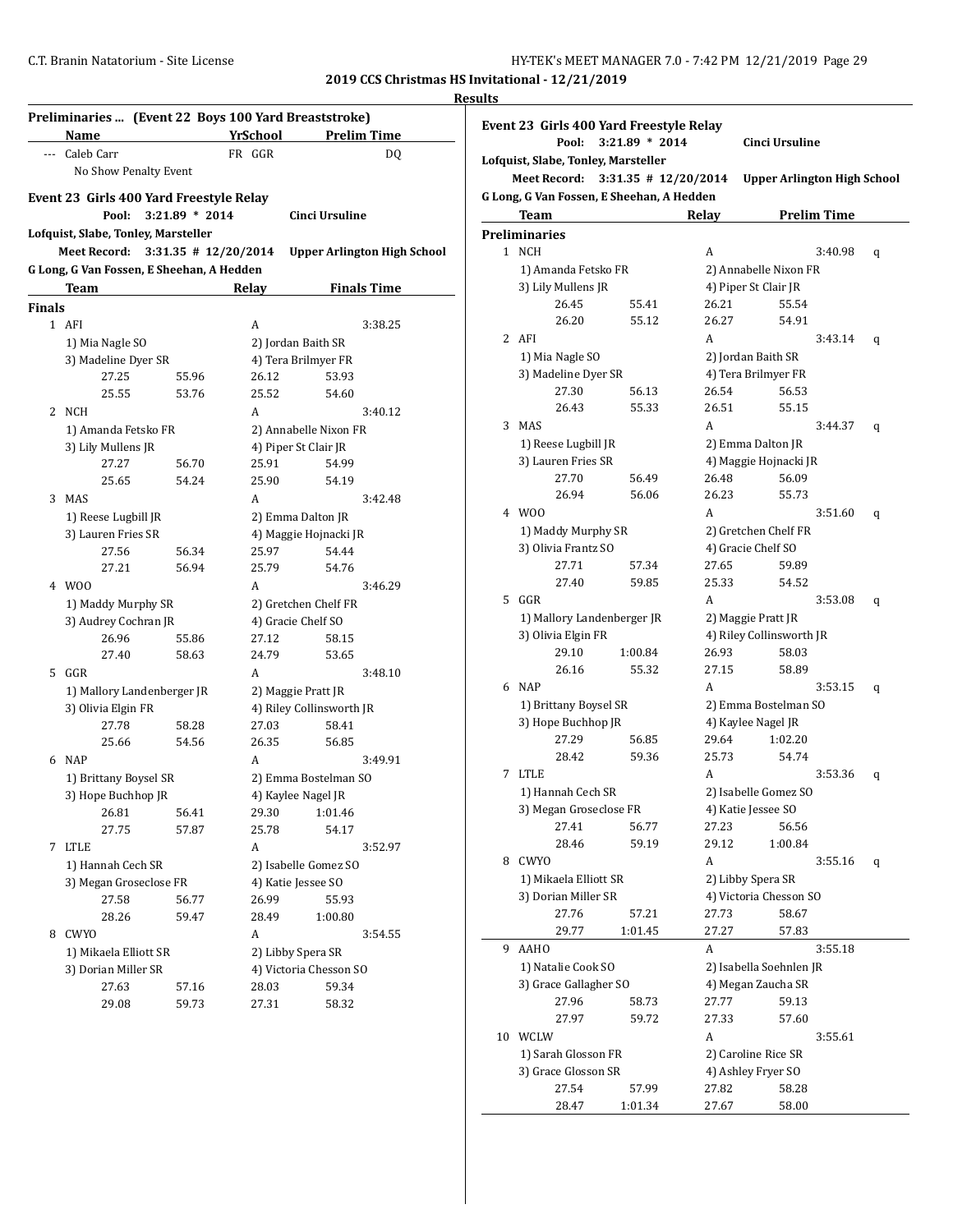**Results**

|        | Preliminaries  (Event 23 Girls 400 Yard Freestyle Relay)<br><b>Team</b> |                  | Relay                  | <b>Prelim Time</b>             |  |  |
|--------|-------------------------------------------------------------------------|------------------|------------------------|--------------------------------|--|--|
| 11     | COP                                                                     |                  | A                      | 3:58.14                        |  |  |
|        | 1) Emma Canode JR                                                       |                  |                        | 2) Maria Montisano SO          |  |  |
|        | 3) Michelle Caye SR                                                     |                  |                        | 4) Taylor Grosenbaugh SR       |  |  |
|        | 28.31                                                                   | 58.36            | 27.81                  | 59.05                          |  |  |
|        | 27.36                                                                   | 57.76            | 30.48                  | 1:02.97                        |  |  |
| 12     | CGL                                                                     |                  | A                      | 3:59.83                        |  |  |
|        | 1) Hannah White SR                                                      |                  |                        | 2) Ella Severson SR            |  |  |
|        | 3) Alex Cirese JR                                                       |                  |                        | 4) Kate Weisbrod FR            |  |  |
|        | 28.04                                                                   | 58.93            | 29.17                  | 1:02.67                        |  |  |
|        | 27.63                                                                   | 58.25            | 29.18                  | 59.98                          |  |  |
| 13     | DSC.                                                                    |                  | A                      | 4:08.21                        |  |  |
|        | 1) Lauren Perry SR                                                      |                  |                        | 2) Madeline Liston SO          |  |  |
|        | 3) Mary Stancil JR                                                      |                  | 4) Abby Ng JR          |                                |  |  |
|        | 28.49                                                                   | 59.59            | 29.67                  | 1:03.51                        |  |  |
|        | 29.95                                                                   | 1:06.59          | 27.40                  | 58.52                          |  |  |
| 14     | <b>CHS</b>                                                              |                  | A                      | 4:08.35                        |  |  |
|        | 1) Miranda Peckman JR                                                   |                  |                        | 2) Madison Peckman JR          |  |  |
|        | 3) Mallory Hughes FR                                                    |                  |                        | 4) Allie Geletka JR            |  |  |
|        | 27.73                                                                   | 1:00.71          | 28.32                  | 1:04.30                        |  |  |
|        | 29.27                                                                   | 1:02.46          | 27.49                  | 1:00.88                        |  |  |
| 15     | <b>SMF</b>                                                              |                  | A                      | 4:08.81                        |  |  |
|        | 1) Evelyn Lewis JR                                                      |                  |                        | 2) Bernice Sun SR              |  |  |
|        | 3) Molly O'Brien JR<br>29.26                                            | 1:00.95          | 28.92                  | 4) Elysia Gabbas SR<br>1:01.25 |  |  |
|        | 29.84                                                                   | 1:03.06          | 29.29                  | 1:03.55                        |  |  |
|        | 16 YBO                                                                  |                  | A                      | 4:08.92                        |  |  |
|        | 1) Casey Wert JR                                                        |                  |                        | 2) Madison Kelso SO            |  |  |
|        | 3) Ella Huston SO                                                       |                  |                        | 4) Ava Velasquez JR            |  |  |
|        | 29.73                                                                   | 1:01.49          | 30.65                  | 1:04.48                        |  |  |
|        | 28.99                                                                   | 1:02.19          | 28.09                  | 1:00.76                        |  |  |
| 17     | ULA                                                                     |                  | A                      | 4:15.14                        |  |  |
|        | 1) Hannah Blawas SO                                                     |                  |                        | 2) Emily Lippe SR              |  |  |
|        | 3) Savanna Richards SO                                                  |                  |                        | 4) Katherine Bridges SO        |  |  |
|        | 28.90                                                                   | 1:01.49          | 29.56                  | 1:03.54                        |  |  |
|        | 33.17                                                                   | 1:10.40          | 27.85                  | 59.71                          |  |  |
| 18     | GAL                                                                     |                  | A                      | 4:20.23                        |  |  |
|        | 1) Brooklyn O'Brien FR                                                  |                  |                        | 2) Ally Staats FR              |  |  |
|        | 3) Julia Conner FR                                                      |                  |                        | 4) Caitlyn Karnes FR           |  |  |
|        | 31.26                                                                   | 1:06.52          | 30.11                  | 1:03.74                        |  |  |
|        | 31.43                                                                   | 1:07.26          | 29.98                  | 1:02.71                        |  |  |
|        | 19 KRO                                                                  |                  | A                      | 4:22.75                        |  |  |
|        | 1) Katie Goodwill SR                                                    |                  |                        | 2) Zoe Bailey FR               |  |  |
|        | 3) Hava Bailey JR                                                       |                  |                        | 4) Sydney Kirbabas SO          |  |  |
|        | 32.04                                                                   | 1:09.04          | 30.06                  | 1:03.09                        |  |  |
|        | 30.35                                                                   | 1:04.00          | 32.14                  | 1:06.62                        |  |  |
|        | Event 24 Boys 400 Yard Freestyle Relay                                  |                  |                        |                                |  |  |
|        | Pool:                                                                   | $2:55.02 * 2012$ |                        | <b>Kenyon College</b>          |  |  |
|        | <b>Meet Record:</b>                                                     |                  | $3:07.99$ # 12/19/2015 | <b>CINCINNATI SAINT XAVIER</b> |  |  |
|        | G House, C Leibson, M Slabe, J Grender                                  |                  |                        |                                |  |  |
|        | <b>Team</b>                                                             |                  | <b>Relay</b>           | <b>Finals Time</b>             |  |  |
| Finals |                                                                         |                  |                        |                                |  |  |
|        | 1 CSTX                                                                  |                  | А                      | 3:09.27                        |  |  |
|        | 1) RJ Myers SR                                                          |                  |                        | 2) Scott Sobolewski SR         |  |  |
|        | 3) Owen Taylor JR                                                       |                  |                        | 4) Jean-Pierre Khouzam SR      |  |  |
|        |                                                                         |                  |                        |                                |  |  |
|        | 23.39<br>21.25                                                          | 48.91<br>45.25   | 22.71<br>22.40         | 48.51<br>46.60                 |  |  |

| . |                                        |                  |                        |                                 |  |
|---|----------------------------------------|------------------|------------------------|---------------------------------|--|
| 2 | <b>NCH</b>                             |                  | A                      | 3:09.71                         |  |
|   | 1) Karl Helmuth JR                     |                  | 2) Mack Lochridge JR   |                                 |  |
|   | 3) TJ Bragg SO                         |                  |                        | 4) Christopher O'Connor SR      |  |
|   | 22.21                                  | 46.88            | 22.98                  | 48.89                           |  |
|   | 22.54                                  | 47.36            | 22.22                  | 46.58                           |  |
| 3 | <b>MAS</b>                             |                  | A                      | 3:14.60                         |  |
|   | 1) Elijah Devyak SO                    |                  | 2) Kevin Wu JR         |                                 |  |
|   | 3) Alex Zhang JR                       |                  | 4) Braden Osborn JR    |                                 |  |
|   | 23.45                                  | 48.94            | 23.32                  | 48.73                           |  |
|   | 23.80                                  | 49.67            | 22.26                  | 47.26                           |  |
|   | 4 YBO                                  |                  | A                      | 3:14.83                         |  |
|   | 1) Will Linker SR                      |                  | 2) Jordan Stackpole SR |                                 |  |
|   | 3) Matthew DunLany SR                  |                  | 4) Noah Basista SR     |                                 |  |
|   | 23.60                                  | 48.97            | 24.13                  | 50.85                           |  |
|   | 22.85                                  | 48.28            | 22.10                  | 46.73                           |  |
| 5 | W00                                    |                  | A                      | 3:18.29                         |  |
|   | 1) Kyle Ward SR                        |                  | 2) Jaden Boucher JR    |                                 |  |
|   | 3) Andrew Glasgow SO                   |                  | 4) Thomas Matthew SR   |                                 |  |
|   | 23.55                                  | 49.16            | 23.53                  | 50.56                           |  |
|   | 24.28                                  | 51.79            | 22.34                  | 46.78                           |  |
| 6 | <b>SMF</b>                             |                  | A                      | 3:25.13                         |  |
|   | 1) William Dorenkott SO                |                  | 2) Will Boggs SR       |                                 |  |
|   | 3) Dylan Cossin JR                     |                  | 4) Keith Turnbull SO   |                                 |  |
|   | 25.02                                  | 52.37            | 24.87                  | 52.09                           |  |
|   | 23.86                                  | 49.91            | 23.74                  | 50.76                           |  |
| 7 | <b>FAFD</b>                            |                  | A                      | 3:26.87                         |  |
|   | 1) Max Reed FR                         |                  | 2) Owen Hooper JR      |                                 |  |
|   | 3) Jacob Miller SO                     |                  | 4) Thomas Hooper SR    |                                 |  |
|   | 24.94                                  | 52.29            | 24.74                  | 52.23                           |  |
|   | 24.50                                  | 52.04            | 24.09                  | 50.31                           |  |
| 8 | CAMO                                   |                  | A                      | 3:27.79                         |  |
|   | 1) Jake Wiley SO                       |                  |                        | 2) Noah O'Donnell-Cunningham FR |  |
|   | 3) Alex Koetter JR                     |                  | 4) Drew Held SO        |                                 |  |
|   | 24.21                                  | 51.38            | 25.13                  | 53.40                           |  |
|   | 25.13                                  | 53.54            | 23.68                  | 49.47                           |  |
|   | Event 24 Boys 400 Yard Freestyle Relay |                  |                        |                                 |  |
|   | Pool:                                  | $2:55.02 * 2012$ |                        | <b>Kenyon College</b>           |  |
|   |                                        |                  |                        |                                 |  |

**Meet Record: 3:07.99 # 12/19/2015 CINCINNATI SAINT XAVIER G House, C Leibson, M Slabe, J Grender**

|   | Team                  |       | Relav             | Prelim Time            |   |  |
|---|-----------------------|-------|-------------------|------------------------|---|--|
|   | Preliminaries         |       |                   |                        |   |  |
| 1 | <b>CSTX</b>           |       | A                 | 3:13.96                | q |  |
|   | 1) Kellen Roddy SR    |       |                   | 2) Adam Lamping JR     |   |  |
|   | 3) Josh Holtman SR    |       | 4) Owen Taylor JR |                        |   |  |
|   | 23.85                 | 48.71 | 23.86             | 49.71                  |   |  |
|   | 23.24                 | 48.64 | 22.13             | 46.90                  |   |  |
| 2 | YBO                   |       | A                 | 3:16.64                | q |  |
|   | 1) Will Linker SR     |       |                   | 2) Jordan Stackpole SR |   |  |
|   | 3) Matthew DunLany SR |       |                   | 4) Noah Basista SR     |   |  |
|   | 23.71                 | 49.25 | 24.02             | 49.92                  |   |  |
|   | 22.96                 | 48.60 | 22.80             | 48.87                  |   |  |
| 3 | MAS                   |       | A                 | 3:16.87                | q |  |
|   | 1) Elijah Devyak SO   |       |                   | 2) Dennis Kuznetsov SO |   |  |
|   | 3) Kevin Wu JR        |       | 4) Alex Zhang JR  |                        |   |  |
|   | 24.15                 | 49.85 | 24.23             | 50.11                  |   |  |
|   | 23.10                 | 48.21 | 23.46             | 48.70                  |   |  |